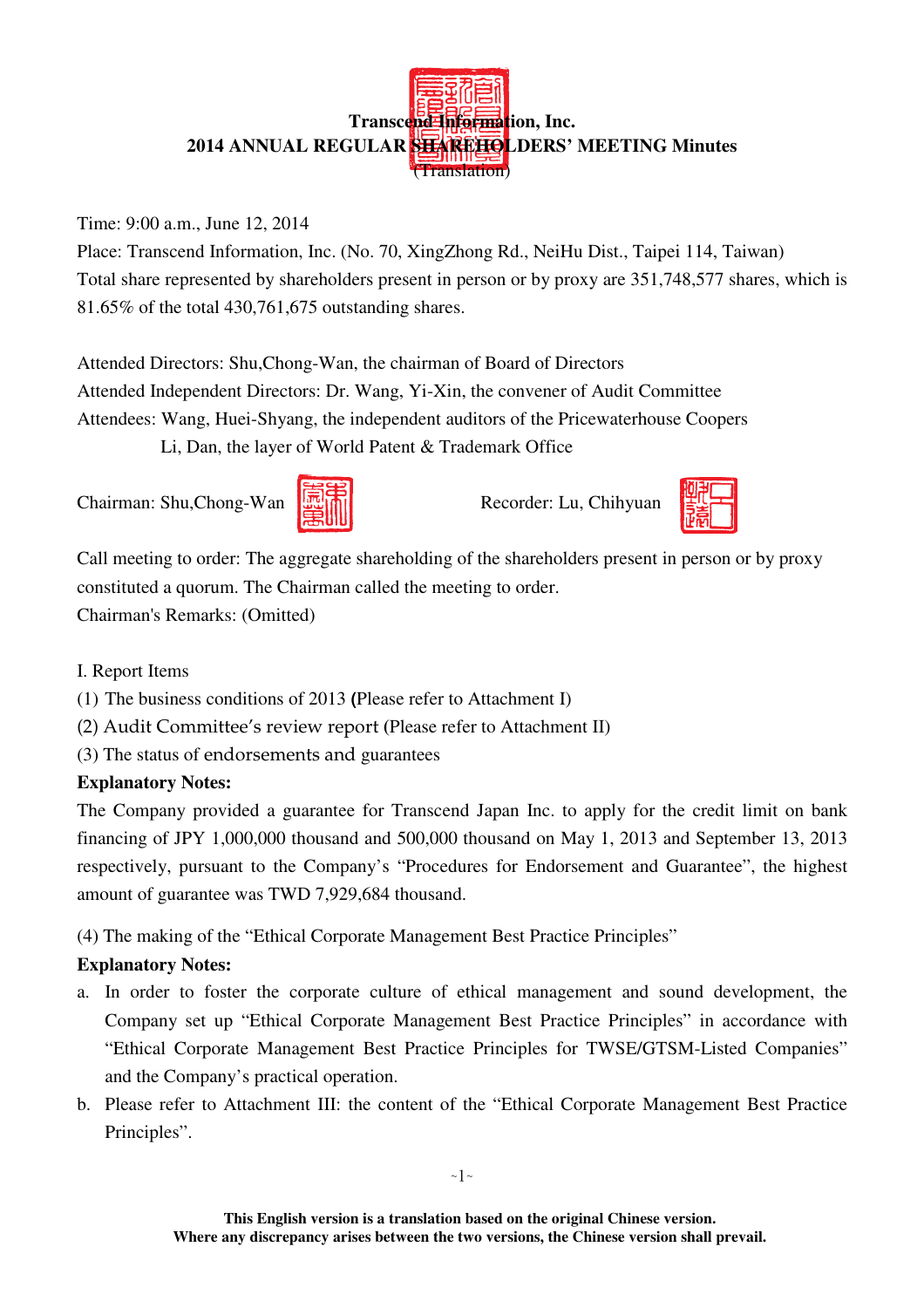#### II. Proposed Items

(1) Adoption of 2013 Business Report and Financial Statements (Proposed by the Board of Directors)

## **Explanatory Notes:**

- a. The separate financial statement and consolidated financial statement of the Company for the year of 2013 have been audited by independent auditors, Huei-Shyang Wang and Mr. Chien- Hung Chou, of the Pricewaterhouse Coopers. The Business Report, Independent Auditors' Report and Financial Statements are hereby also attached. (Please refer to Attachment I, Attachment IV and V)
- b. It is submitted for ratification.

## **Resolution:**

The proposal is approved as proposed without demur by the present shareholders.

(2) Adoption of the proposal for distribution of 2013 earnings (Proposed by the Board of Directors)

## **Explanatory Notes:**

- a. For appropriations of 2013 earnings, the Company will distribute cash dividend of NTD 2,886,103,223 from the available retained earnings of 2013 after setting aside legal reserve and distributing employees' profit sharing.
- b. Please refer to the 2013 estimated earnings distribution table as below.
- c. Cash dividends will be distributed proportionately according to shareholders' shares ownership registered in the Common Stockholders' Roster as of the date of record.
- d. To avoid the change in the total amount of common shares outstanding resulting from buyback of company shares, or transfer or cancellation of treasury stock, it is proposed that the Chairman of the Board be authorized to adjust the cash to be distributed to each common share.
- e. It is submitted for ratification.

## **Resolution:**

The proposal is approved as proposed without demur by the present shareholders.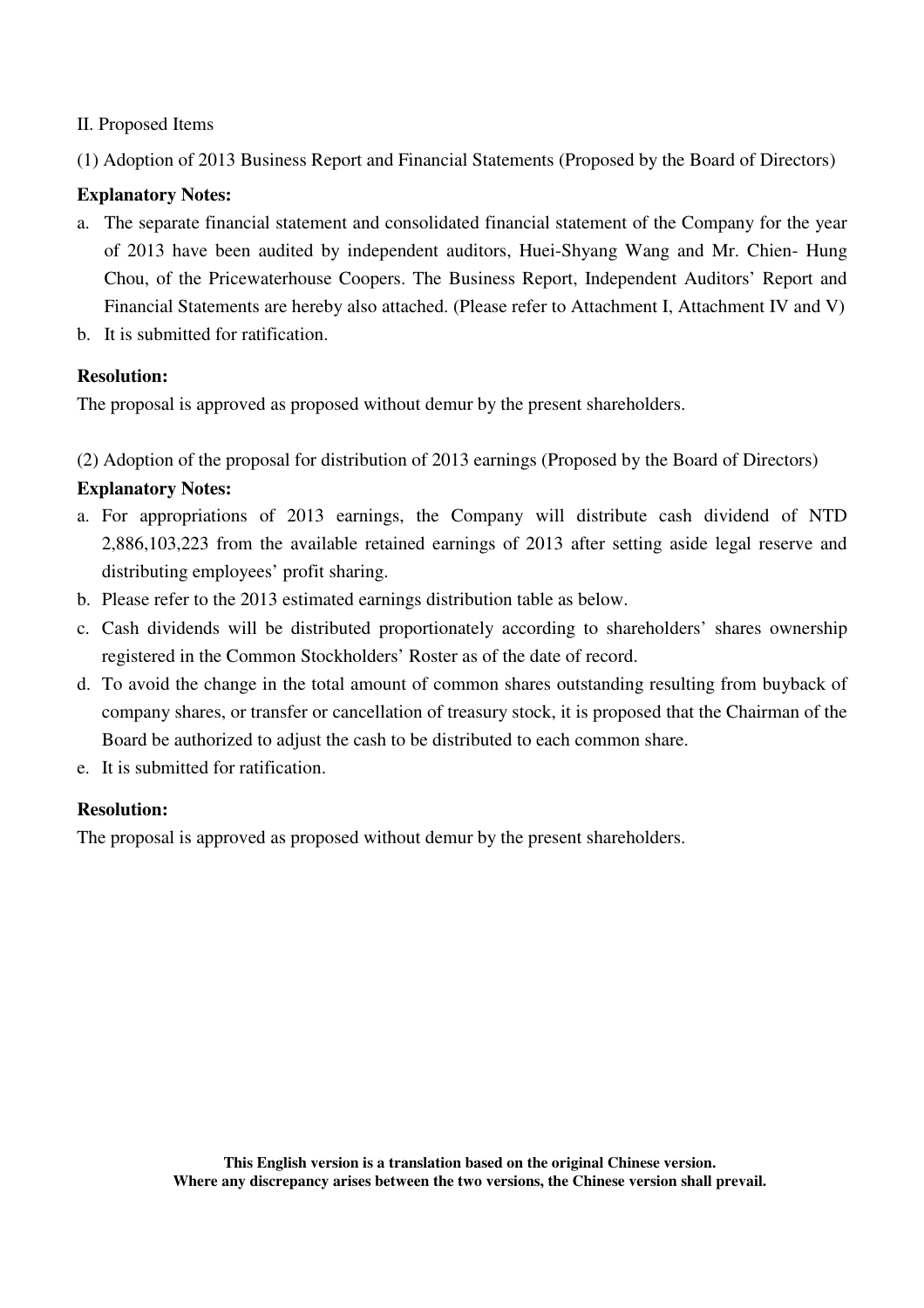# **Transcend Information, Inc. The Chart of 2013 Earnings Distribution For the year ended December 31, 2013 (Expresses in thousands of New Taiwan dollars)**

| <b>Item</b>                                          | <b>Amount</b> | <b>Remarks</b>       |
|------------------------------------------------------|---------------|----------------------|
| Unappropriated retained earnings at beginning        | 4,690,448,698 |                      |
| <b>Add:</b> Reconciliation of adopting IFRSs for the | 80,254,325    |                      |
| first-time                                           |               |                      |
| Adjusted unappropriated retained earnings at         | 4,770,703,023 |                      |
| beginning                                            |               |                      |
| Add: Adjustment on unappropriated earnings for       | 5,387,815     |                      |
| 2013                                                 |               |                      |
| Adjusted unappropriated retained earnings            | 4,776,090,838 |                      |
| <b>Add:</b> Net income for 2013                      | 3,198,955,983 |                      |
| <b>Less:</b> Legal reserve $(10\%)$                  | 319,895,598   |                      |
| Retained earnings available for appropriation as     |               |                      |
| of December 31, 2013                                 | 7,655,151,223 |                      |
| <b>Less:</b> Items of distribution -                 |               | Cash dividend        |
| Cash dividend to shareholders                        | 2,886,103,223 | (NT \$6.7 per share) |
| Unappropriated retained earnings at end              | 4,769,048,000 |                      |
| <b>Note</b>                                          |               |                      |
| Directors' and supervisors' remuneration             | 5,192,385     |                      |
| Employees' bonus                                     | 25,961,917    |                      |

Note: Regarding the abovementioned amount of profits resolved to be distributed, there is no material difference between the resolved employees' bonus and the estimated figures for 2013. The remuneration for directors and supervisors would be NTD 5,192,385 calculated in accordance with "Articles of Incorporation", but was not recognized in 2013 financial statements After the actual distributed amounts being resolved by the shareholders' meeting, the difference between the resolved amounts and the 2013 estimates will be recognized in the statement of income in 2014.

Director: Shu, Chung-won Manager: Shu, Chung-cheng Accounting: Lu, Chihyuan

**This English version is a translation based on the original Chinese version. Where any discrepancy arises between the two versions, the Chinese version shall prevail.**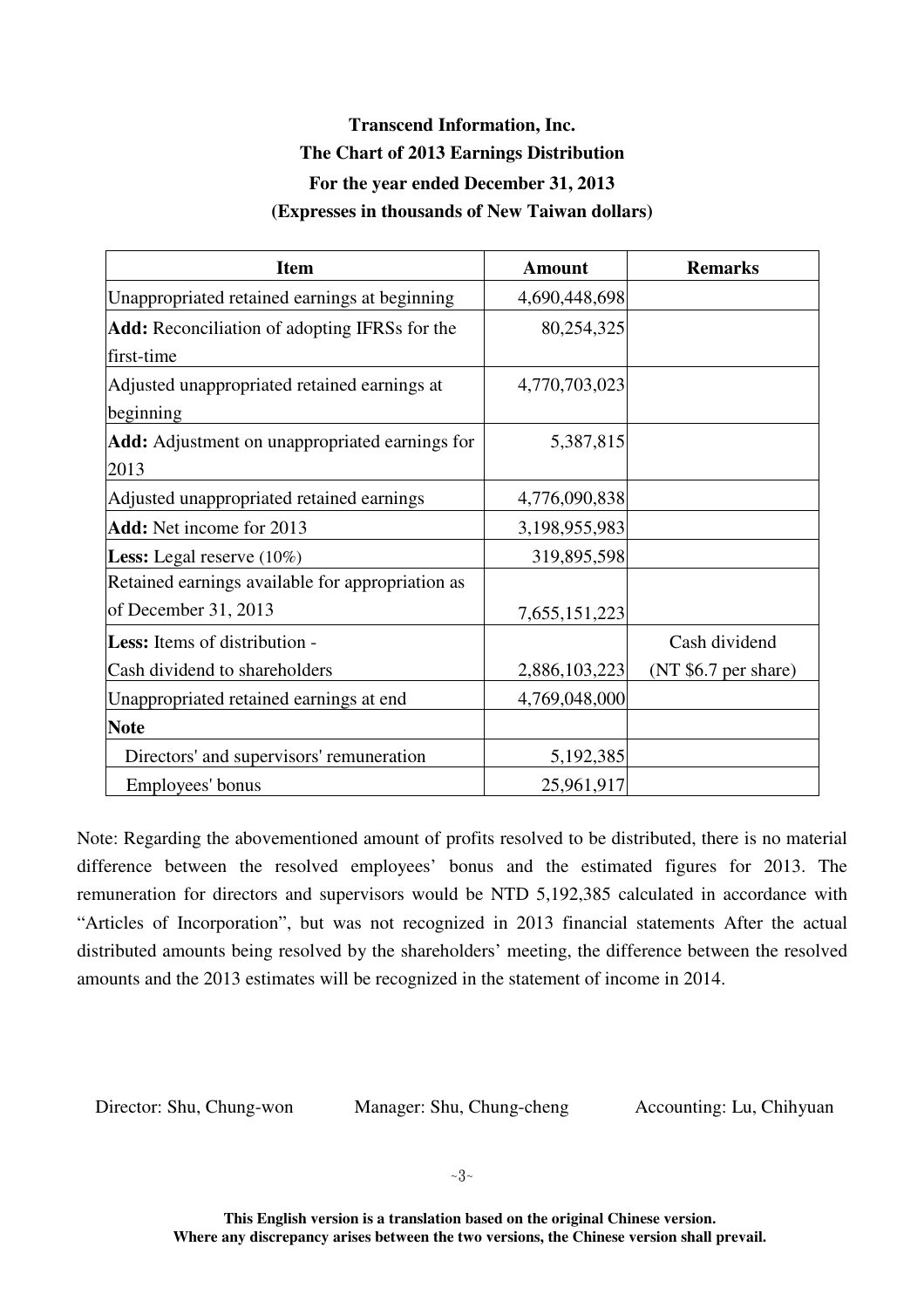III. Discussion Items Discussion Item (1)

**Subject:** Proposal to release the Directors from non-competition restrictions. (Proposed by the Board of Directors)

## **Explanatory Notes:**

- a. Because the director(s) of the Company may involve in investment or operation of other companies with the same or similar business scope and assume the office of director(s), the Company, pursuant to Article 209 of Company Act, proposes to release the Directors from non-competition restrictions under the premise that no harm to the Company's interest.
- b. The proposed list:

 Director: Shu, Chung-cheng to be the representative of a juristic-person director of Taiwan IC Packaging Corporation.

c. It is submitted for approval.

## **Resolution:**

The proposal is approved as proposed without demur by the present shareholders.

Discussion Item (2)

Subject: Approval of the Amendment to "Procedures for Acquisition or Disposal of Assets" (Proposed by the Board of Directors)

## **Explanatory Notes:**

- a. The Company proposes to amend the "Procedures for Acquisition or Disposal of Assets" to comply with amendment to "Regulations Governing Acquisition or Disposal of Assets by Public Companies", and to fit with IFRSs and the Company's practical operation.
- b. Please refer to Attachment VI: the comparison table for the "Procedures for Acquisition or Disposal of Assets" before and after revision.
- c. It is submitted for approval.

## **Resolution:**

The proposal is approved as proposed without demur by the present shareholders.

**This English version is a translation based on the original Chinese version. Where any discrepancy arises between the two versions, the Chinese version shall prevail.**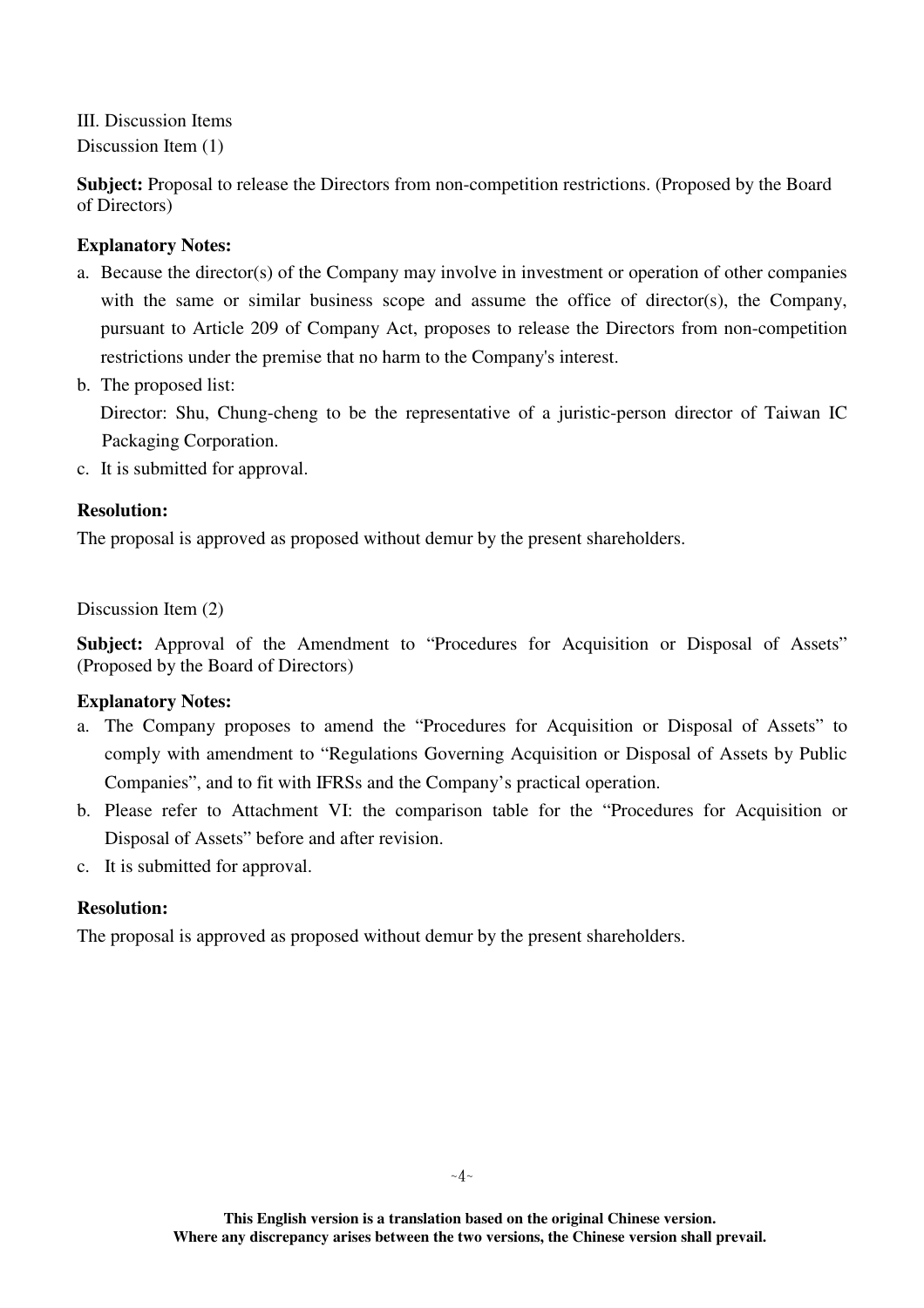Discussion Item (3)

**Subject:** Approval of the Amendment to "Articles of Incorporation" (Proposed by the Board of Directors)

## **Explanatory Notes:**

- a. To improve corporation government and to carry out Shareholder Activism, the Company proposes to amend the "Articles of Incorporation" to adopt candidate nomination system for the election of directors pursuant to Article 192-1 of the Company Act, and to include the use of an electronic voting system by shareholders pursuant to Article 177-1 of the Company Act.
- b. Please refer to Attachment VII: the comparison table for "Articles of Incorporation" before and after revision.
- c. It is submitted for approval.

(At the meeting, the present shareholder number 35 proposed that the original proposal omits to amend the amendment date. For completeness of the Articles of Incorporation, he suggested to amend and add the word of Articles 24 "The 25th amendment was made on June 13, 2013 and the 26th amendment was made on June 12, 2014.")

#### **Resolution:**

The proposal was amended accordingly and approved without demur by the present shareholders.

Discussion Item (4)

**Subject:** Approval of the Amendment to "Procedures for Election of Directors" (Proposed by the Board of Directors)

## **Explanatory Notes:**

- a. The Company proposes to amend the "Procedures for Election of Directors" to comply with amendment to "Articles of Incorporation" regarding the adoption of a candidate nomination system for the election of directors.
- b. Please refer to page 37 for Attachment VIII: the comparison table for the "Procedures for Election of Directors" before and after revision.
- c. It is submitted for approval.

#### **Resolution:**

The proposal is approved as proposed without demur by the present shareholders.

IV. Special Motions

V. Meeting Adjourned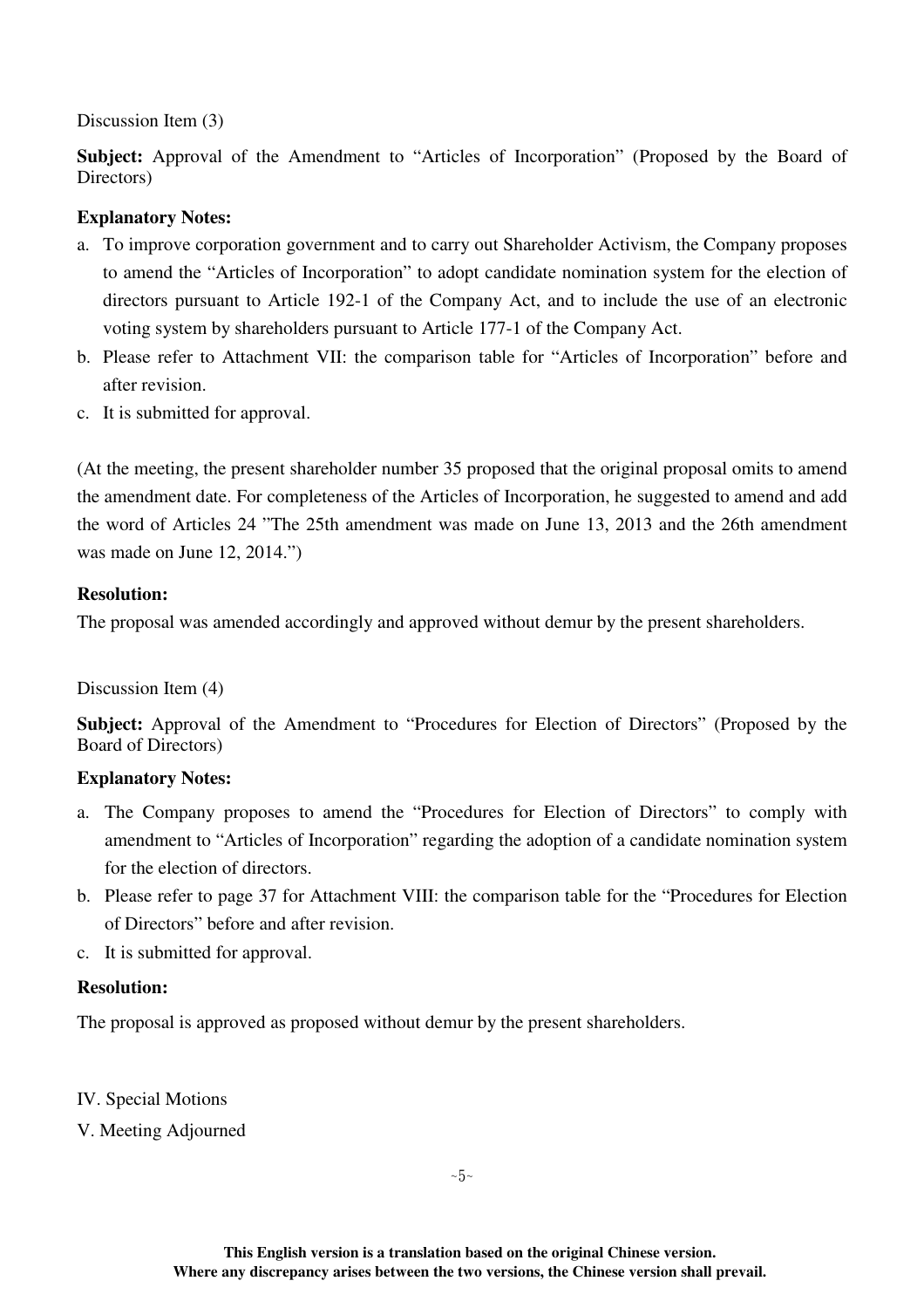#### **Attachment I**

# TRANSCEND INFORMATION INC. BUSINESS REPORT

While economics of Europe, Japan and USA became better in 2013, IT industry in Taiwan was facing a growth crisis due to currency appreciation and decreased demand for PCs, which were gradually replaced with mobile devices. Flash and DRAM markets also acted differently. While an accidental fire at SK Hynix' plant in China pushed up DRAM prices, NAND flash faced price decrease since the demand was far lower than supply. In order to avoid being affected by price changes of raw materials, Transcend chose to put emphasis on production efficiency, inventory management, long-term branding management, and customer services.

In 2013, Transcend successfully sustained growth in the shrinking PC market with 8.5% growth in net margin. Consolidated revenue totaled NT\$26.12 billion. Consolidated gross profit totaled NT4.92 billion. Gross profit rate is 18.8 percent. Operating income totaled 3.35 billion. Income before tax totaled 3.74 billion. Net income totaled 3.2 billion. Earnings per share (EPS) is NT\$ 7.43 calculated at the weighted average of outstanding share capital amounting to 4.3 billion.

To expand our market share and strengthen our brand penetration, we kept developing more innovative products in consumer electronics and industrial applications. Last year, we expanded our product lineup to car video recorders. With confidence in industrial markets, we expanded our industrial R&D and sales teams, and participated in at least ten international industrial exhibitions to get a better understanding of the global industrial markets. We believe that SSD market is poised for strong growth in 2014, thus we will build up a more complete SSD product lineup and develop diverse models to meet our customers' needs.

For 7th consecutive year, Transcend was honored with Interbrand's Best Taiwan Global Brands. Known as a fair company with reasonable pay and a good work/life balance, Transcend triumphed over 34 competitors to win the award for Best Companies to Work For last year, which was held by the Department of Labor of the Taipei City Government. Transcend sees itself as a company that has a responsibility to the public, its shareholders and the world it trades in. Therefore, we have sponsored young athletes in high schools and colleges for three years. By sponsoring basketball games, volleyball games, cheerleading tournaments, football games, etc., we aim to provide the youth with a better environment where they can pursue their dreams and future careers.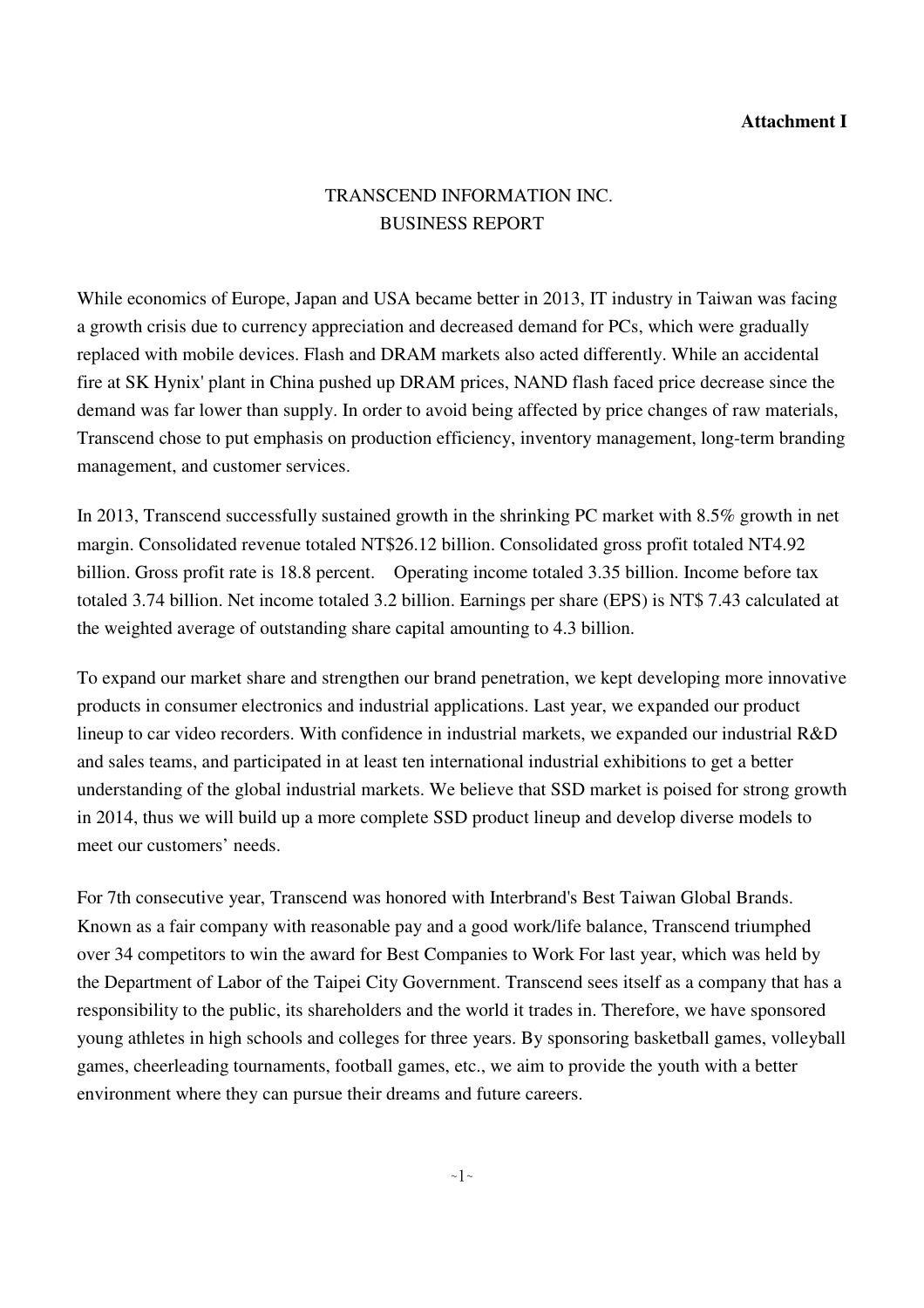Lastly, I sincerely thank all of our shareholders, customers, suppliers and employees, for your continued support and for the confidence that you have placed in us.

> Director: Shu Chongwan Manager: Shu Chongzheng Chief of Accounting: Lu, Chihyuan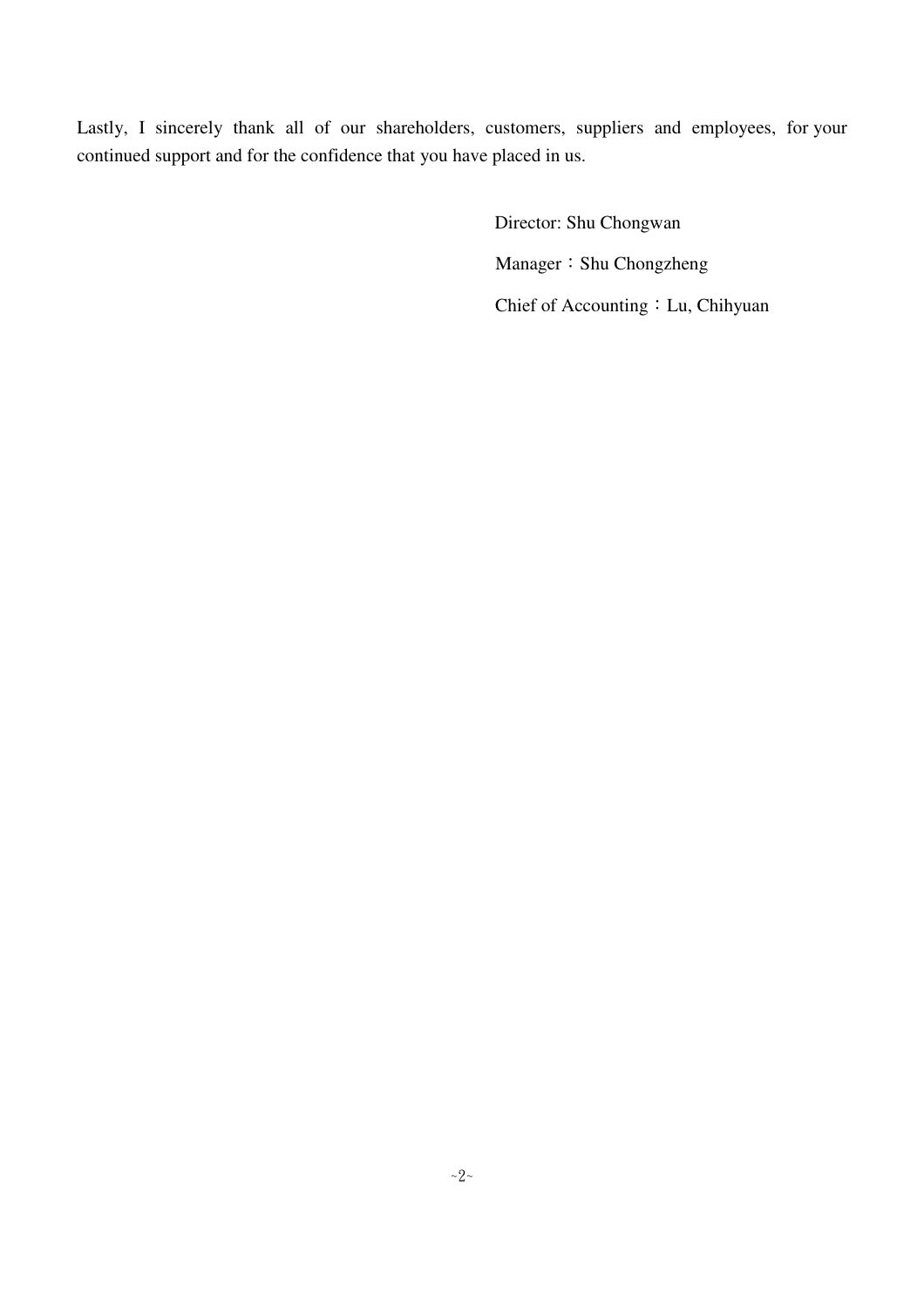#### **Attachment II**

Audit Report of Audit Committee

The Board of Directors has prepared the Company's 2013 Business Report, Financial Statements and Earnings Distribution Proposal. Transcend Corporation's Financial Statements have been audited and certified by Mr. Huei-Shyang Wang and Mr. Chien- Hung Chou, the CPA of the Pricewaterhouse Coopers. The Business Report, Financial Statements and Earnings Distribution Proposal have been reviewed and considered to be complied with relevant rules by the undersigned, the audit committee of Transcend Corporation. Pursuant to Article 14-4 of the Securities and Exchange Act and Article 219 of the Company Law, we hereby submit this report.

The audit Committee of Transcend Corporation

Independent Director: Wang, Yi-Shin

 $\sqrt{1+x^2}$ 

Independent Director: Chen, Le-Min

理新

Independent Director: Chen, Yi-Liang

陳異友

March 19, 2014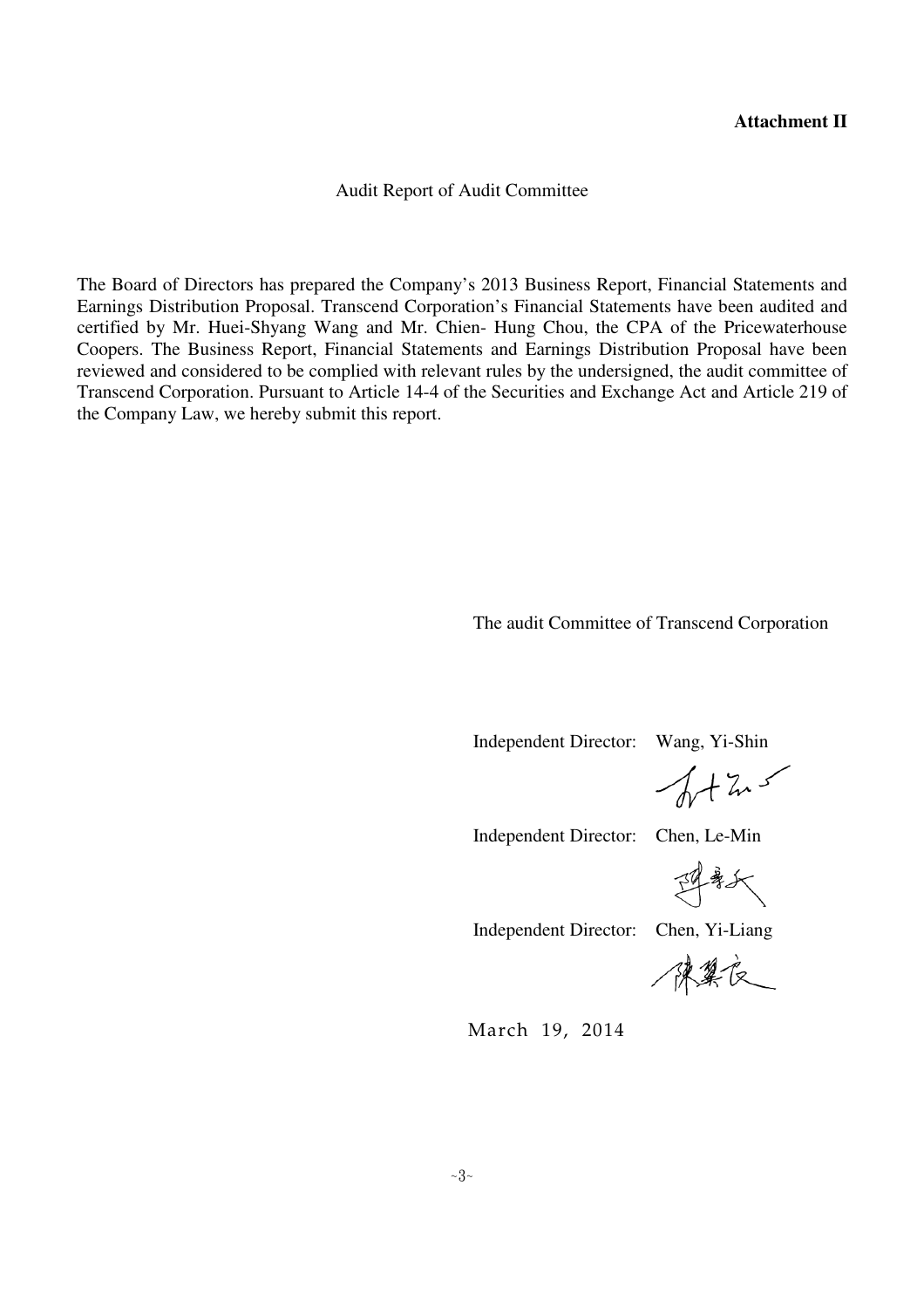#### **Attachment III**

#### TRANSCEND INFORMATION INC.

#### ETHICAL CORPORATE MANAGEMENT BEST PRACTICE PRINCIPLES

#### Article 1

To foster a corporate culture of ethical management and sound development, and offer a reference framework for establishing good commercial practices, Transcend Information Inc. (the "Company") promulgated The Ethical Corporate Management Best Practice Principles ("Principles").

In accordance with the Principles, ethical corporate management best practice principles applicable to the Company's business groups and subsidiaries.

#### Article 2

When engaging in commercial activities, directors, audit committee, managers or employees of the Company shall not directly or indirectly offer, promise to offer, request or accept any improper benefits, nor commit unethical acts including breach of ethics, illegal acts, or breach of fiduciary duty ("unethical conduct") for purposes of acquiring or maintaining benefits.

Parties referred to in the preceding paragraph include civil servants, political candidates, political parties or members of political parties, state-run or private-owned businesses or institutions, and their directors, supervisors, managers, employees or substantial controllers or other interested parties.

#### Article 3

"Benefits" in the Principles means any valuable things, including money, endowments, commissions, positions, services, preferential treatment or rebates of any type or in any name. Benefits received or given occasionally in accordance with accepted social customs and that do not adversely affect specific rights and obligations shall be excluded.

#### Article 4

The Company shall comply with the Company Act, Securities and Exchange Act, Business Entity Accounting Act, Political Donations Act, Anti-Corruption Statute, Government Procurement Act, Act on Recusal of Public Servants Due to Conflicts of Interest, TWSE/GTSM-listing rules, or other laws or regulations regarding commercial activities, as the underlying basic premise to facilitate ethical corporate management.

#### Article 5

The Company shall abide by the operational philosophies of honesty, transparency and responsibility, base policies on the principle of good faith and establish good corporate governance and risk control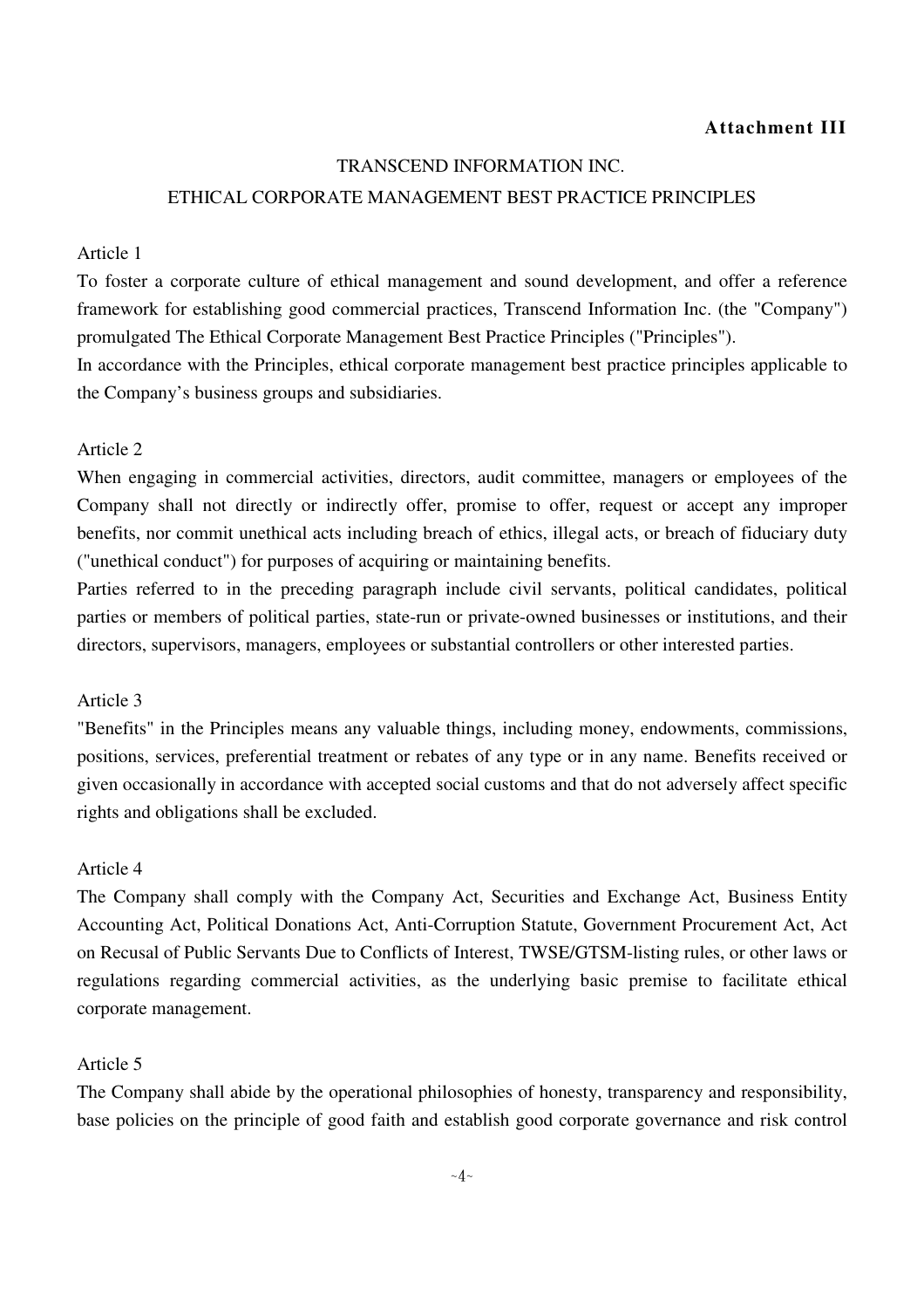and management mechanism so as to create an operational environment for sustainable development.

#### Article 6

The Company are advised to, in accordance with the operational philosophies and policies prescribed in the preceding article, establish in this ethical corporate management best practice principle comprehensive programs to forestall unethical conduct ("prevention program"), including operational procedures, guidelines, and training.

When establishing the prevention program, the Company shall comply with relevant laws and regulations of the territory where the companies and their business group are operating.

#### Article 7

The prevention program established by the Company shall at least include preventive measures against the following:

- A. Offering and acceptance of bribes.
- B. Illegal political donations.
- C. Improper charitable donations or sponsorship.
- D. Offering or acceptance of unreasonable presents or hospitality, or other improper benefits.

#### Article 8

The Company and respective business group shall clearly specify ethical corporate management policies in their external documents. The board of directors and the management level shall undertake to rigorously and thoroughly enforce such policies for internal management and external commercial activities.

#### Article 9

The Company shall engage in commercial activities in a fair and transparent manner.

Prior to any commercial transactions, the Company shall take into consideration the legality of their agents, suppliers, clients or other trading counterparties, and their records of unethical conduct, if any. It is advisable not to have any dealings with persons who have any records of unethical conduct.

When entering into contracts with other parties, the Company shall include in such contracts provisions demanding ethical corporate management policy compliance and that in the event the trading counterparties are suspected of engaging in unethical conduct, the Company may at any time terminate or cancel the contracts.

#### Article 10

When conducting business, the Company and their directors, audit committee, managers and employees, shall not directly or indirectly offer, promise to offer, request or accept any improper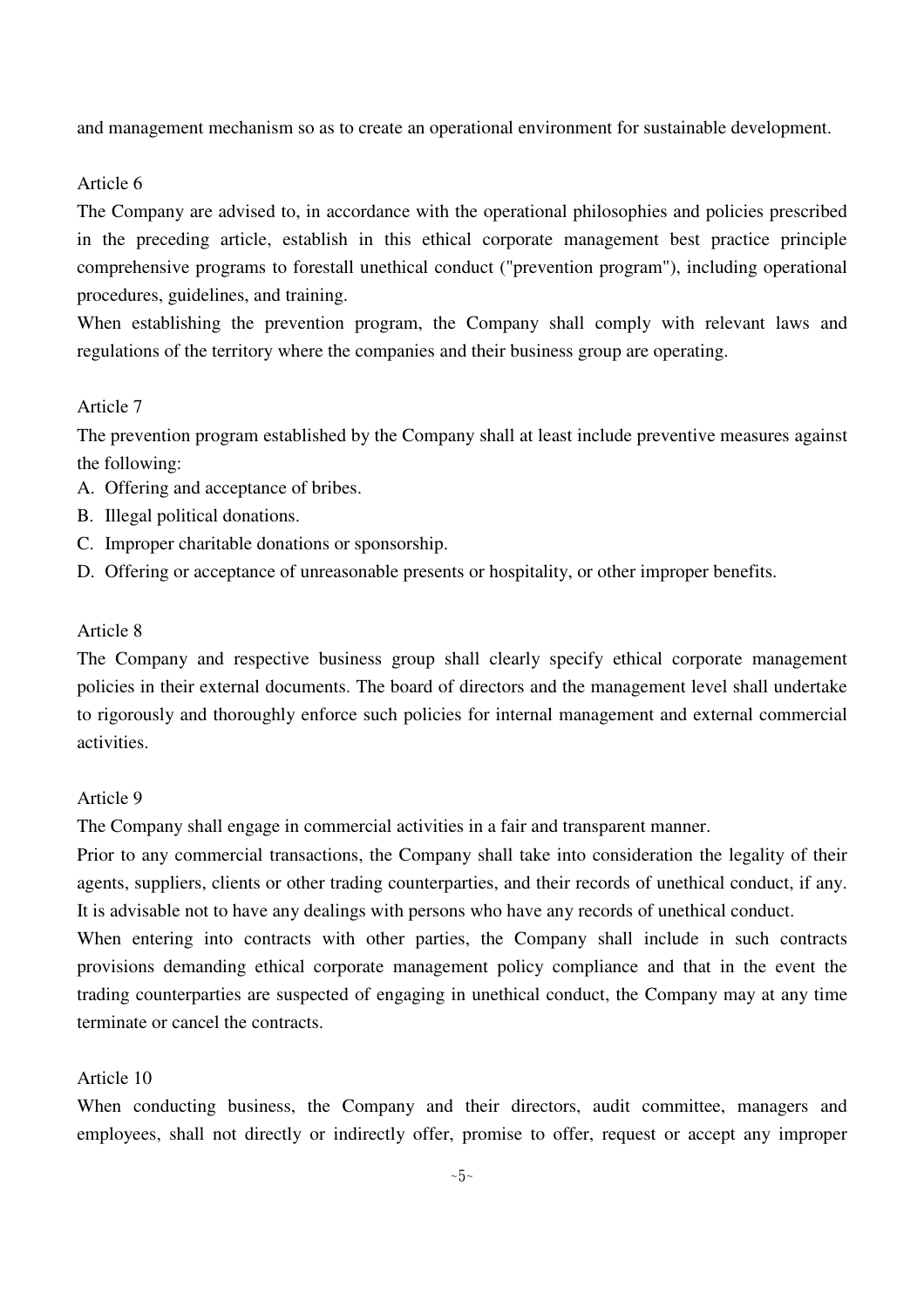benefits, unless the laws of the territories where the companies operate permit so.

#### Article 11

When directly or indirectly offering a donation to political parties or organizations or individuals participating in political activities, the Company and their directors, audit committee, managers and employees, shall comply with the Political Donations Act and their own relevant internal operational procedures, and shall not make such donations in exchange for commercial gains or business advantages.

#### Article 12

When making or offering donations and sponsorship, the Company and their directors, audit committee, managers and employees shall comply with relevant laws and regulations and internal operational procedures, and shall not surreptitiously engage in bribery.

#### Article 13

The Company and their directors, audit committee, managers and employees shall not directly or indirectly offer or accept any improper benefits to establish business relationship or influence commercial transactions.

#### Article 14

The board of directors of the Company shall exercise the due care of good administrators to urge the company to prevent unethical conduct, always review the results of the preventive measures and continually make adjustments so as to ensure thorough implementation of its ethical corporate management policies.

 To achieve sound ethical corporate management, the Company are advised to form a dedicated unit to be in charge of establishing and enforcing the ethical corporate management policies and prevention program and reporting to the board of directors on a regular basis.

#### Article 15

The Company and their directors, audit committee, managers and employees shall comply with laws and regulations and the prevention program when conducting business.

#### Article 16

For preventing conflicts of interests, the Company's directors shall exercise a high degree of self-discipline, a director may present his opinion and answer relevant questions but is prohibited from participating in discussion of or voting on any proposal where the director or the juristic person that the director represents is an interested party, and such participation is likely to prejudice the interests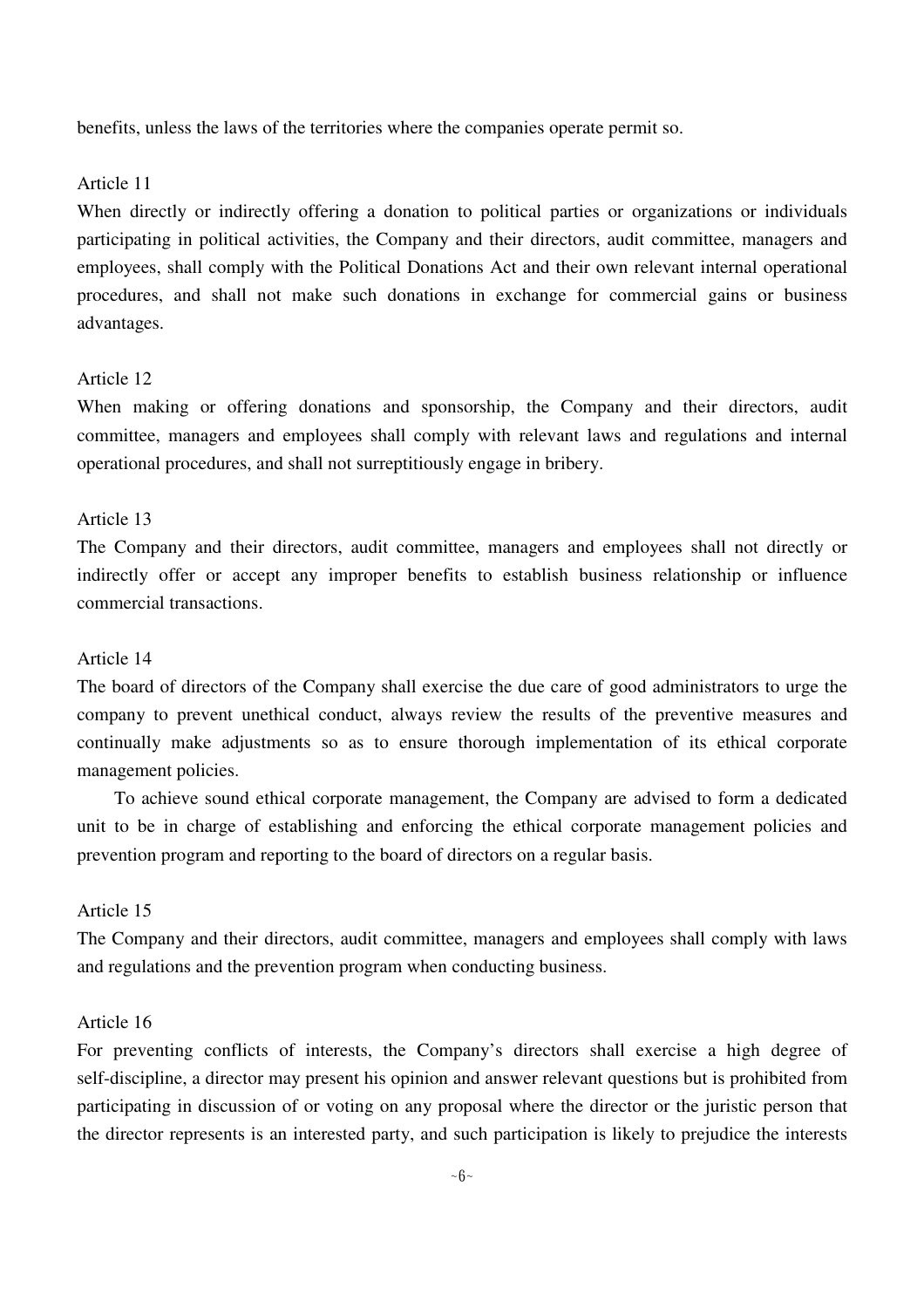of the company; neither shall a director vote on such proposal as a proxy of another director in such circumstances. The directors shall practice self-discipline and must not support one another in improper dealings.

The Company's directors, audit committee and managers shall not take advantage of their positions in the companies to obtain improper benefits for themselves, their spouses, parents, children or any other person.

## Article 17

To lower the risk of being involved in an unethical conduct for business activities, the Company shall establish effective accounting systems and internal control systems, and conduct reviews regularly so as to ensure that the design and enforcement of the systems are showing results.

Internal auditors of the Company shall periodically examine the company's compliance with the foregoing and prepare audit reports and submit the same to the board of directors.

#### Article 18

The Company shall have in place a formal channel for receiving reports on unethical conduct and keep the reporter's identity and content of the report confidential.

#### Article 19

The Company shall disclose the status of the enforcement of their own ethical corporate management best practice principles on their company websites, annual reports and prospectuses.

#### Article 20

The Company shall at all times monitor the development of relevant local and international regulations concerning ethical corporate management, and encourage directors, audit committee, managers and employees to make suggestions so as to review and improve their ethical corporate management best practice principles and achieve better results from implementing the principles.

#### Article 21

The ethical corporate management best practice principles of the company shall be implemented after the board of directors grants the approval, and shall be sent to the audit committee and reported at a shareholders' meeting. The same procedure shall be followed when the principles have been amended.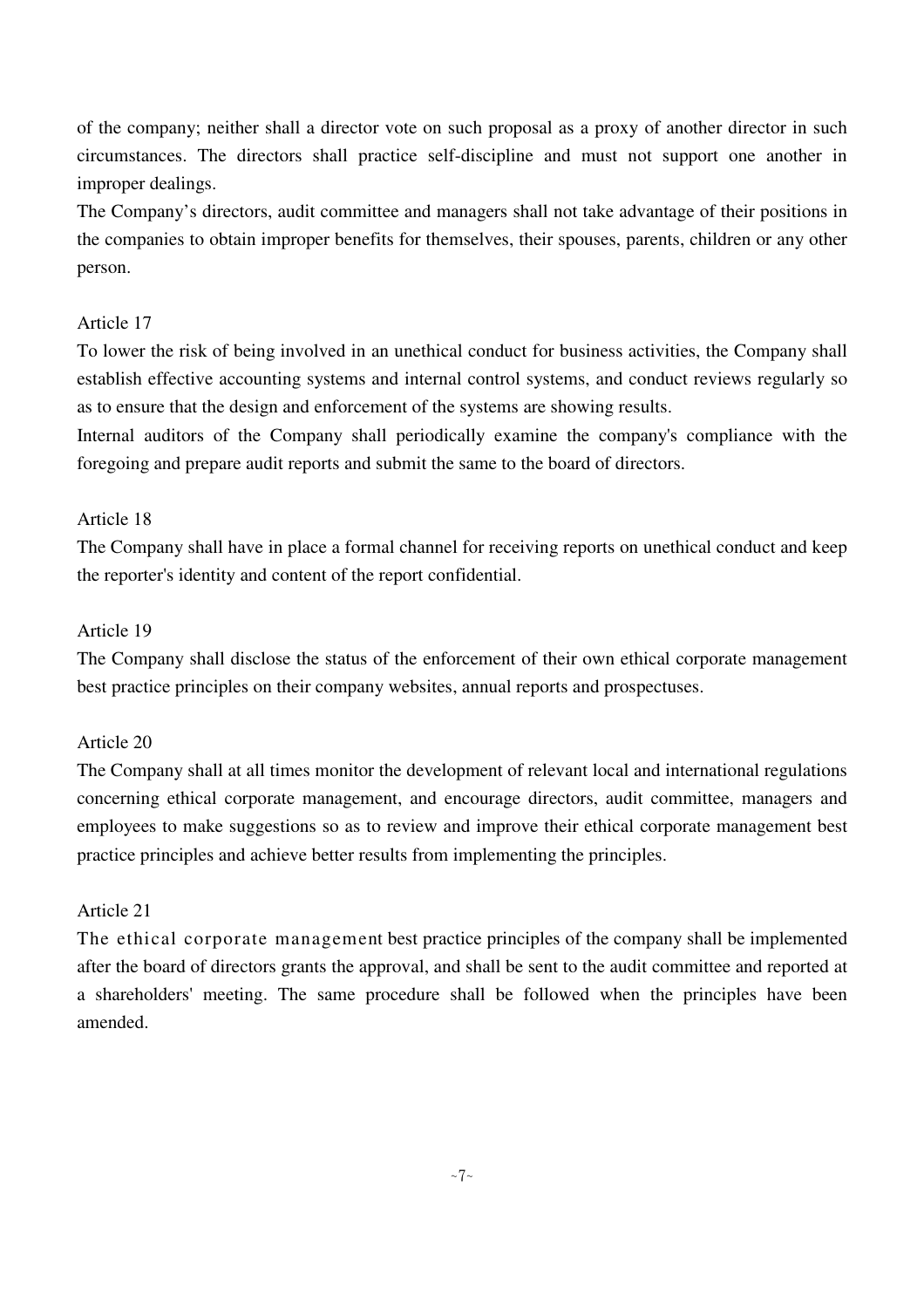# **Attachment IV** REPORT OF INDEPENDENT ACCOUNTANTS TRANSLATED FROM CHINESE

To the Board of Directors and Stockholders of Transcend Information, Inc.

We have audited the accompanying separate balance sheets of Transcend Information, Inc. as of December 31, 2013, December 31, 2012, and January 1, 2012 and the related separate statements of comprehensive income, of changes in equity, and of cash flows for the years ended December 31, 2013 and 2012. These separate financial statements are the responsibility of the Company's management. Our responsibility is to express an opinion on these separate financial statements based on our audits. The financial statements of equity investments accounted for under the equity method. Transcend Information Inc. and Transcend Information Trading GmbH, Hamburg, and the associate, Taiwan IC Packaging Corp., were audit by other auditors, whose reports thereon were furnished to us. Our opinion, insofar as it relates to the amounts of investment income/loss and the information of investee company as disclosed in Note 13, were solely based on the reports of other auditors. The share of profit or loss of associates and equity investments accounted for under equity method solely based on the reports of other auditors were (NT\$8,128) thousand and NT\$29,633 for the year ended December 31, 2013 and 2012, constituting 0.2% and 1% of the respective income before income tax. The equity investments accounted for under the equity method in above companies were NT\$412,683 thousands, NT\$ 161,999 thousands and NT\$137,022 thousands, constituting 1.7 percent, 0.7 percent, and 0.6 percent of total assets.

We conducted our audits in accordance with the "Rules Governing the Examination of Financial Statements by Certified Public Accountants" and generally accepted auditing standards in the Republic of China. Those standards and rules require that we plan and perform the audit to obtain reasonable assurance about whether the financial statements are free of material misstatement. An audit includes examining, on a test basis, evidence supporting the amounts and disclosures in the financial statements. An audit also includes assessing the accounting principles used and significant estimates made by management, as well as evaluating the overall financial statement presentation. We believe that our audits and the reports of other auditors provide a reasonable basis for our opinion.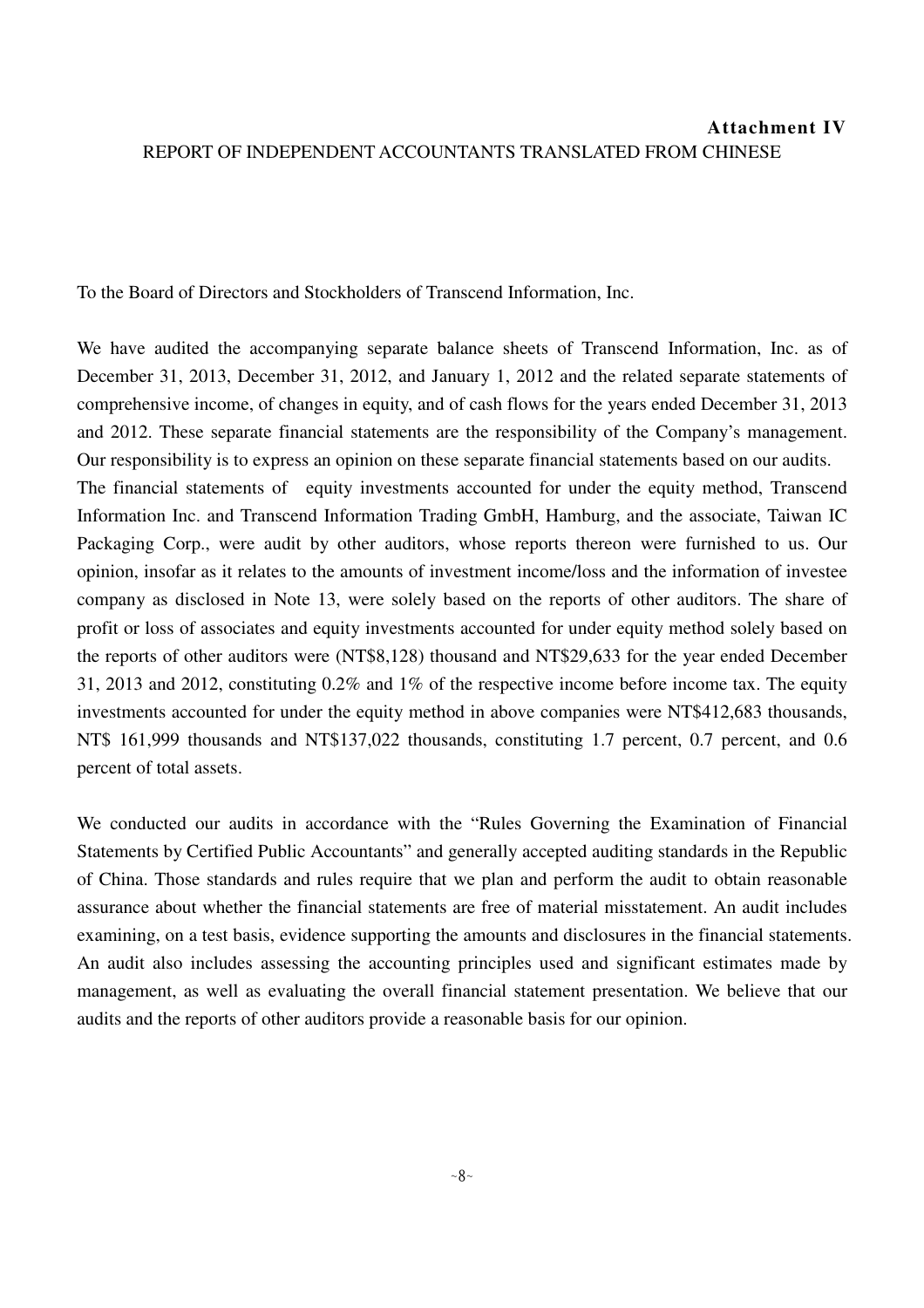In our opinion, based on our audits and the reports of other auditors, the separate financial statements referred to in the first paragraph present fairly, in all material respects, the financial position of Transcend Information, Inc. as of December 31, 2013, December 31, 2012, and January 1, 2012, and the results of their operations and their cash flows for the years ended December 31, 2013 and 2012 in conformity with the "Rules Governing the Preparation of Financial Statements by Securities Issuers".

March 19, 2014 Taipei, Taiwan Republic of China -------------------------------------------------------------------------------------------------------------------------------------------------

.

As the financial statements are the responsibility of the management, PricewaterhouseCoopers cannot accept any liability for the use of, or reliance on, the English translation or for any errors or misunderstandings that may derive from the translation.

The accompanying separate financial statements are not intended to present the financial position and results of operations and cash flows in accordance with accounting principles generally accepted in countries and jurisdictions other than the Republic of China. The standards, procedures and practices in the Republic of China governing the audit of such financial statements may differ from those generally accepted in countries and jurisdictions other than the Republic of China. Accordingly, the accompanying separate financial statements and report of independent accountants are not intended for use by those who are not informed about the accounting principles or auditing standards generally accepted in the Republic of China, and their applications in practice.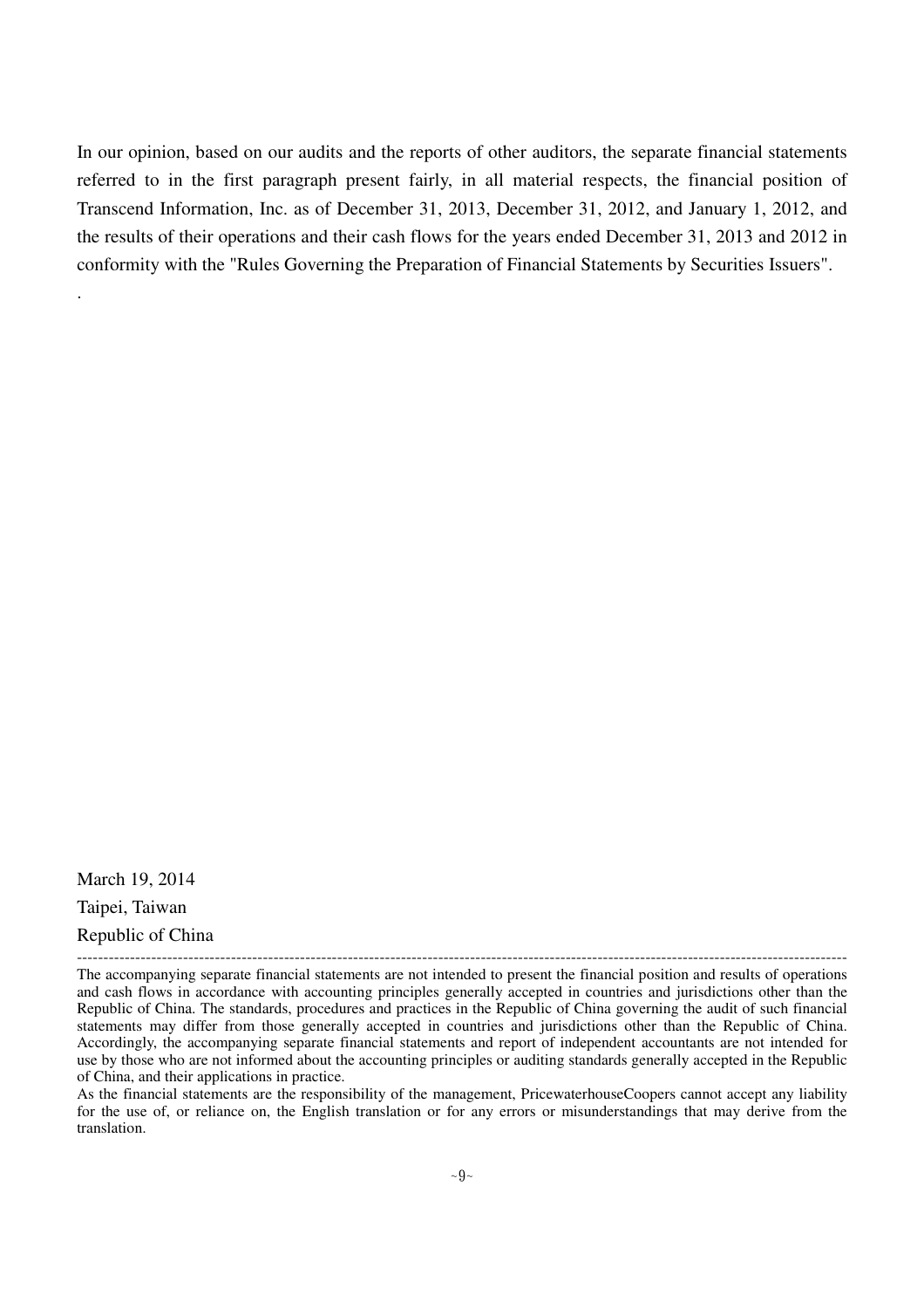#### TRANSCEND INFORMATION, INC. AND SUBSIDIARIES SEPARATE BALANCE SHEETS (Expressed in thousands of New Taiwan Dollars)

|             | Assets                                   | <b>Notes</b> | December 31, 2013<br><b>AMOUNT</b><br>% |              | December 31, 2012<br><b>AMOUNT</b>   | %                        | January 1, 2012<br><b>AMOUNT</b>     | $\%$         |
|-------------|------------------------------------------|--------------|-----------------------------------------|--------------|--------------------------------------|--------------------------|--------------------------------------|--------------|
|             | <b>Current assets</b>                    |              |                                         |              |                                      |                          |                                      |              |
| 1100        | Cash and cash equivalents                | 6(1)         | 10,988,389<br>\$                        | 44           | $\sqrt[6]{\frac{1}{2}}$<br>9,096,189 | 38                       | $\sqrt[6]{\frac{1}{2}}$<br>8,936,277 | 40           |
| 1147        | Current bond investment                  | 6(2)         |                                         |              |                                      |                          |                                      |              |
|             | without active market                    |              | 74,513                                  |              |                                      |                          |                                      |              |
| 1150        | Notes receivable, net                    |              | 4,158                                   |              | 9,987                                |                          | 7,780                                |              |
| 1170        | Accounts receivable, net                 | 6(3)         | 1,330,522                               | 5            | 1,353,882                            | 6                        | 1,311,199                            | 6            |
| 1180        | Accounts receivable due from             | 7(1)         |                                         |              |                                      |                          |                                      |              |
|             | related parties, net                     |              | 1,427,950                               | 6            | 1,754,028                            | 7                        | 2,065,030                            | 3            |
| 1200        | Other receivables                        |              | 237,508                                 | $\mathbf{1}$ | 253,596                              | $\mathbf{1}$             | 328,047                              | $\sqrt{2}$   |
| 130X        | Inventory, net                           | 6(4)         | 4,713,168                               | 19           | 5,620,642                            | 24                       | 3,896,571                            | 17           |
| 1470        | Other current assets                     |              | 13,127                                  |              | 36,314                               | $\overline{\phantom{a}}$ | 23,442                               |              |
| 11XX        | <b>Current Assets</b>                    |              | 18,789,335                              | 75           | 18, 124, 638                         | 76                       | 16,568,346                           | 74           |
|             | Non-current assets                       |              |                                         |              |                                      |                          |                                      |              |
| 1523        | Non-current available-for-sale           | 6(5)         |                                         |              |                                      |                          |                                      |              |
|             | financial assets                         |              | 264,422                                 | $\mathbf{1}$ | 417,317                              | $\mathbf{2}$             | 457,748                              | $\mathbf{2}$ |
| 1550        | Investments accounted for                | 6(6)         |                                         |              |                                      |                          |                                      |              |
|             | using equity method                      |              | 3,747,410                               | 15           | 3,217,680                            | 13                       | 3,071,327                            | 14           |
| 1600        | Property, plant and equipment $6(7)$ , 7 |              |                                         |              |                                      |                          |                                      |              |
|             |                                          | and 8        | 1,838,184                               | $\,8\,$      | 1,919,956                            | 8                        | 1,932,607                            | 9            |
| 1760        | Investment property, net                 | 6(8)         | 217,580                                 | 1            | 220,573                              | 1                        | 223,736                              | 1            |
| 1840        | Deferred tax assets                      | 6(20)        | 58,347                                  |              | 59,702                               |                          | 55,256                               |              |
| 1900        | Other non-current assets                 | 8            | 37,980                                  |              | 21,281                               |                          | 42,133                               |              |
| 15XX        | Non-current assets                       |              | 6, 163, 923                             | 25           | 5,856,509                            | 19                       | 5,782,807                            | 26           |
| $1\rm{XXX}$ | <b>Total assets</b>                      |              | 24, 953, 258                            | 100          | 23, 981, 147                         | 100                      | 22, 351, 153<br>\$                   | 100          |

(Continued)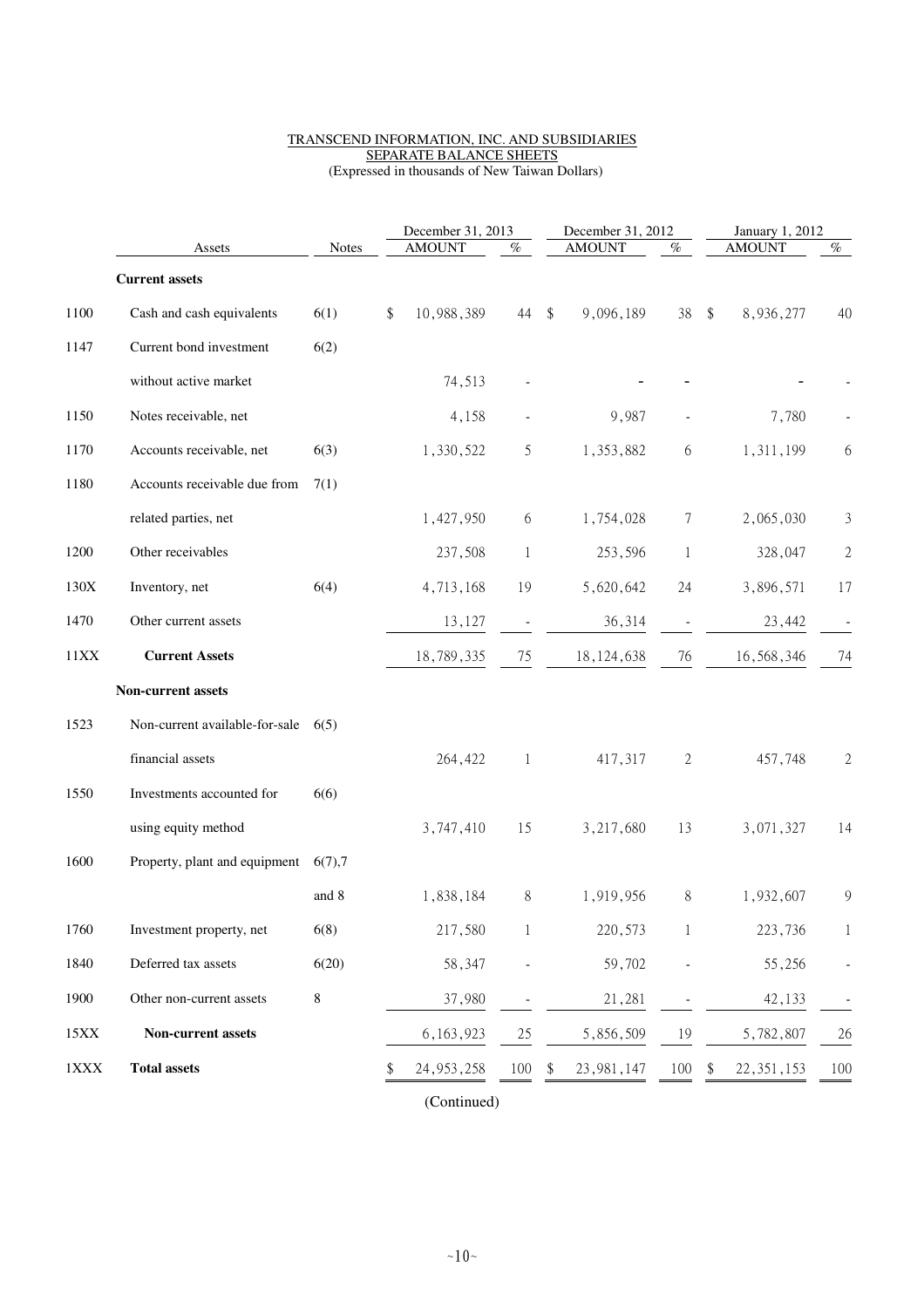#### TRANSCEND INFORMATION, INC. AND SUBSIDIARIES SEPARATE BALANCE SHEETS (Expressed in thousands of New Taiwan Dollars)

| (Expressed in thousands of New Taiwan Dollars) |  |  |
|------------------------------------------------|--|--|
|                                                |  |  |

|                 |                                     |              | December 31, 2013  |                          |                         | December 31, 2012 |              | January 1, 2012 |                |
|-----------------|-------------------------------------|--------------|--------------------|--------------------------|-------------------------|-------------------|--------------|-----------------|----------------|
|                 | Liabilities and Equity              | <b>Notes</b> | <b>AMOUNT</b>      | $\%$                     |                         | <b>AMOUNT</b>     | $\%$         | <b>AMOUNT</b>   | $\%$           |
|                 | <b>Current liabilities</b>          |              |                    |                          |                         |                   |              |                 |                |
| 2100            | Short-term loans                    | 6(9)         | \$<br>295,140      | $\overline{2}$           | $\sqrt[6]{\frac{1}{2}}$ |                   |              | \$              |                |
| 2150            | Notes payable                       |              | 1,215              |                          |                         | 3,607             |              | 167             |                |
| 2170            | Accounts payable                    |              | 2,571,3024         | 10                       |                         | 3, 162, 845       | 13           | 1,476,701       | 6              |
| 2180            | Accounts payable to related         | 7(1)         |                    |                          |                         |                   |              |                 |                |
|                 | parties                             |              | 1,334,222          | 6                        |                         | 637,908           | 3            | 871,209         | 4              |
| 2200            | Other payables                      |              | 283,266            | 1                        |                         | 325,962           | 1            | 424,329         | $\sqrt{2}$     |
| 2230            | Current tax liabilities             | 6(20)        | 218,886            | 1                        |                         | 197,010           | 1            | 415,170         | $\sqrt{2}$     |
| 2300            | Other current liabilities           |              | 4,615              |                          |                         | 1,977             |              | 4,210           |                |
| 21XX            | <b>Current Liabilities</b>          |              | 4,708,646          | 19                       |                         | 4,329,309         | 18           | 3, 191, 786     | 14             |
|                 | <b>Non-current liabilities</b>      |              |                    |                          |                         |                   |              |                 |                |
| 2570            | Deferred tax liabilities            | 6(20)        | 395,256            | $\mathbf{2}$             |                         | 326,411           | 2            | 304,878         | $\overline{2}$ |
| 2600            | Other non-current liabilities       | 6(10)        | 25,147             | $\overline{\phantom{a}}$ |                         | 31,008            |              | 52,552          |                |
| 25XX            | <b>Non-current liabilities</b>      |              | 420,403            | $\sqrt{2}$               |                         | 386,278           | $\mathbf{1}$ | 388,678         | $\sqrt{2}$     |
| $2\mathbf{XXX}$ | <b>Total Liabilities</b>            |              | 5, 129, 049        | 21                       |                         | 4,686,728         | 20           | 3,549,216       | 16             |
|                 | Share capital                       | 6(11)        |                    |                          |                         |                   |              |                 |                |
| 3110            | Common stock                        |              | 4,307,617          | 17                       |                         | 4,307,617         | 18           | 4,307,617       | 19             |
|                 | <b>Capital surplus</b>              | 6(12)        |                    |                          |                         |                   |              |                 |                |
| 3200            | Capital surplus                     |              | 4,799,075          | 19                       |                         | 5,014,456         | 21           | 5,014,456       | 22             |
|                 | <b>Retained earnings</b>            | 6(13)        |                    |                          |                         |                   |              |                 |                |
| 3310            | Legal reserve                       |              | 2,733,339          | 11                       |                         | 2,448,801         | 10           | 2, 162, 186     | 10             |
| 3350            | Unappropriated retained             |              |                    |                          |                         |                   |              |                 |                |
|                 | earnings                            |              | 7,975,047          | 32                       |                         | 7,639,812         | 32           | 7,327,965       | 33             |
|                 | Other equity interest               | 6(15)        |                    |                          |                         |                   |              |                 |                |
| 3400            | Other equity interest               |              | 9,131              | $\sim$                   |                         | 116,267)          |              | 10,287)         |                |
| 3XXX            | <b>Total equity</b>                 |              | 19,824,209         | 79                       |                         | 19,294,419        | 80           | 18,801,937      | 84             |
|                 | Significant contingent liablities 9 |              |                    |                          |                         |                   |              |                 |                |
|                 | and unrecongnised contract          |              |                    |                          |                         |                   |              |                 |                |
|                 | commitments                         |              |                    |                          |                         |                   |              |                 |                |
|                 | Significant events after the        | 11           |                    |                          |                         |                   |              |                 |                |
|                 | balance sheet date                  |              |                    |                          |                         |                   |              |                 |                |
|                 | <b>Total liabilities and equity</b> |              | \$<br>24, 953, 258 | $100 - $$                |                         | 23, 981, 147      | $100 - $$    | 22, 351, 153    | 100            |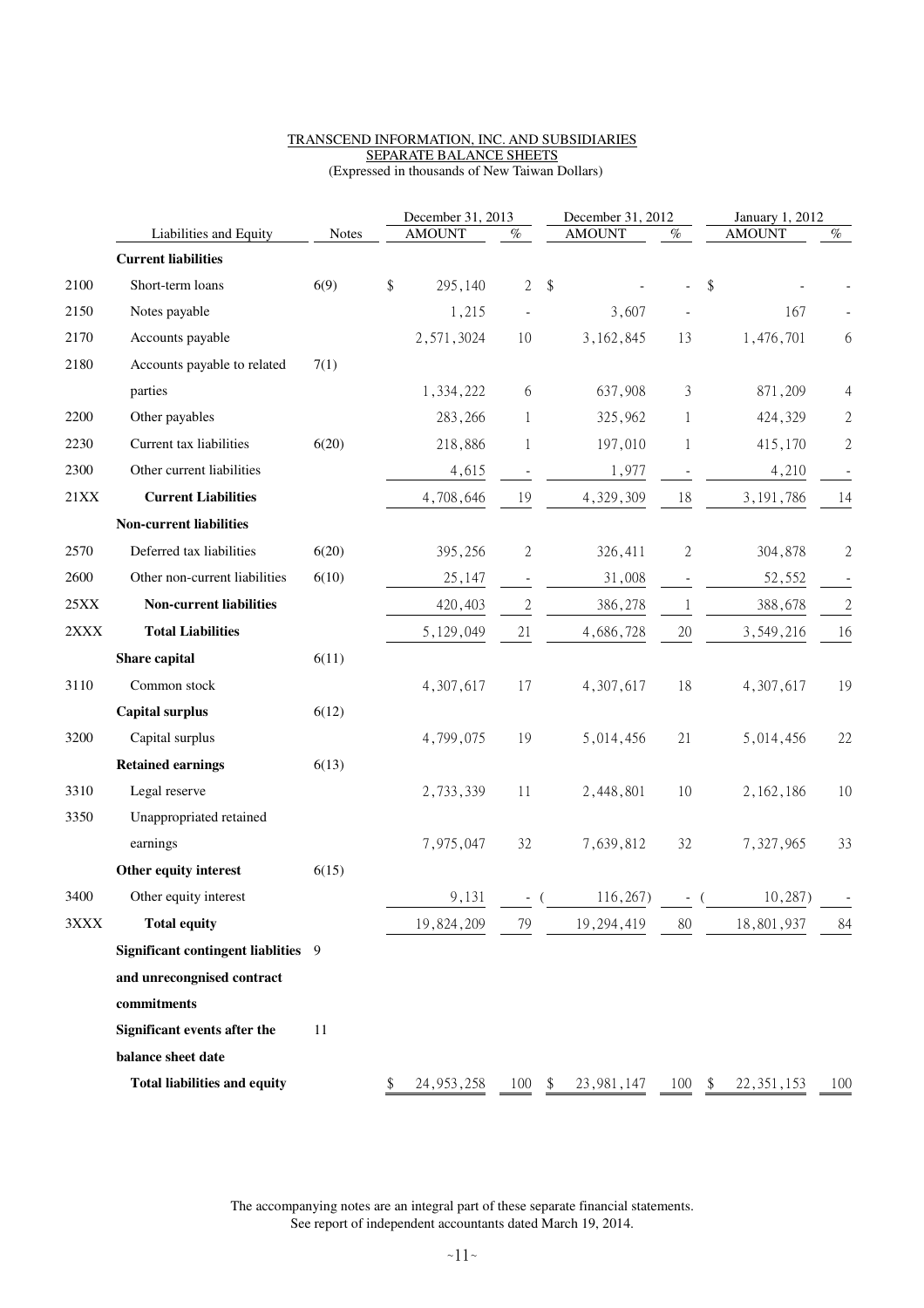#### TRANSCEND INFORMATION, INC. AND SUBSIDIARIES SEPARATE STATEMENTS OF COMPREHENSIVE INCOME FOR THE YEARS ENDED DECEMBER 31, 2013 AND 2012 (Expressed in thousands of New Taiwan Dollars, except earnings per share amount)

Year ended December 31 2013 2012 Items Notes AMOUNT  $\%$  AMOUNT  $\%$ 4000 **Operating Revenue** 6(16) and 7 \$ 25,087,848 100 \$ 25,382,153 100 5000 **Operating Costs** 6(4) and 7 ( 21,072,049) ( 84) ( 21,502,817) ( 85) 5900 **Gross Profit** 4,015,799 19 3,879,336 15 Unrealized gain from intercompany transaction  $(87,889)$   $(73,138)$ Realized gain from intercompany transaction 73,138 - 90,833 **Gross Profit, net** 4,001,048 16 3,897,031 15 **Operating Expenses** 6(19) 6100 Sales and marketing  $($  483,665) ( 2) ( 413,681) ( 2) 6200 General and administrative expenses ( 204,448) ( 201,636) ( 1) 6300 Research and development expenses (156,948) - (145,155) -6000 **Total operating expenses** (<br>6900 **Operating Income** (<br> $\frac{845,061}{3,155,987}$  ( $\frac{3}{13}$ ) ( $\frac{766,472}{3,130,559}$  ( $\frac{3}{12}$ ) **6900 Operating Income** 3,155,987 13 3,130 **Non-operating Income and Expenses**<br>Other income 7010 Other income 6(17) and 7 109,250 - 96,178 -7020 Other gains and losses 6(18)  $(18)$  242,556 1 ( 110,447)<br>7050 Finance costs 1.003) - ( 13) 7050 Finance costs (1,003) - (13) -7060 Share of profit or loss of associates and joint ventures accounted for using equity method 6(6) 154,029 1 241,922 1 7000 **Total non-operating income and expenses** 504,832 2 227,640 **17900 Income before income tax** 3,660,819 15 3,358,199 13<br> **17950** Income tax expense 6(20) (461,862) (2) (409,864) (2) Income tax expense  $6(20)$  (  $461,862$ ) (  $2)$  (  $409,864$ ) ( 2) 8200 **Net income** \$ 3,198,957 12 \$ 2,948,335 11 **Other comprehensive income** 8310 Foreign exchange translation differences for foreign<br>operations operations \$ 148,571 - (\$ 115,143) -8325 Unrealized gain (loss) on available-for-sale financial assets 6(5)  $2,085$  - ( 10,431) 8360 Actuarial gain on defined benefit plan 6(10) 5,387 - 19,317 - 8399 Income tax on other comprehensive income 6(20)  $(25,258)$  - 19,594 -8500 **Total comprehensive income**  $\frac{1}{8}$  3,329,742 13 \$ 2,861,672 11 **Net income attributable to: Basic earnings per share** 6(21) 9750 **Basic earnings per share \$** 7.43 \$ 6.84 9850 **Diluted earnings per share** \$ 7.41 \$ 6.83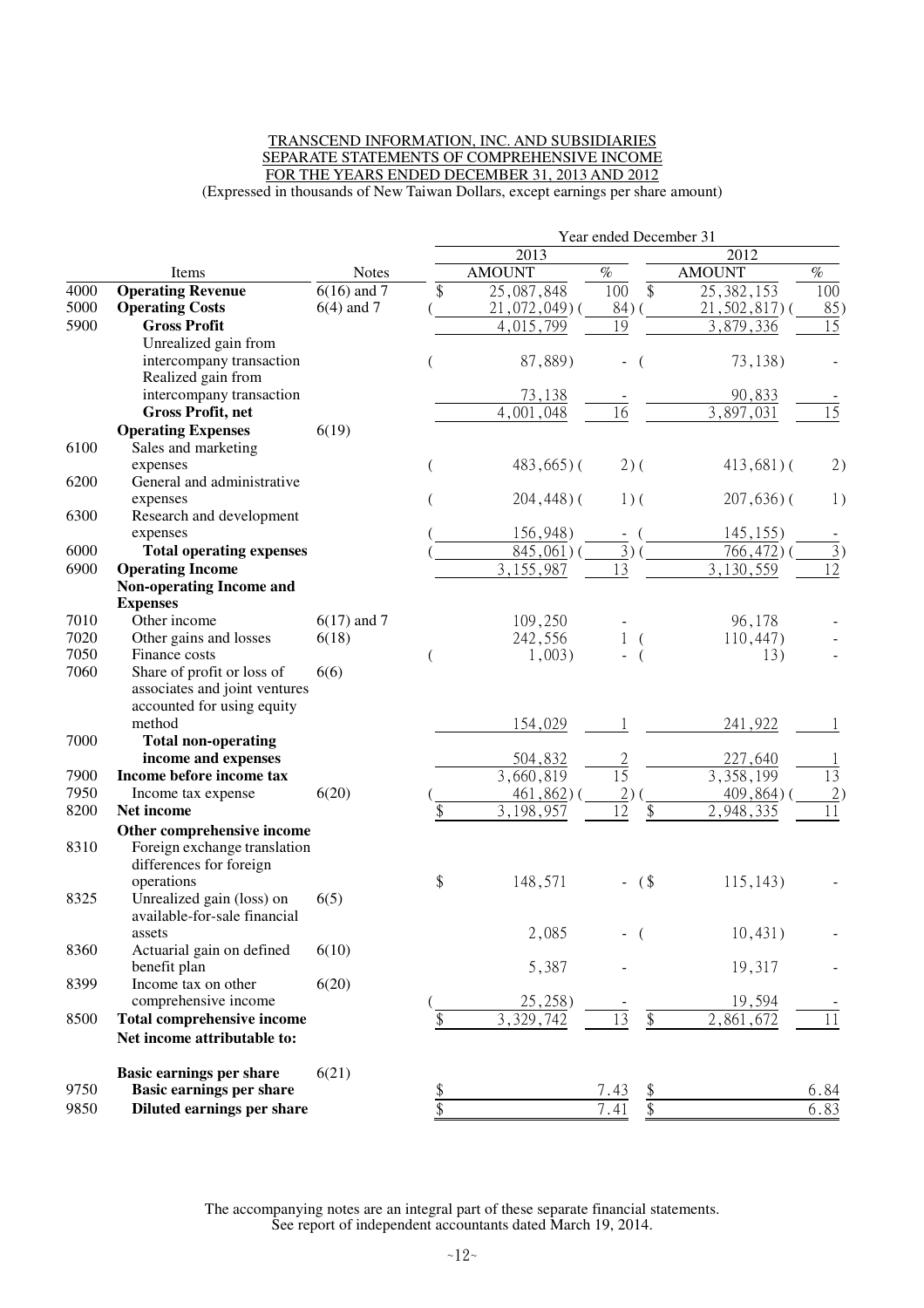# TRANSCEND INFORMATION, INC. AND SUBSIDIARIES SEPARATE STATEMENTS OF CHANGES IN EQUITYFOR THE YEARS ENDED DECEMBER 31, 2013 AND 2012 (Expressed in thousands of New Taiwan Dollars)

|                                         |              | Equity attributable to owners of the parent |                                           |                                |               |                            |                                                                                |                                                                             |              |
|-----------------------------------------|--------------|---------------------------------------------|-------------------------------------------|--------------------------------|---------------|----------------------------|--------------------------------------------------------------------------------|-----------------------------------------------------------------------------|--------------|
|                                         |              |                                             | <b>Capital Reserves</b>                   |                                |               | <b>Retained Earnings</b>   |                                                                                | Other equity interest                                                       |              |
|                                         | Common stock | Additional<br>paid-in capital               | Capital surplus<br>from donated<br>assets | Capital surplus<br>from merger | Legal reserve | Unappropriated<br>earnings | Foreign<br>exchange<br>translation<br>differences for<br>foreign<br>operations | Unrealized<br>gain or loss on<br>available-for-<br>sale financial<br>assets | Total equity |
| For the year ended December 31, 2012    |              |                                             |                                           |                                |               |                            |                                                                                |                                                                             |              |
| Balance at January 1, 2012              | \$4,307,617  | \$4,975,222                                 | 4,106<br><sup>\$</sup>                    | 35,128<br>$\mathbf{\$}$        | \$2,162,186   | 7,327,965<br>$\mathcal{S}$ | \$                                                                             | $10,287$ )<br>(                                                             | \$18,801,937 |
| Appropriations of 2011 earnings         |              |                                             |                                           |                                |               |                            |                                                                                |                                                                             |              |
| Legal reserve                           |              |                                             |                                           |                                | 286,615       | $286,615$ )<br>$\sqrt{ }$  |                                                                                |                                                                             |              |
| Cash dividends                          |              |                                             |                                           |                                | $\sim 100$    | 2,369,190)                 |                                                                                | $\sim$                                                                      | 2,369,190)   |
| Net income for the year                 |              |                                             |                                           |                                |               | 2,948,335                  |                                                                                | $\sim$                                                                      | 2,948,335    |
| Other comprehensive income for the year |              |                                             |                                           |                                |               | 19,317                     | 95,549)                                                                        | 10,431)                                                                     | 86,663       |
| Balance at December 31, 2012            | \$4,307,617  | \$4,975,222                                 | 4,106                                     | 35,128                         | \$2,448,801   | 7,639,812                  | 95,549)                                                                        | 20,718)<br>68                                                               | \$19,294,419 |
| For the year ended December 31, 2013    |              |                                             |                                           |                                |               |                            |                                                                                |                                                                             |              |
| Balance at January 1, 2013              | \$4,307,617  | \$4,975,222                                 | 4,106<br><sup>\$</sup>                    | 35,128<br>$\mathbf{\$}$        | \$2,448,801   | 7,639,812<br>-S            | $95,549$ ) (\$<br>$($ \$                                                       | $20,718$ )                                                                  | \$19,294,419 |
| Appropriations of 2012 earnings         |              |                                             |                                           |                                |               |                            |                                                                                |                                                                             |              |
| Legal reserve                           |              |                                             |                                           |                                | 284,538       | 284,538)                   |                                                                                |                                                                             |              |
| Cash dividends                          |              |                                             |                                           |                                |               | 2,584,571)                 |                                                                                |                                                                             | 2,584,571)   |
| Change in capital reserve               |              |                                             |                                           |                                |               |                            |                                                                                |                                                                             |              |
| Cash distribution of capital reserve    | $\sim$       | 215,381)                                    |                                           |                                |               |                            |                                                                                | $\sim$                                                                      | 215,381)     |
| Net income for the year                 |              |                                             |                                           |                                |               | 3,198,957                  |                                                                                |                                                                             | 3,198,957    |
| Other comprehensive income for the year |              |                                             |                                           |                                |               | 5,387                      | 123,313                                                                        | 2,085                                                                       | 130,785      |
| Balance at December 31, 2013            | \$4,307,617  | \$4,759,841                                 | 4,106                                     | 35,128                         | \$ 2,733,339  | 7,975,047                  | 27,764                                                                         | 18,633)                                                                     | \$19,824,209 |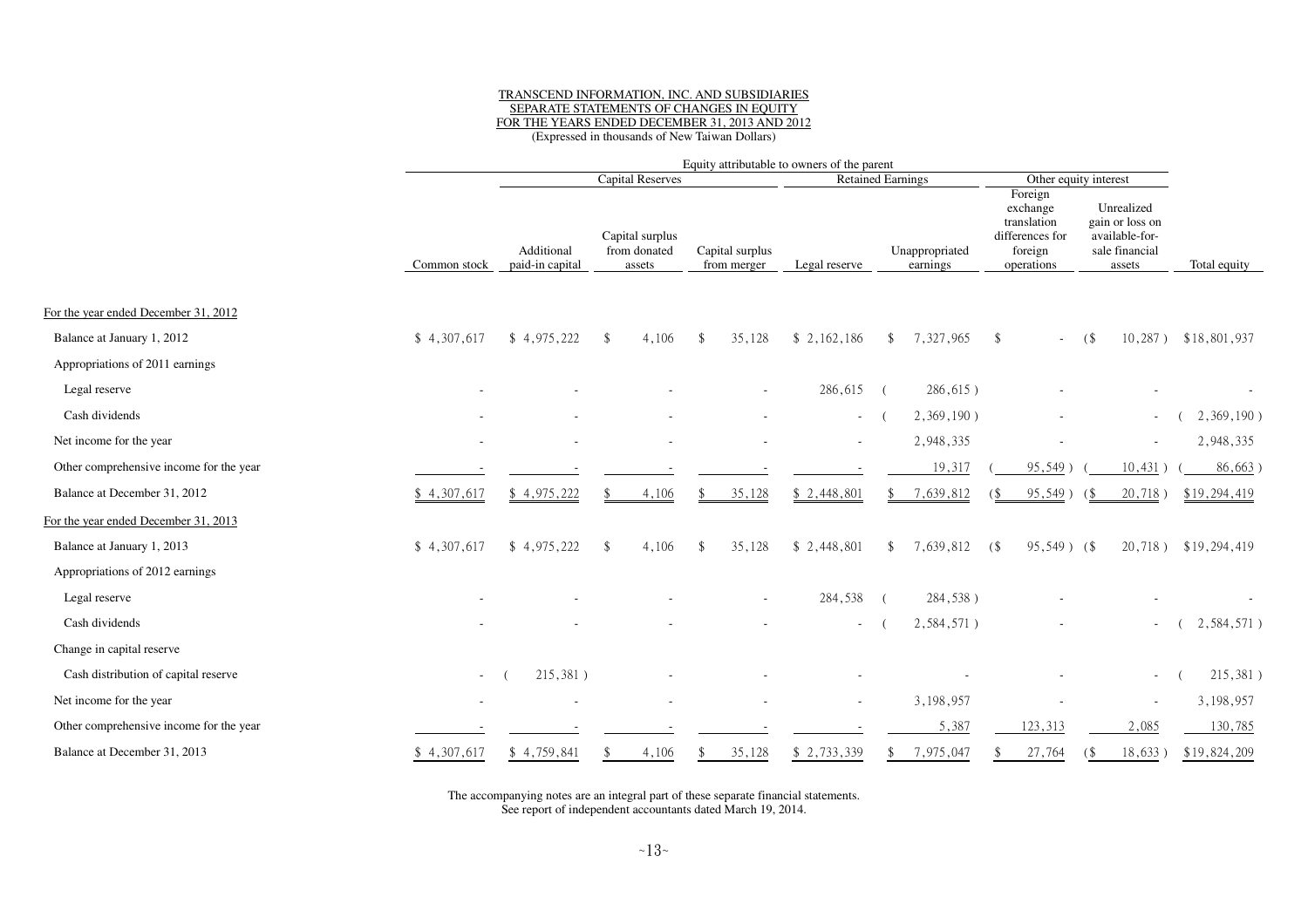#### TRANSCEND INFORMATION, INC. AND SUBSIDIARIES SEPARATE STATEMENTS OF CASH FLOWS FOR THE YEARS ENDED DECEMBER 31 (Expressed in thousands of New Taiwan Dollars)

|                                                                                                     |                | 2013                    |          | 2012                   |
|-----------------------------------------------------------------------------------------------------|----------------|-------------------------|----------|------------------------|
| CASH FLOWS FROM OPERATING ACTIVITIES                                                                |                |                         |          |                        |
| Profit before tax for the year                                                                      | \$             | 3,660,819               | \$       | 3,358,199              |
| Adjustments to reconcile income before tax to net cash provided by                                  |                |                         |          |                        |
| operating activities:                                                                               |                |                         |          |                        |
| Income and expenses having no effect on cash flows<br>Unrealized gain from intercompany transaction |                | 87,889                  |          | 73,138                 |
| Realized gain from intercompany transaction                                                         | $\overline{(}$ | $73,138)$ (             |          | 90,833)                |
| Net gains on valuation of financial assets at fair value through                                    |                |                         |          |                        |
| profit or loss                                                                                      |                | 29,979)                 |          |                        |
| Gain on disposal of financial assets                                                                |                | 97,125)                 |          |                        |
| Loss on disposal of equity investment accounted for using equity                                    |                |                         |          |                        |
| method                                                                                              |                | 323                     |          |                        |
| Share of loss of associates and joint ventures accounted for using                                  |                |                         |          |                        |
| equity method<br>Provision for (Reversal of) bad debt expense                                       | $\overline{C}$ | $154,029$ ) (<br>13,325 |          | 241,922)<br>981)       |
| Loss (gain) on market price decline (recovery) of inventory                                         | $\overline{ }$ | 9,673)                  | $\left($ | 16,403                 |
| Depreciation expense                                                                                |                | 120,042                 |          | 117,109                |
| Interest income                                                                                     |                | $100,837$ ) (           |          | 87,767)                |
| Dividend income                                                                                     |                | $15,074$ ) (            |          | 24,584)                |
| Impairment loss on financial assets                                                                 |                |                         |          | 30,000                 |
| Gains on disposal of property, plant, and equipment                                                 |                | $1,974$ ) (             |          | 156)                   |
| Changes in assets/liabilities relating to operating activities                                      |                |                         |          |                        |
| Net changes in assets relating to operating activities                                              |                |                         |          |                        |
| Net gain on financial assets at fair value through profit<br>Notes and accounts receivable          |                | 29,979                  |          |                        |
| Other receivables                                                                                   |                | 341,942)<br>20,366      |          | 267,093<br>85,750      |
| Inventories                                                                                         |                | 917,147                 |          | 1,740,474)             |
| Other current assets                                                                                |                | 2,308                   |          | 12,872)                |
| Net changes in liabilities relating to operating activities                                         |                |                         |          |                        |
| Notes and accounts payable                                                                          |                | $102,379$ )             |          | 1,456,283              |
| Other payables                                                                                      |                | $36,305$ )              |          | 75,040)                |
| Other current liabilities                                                                           |                | 2,638                   |          | 2,233)                 |
| Other non-current liabilities                                                                       |                | 1,670)                  |          | 23,423)                |
| Cash generated from operations                                                                      |                | 4,779,353               |          | 3, 103, 690            |
| Cash dividend received                                                                              |                | 15,074                  |          | 24,584                 |
| Interest received                                                                                   |                | 96,559                  |          | 76,468                 |
| Interest paid<br>Income tax paid                                                                    |                | $1,004$ )<br>395,044)   |          | 13)<br>595,341)        |
| Net cash provided by operating activities                                                           |                | 4,494,938               |          | 2,609,388              |
|                                                                                                     |                |                         |          |                        |
| CASH FLOWS FROM INVESTING ACTIVITIES                                                                |                |                         |          |                        |
| Increase in bond investments without active markets                                                 | (              | 74,066)                 |          |                        |
| Disposal of equity investment accounted for using equity method                                     |                | 5,263                   |          |                        |
| Acquisition of property, plant, and equipment                                                       |                | $32,612$ ) (            |          | 73,715)                |
| Disposal of property, plant, and equipment                                                          |                | 2,438                   |          | 353                    |
| Decrease (increase) in other non-current assets<br>Net cash used in investing activities            |                | 1,051<br>97,926         |          | 6,924)<br>80,286       |
|                                                                                                     |                |                         |          |                        |
| CASH FLOWS FROM FINANCING ACTIVITIES                                                                |                |                         |          |                        |
| Short-term loans                                                                                    |                | 295,140                 |          |                        |
| Payment of cash dividends (including cash distribution of capital                                   |                |                         |          |                        |
| reserve)                                                                                            |                | 2,799,952               |          | $2,369,190$ )          |
| Net cash used in financing activities                                                               |                | 2,504,812)              |          | 2,369,190)             |
| Increase in cash and cash equivalents                                                               |                | 1,892,200               |          | 159,912                |
| Cash and cash equivalents at beginning of year<br>Cash and cash equivalents at end of year          |                | 9,096,189               |          | 8,936,277<br>9,096,189 |
|                                                                                                     |                | 10,988,389              | \$       |                        |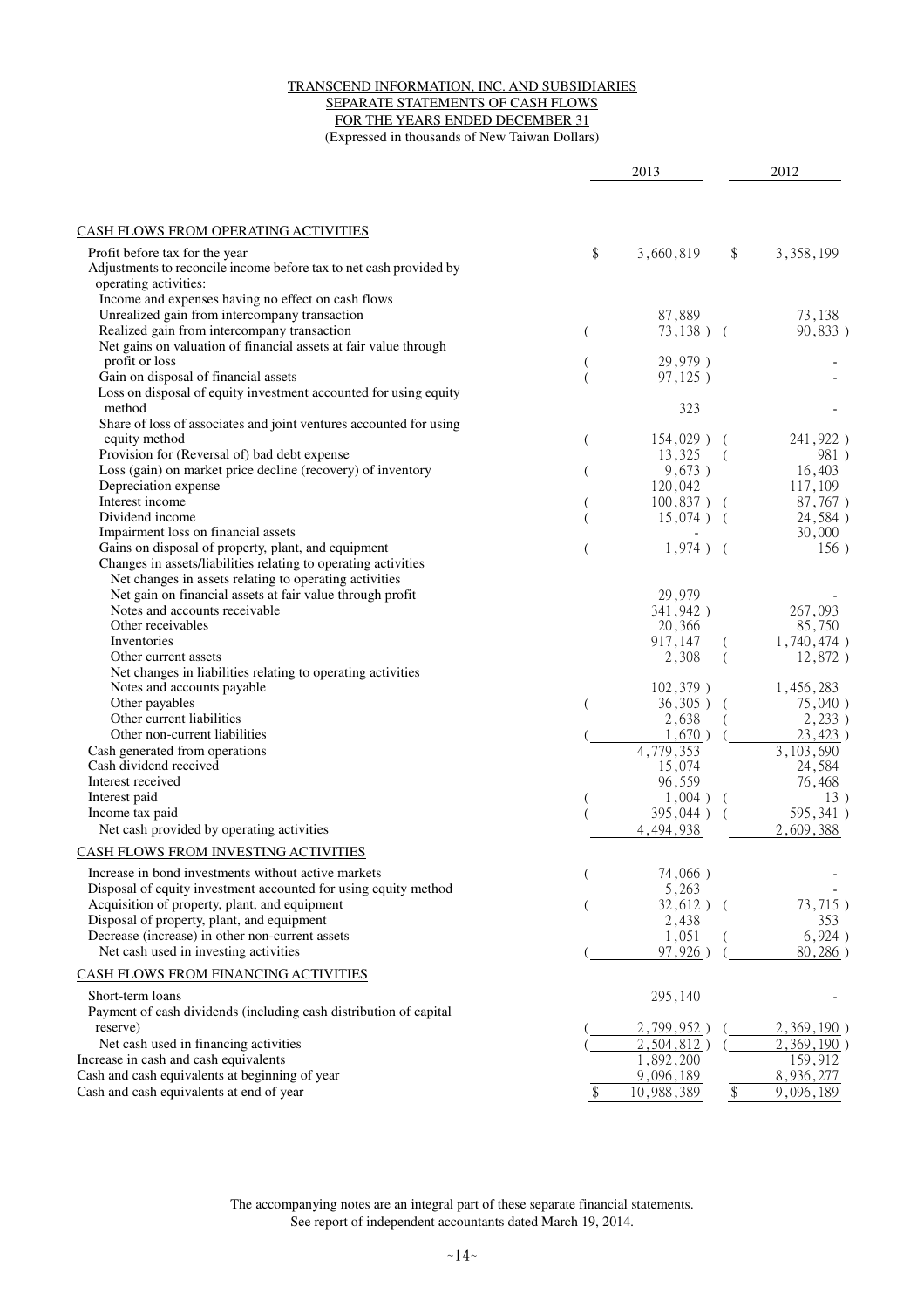# **Attachment V** REPORT OF INDEPENDENT ACCOUNTANTS TRANSLATED FROM CHINESE

#### PWCR13000270

To the Board of Directors and Stockholders of Transcend Information, Inc.

We have audited the accompanying consolidated balance sheets of Transcend Information, Inc. and its subsidiaries as of December 31, 2013, December 31, 2012, and January 1, 2012 and the related consolidated statements of comprehensive income, of changes in equity, and of cash flows for the years ended December 31, 2013 and 2012. These consolidated financial statements are the responsibility of the Company's management. Our responsibility is to express an opinion on these consolidated financial statements based on our audits. As disclosed in Note 4(3)B, we did not audit the financial statements of certain subsidiaries, which statements reflect total assets of NT\$547,456 thousand, NT\$636,489 thousand, and NT\$684,112 thousand, constituting 2 percent, 3 percent, and 3 percent of the consolidated total assets, as of December 31, 2013, December 31, 2012, and January 1, 2012, respectively, and total revenues of NT\$2,748,290 thousand and NT\$2,958,740 thousand, both constituting 11 percent of the consolidated total operating revenue, for the years ended December 31, 2013 and 2012, respectively. Furthermore, we did not audit the financial statements of equity investments accounted for under the equity method. The investment loss from these equity investments amounting to NT\$30,403 thousand for the year ended December 31, 2013, and the information of investee company as disclosed in Note 13 were solely based on the reports of other auditors. As of December 31, 2013, the equity investment accounted for under the equity method was NT\$221,255 thousand.

We conducted our audits in accordance with the "Rules Governing the Examination of Financial Statements by Certified Public Accountants" and generally accepted auditing standards in the Republic of China. Those standards and rules require that we plan and perform the audit to obtain reasonable assurance about whether the financial statements are free of material misstatement. An audit includes examining, on a test basis, evidence supporting the amounts and disclosures in the financial statements. An audit also includes assessing the accounting principles used and significant estimates made by management, as well as evaluating the overall financial statement presentation. We believe that our audits and the reports of other auditors provide a reasonable basis for our opinion.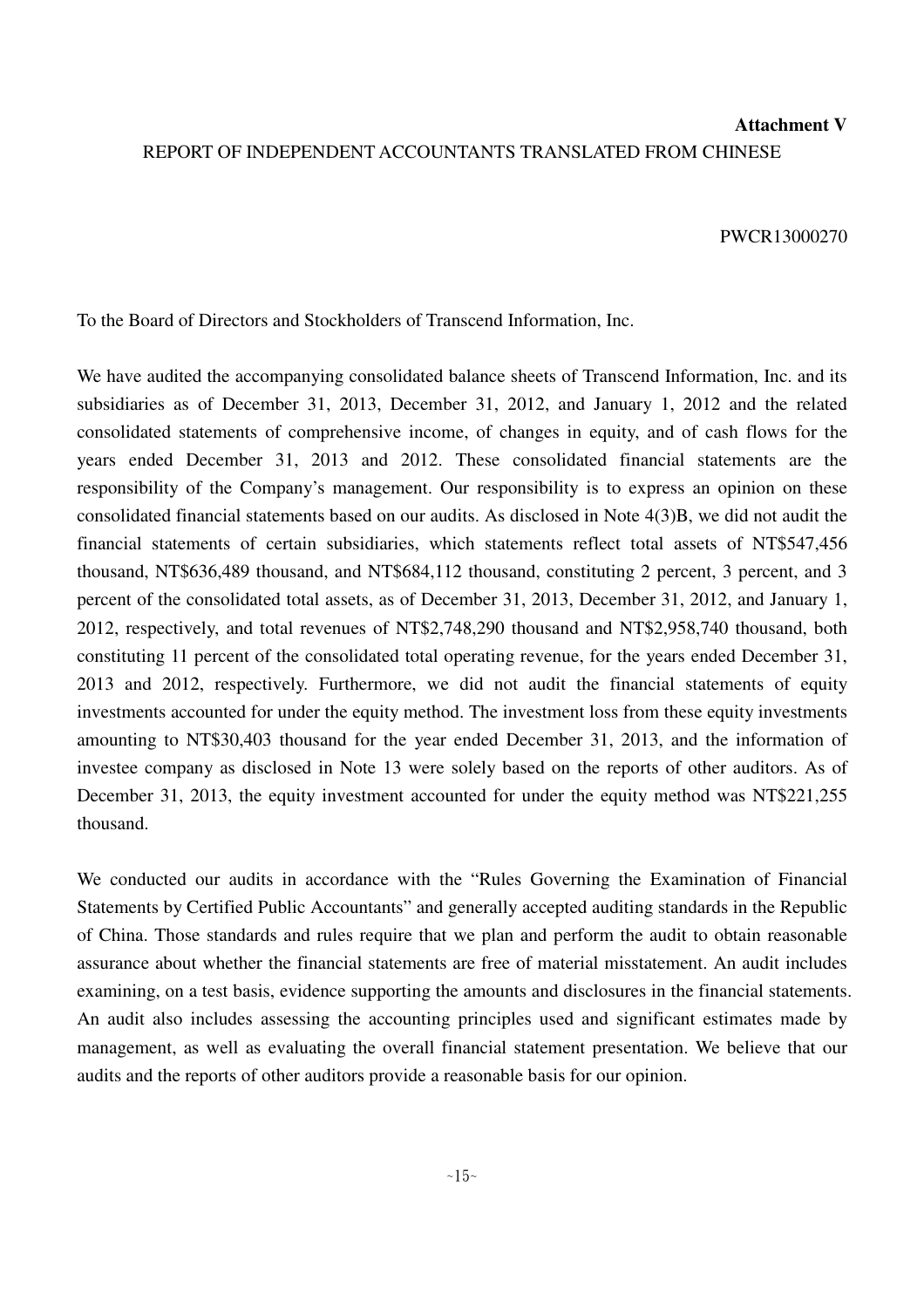In our opinion, based on our audits and the reports of other auditors, the consolidated financial statements referred to in the first paragraph present fairly, in all material respects, the financial position of Transcend Information, Inc. and its subsidiaries as of December 31, 2013, December 31, 2012, and January 1, 2012, and the results of their operations and their cash flows for the years ended December 31, 2013 and 2012 in conformity with the "Regulations Governing the Preparation of Financial Reports by Securities Issuers" and "International Financial Reporting Standards", "International Accounting Standards", "International Financial Reporting Interpretations Committee", and "Standing Interpretations Committee" as endorsed by the Financial Supervisory Commission.

We have also audited the separate financial statements of Transcend Information, Inc. as of and for the years ended December 31, 2013 and 2012, and have issued a modified unqualified opinion.

March 19, 2014 Taipei, Taiwan Republic of China

As the financial statements are the responsibility of the management, PricewaterhouseCoopers cannot accept any liability for the use of, or reliance on, the English translation or for any errors or misunderstandings that may derive from the translation.

<sup>-------------------------------------------------------------------------------------------------------------------------------------------------</sup> The accompanying consolidated financial statements are not intended to present the financial position and results of operations and cash flows in accordance with accounting principles generally accepted in countries and jurisdictions other than the Republic of China. The standards, procedures and practices in the Republic of China governing the audit of such financial statements may differ from those generally accepted in countries and jurisdictions other than the Republic of China. Accordingly, the accompanying consolidated financial statements and report of independent accountants are not intended for use by those who are not informed about the accounting principles or auditing standards generally accepted in the Republic of China, and their applications in practice.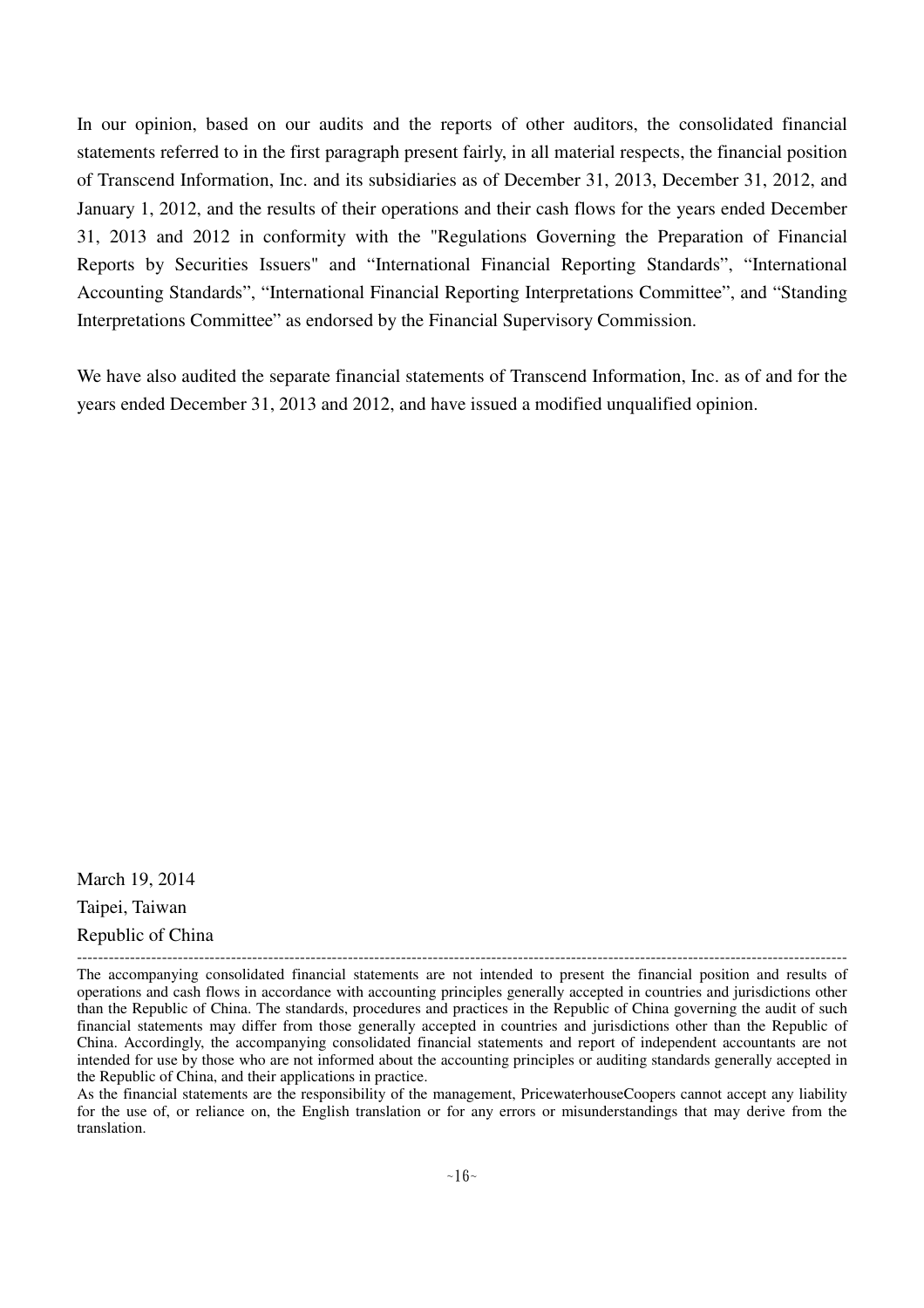#### TRANSCEND INFORMATION, INC. AND SUBSIDIARIES CONSOLIDATED BALANCE SHEETS (Expressed in thousands of New Taiwan Dollars)

|      |                                |              | December 31, 2013 |               |              | December 31, 2012          |               | January 1, 2012 |                                      |                |
|------|--------------------------------|--------------|-------------------|---------------|--------------|----------------------------|---------------|-----------------|--------------------------------------|----------------|
|      | Assets                         | <b>Notes</b> |                   | <b>AMOUNT</b> | %            |                            | <b>AMOUNT</b> | $\%$            | <b>AMOUNT</b>                        | $\%$           |
|      | <b>Current assets</b>          |              |                   |               |              |                            |               |                 |                                      |                |
| 1100 | Cash and cash equivalents      | 6(1)         | \$                | 11,639,505    | 48           | $\boldsymbol{\mathsf{\$}}$ | 9,872,243     | 41              | $\sqrt[6]{\frac{1}{2}}$<br>9,708,263 | 44             |
| 1147 | Current bond investment        | 6(2)         |                   |               |              |                            |               |                 |                                      |                |
|      | without active market          |              |                   | 123,698       | 1            |                            | 470,064       | $\mathbf{2}$    | 96,140                               |                |
| 1150 | Notes receivable, net          |              |                   | 4,158         |              |                            | 9,987         | $\centerdot$    | 7,780                                |                |
| 1170 | Accounts receivable, net       | 6(3)         |                   | 2,732,001     | 11           |                            | 2,418,600     | 10              | 2,430,418                            | 11             |
| 1180 | Accounts receivable due from   | 7(1)         |                   |               |              |                            |               |                 |                                      |                |
|      | related parties, net           |              |                   |               |              |                            | 162,247       | 1               | 108,774                              | 1              |
| 1200 | Other receivables              |              |                   | 254,528       | 1            |                            | 278,281       | 1               | 331,478                              | $\overline{c}$ |
| 130X | Inventory, net                 | 6(4)         |                   | 5,075,939     | 21           |                            | 6,222,330     | 26              | 4,502,324                            | 20             |
| 1470 | Other current assets           |              |                   | 36,311        |              |                            | 58,898        |                 | 47,386                               |                |
| 11XX | <b>Current Assets</b>          |              |                   | 19,866,140    | 82           |                            | 19,492,650    | 81              | 17, 232, 563                         | 78             |
|      | Non-current assets             |              |                   |               |              |                            |               |                 |                                      |                |
| 1523 | Non-current available-for-sale | 6(5)         |                   |               |              |                            |               |                 |                                      |                |
|      | financial assets               |              |                   | 264,422       | $\mathbf{1}$ |                            | 417,317       | $\mathbf{2}$    | 457,748                              | $\overline{c}$ |
| 1550 | Investments accounted for      | 6(6)         |                   |               |              |                            |               |                 |                                      |                |
|      | using equity method            |              |                   | 221,255       | -1           |                            |               |                 |                                      |                |
| 1600 | Property, plant and equipment  | $6(7)$ and 8 |                   | 3,330,875     | 14           |                            | 3,473,891     | 15              | 3,708,190                            | 17             |
| 1760 | Investment property, net       | 6(8)         |                   | 303,232       | 1            |                            | 306,272       | 1               | 316,818                              | $\sqrt{2}$     |
| 1840 | Deferred tax assets            | 6(21)        |                   | 78,915        |              |                            | 84,314        |                 | 76,064                               | $\overline{a}$ |
| 1900 | Other non-current assets       | $6(9)$ and 8 |                   | 183,691       |              |                            | 157,966       |                 | 188,862                              | $\mathbf{1}$   |
| 15XX | Non-current assets             |              |                   | 4,382,390     | 18           |                            | 4,439,760     | 19              | 4,747,682                            | 22             |
| 1XXX | <b>Total assets</b>            |              | \$                | 24, 248, 530  | 100          | \$                         | 23,932,410    | 100             | 21,980,245<br>\$                     | 100            |

(Continued)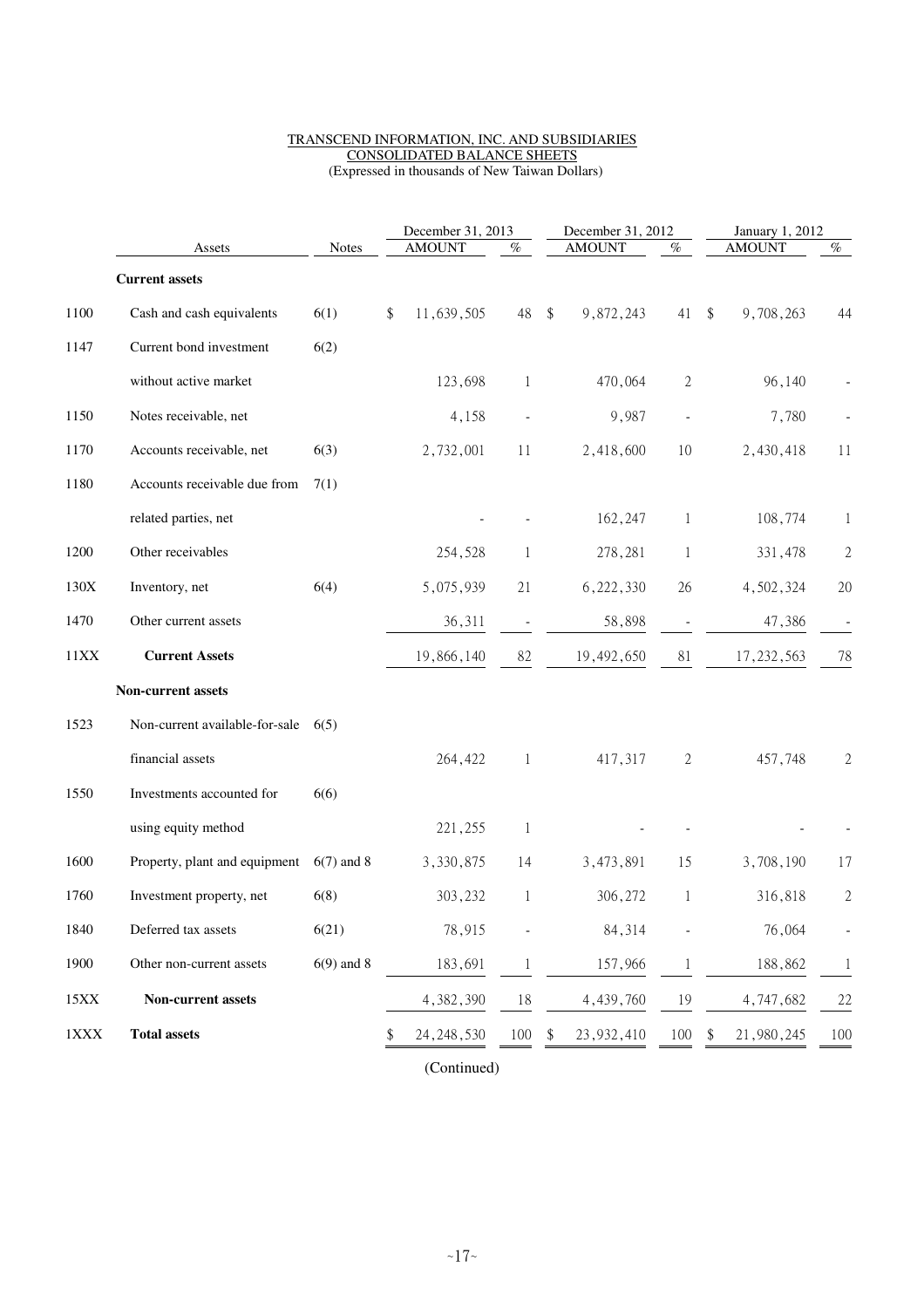#### TRANSCEND INFORMATION, INC. AND SUBSIDIARIES CONSOLIDATED BALANCE SHEETS (Expressed in thousands of New Taiwan Dollars)

| <b>AMOUNT</b><br><b>AMOUNT</b><br>$\%$<br>$\%$<br>Liabilities and Equity<br><b>Notes</b><br><b>Current liabilities</b><br>Short-term loans<br>\$<br>$\overline{2}$<br>168,200<br>\$<br>2100<br>6(10)<br>579,040<br>$\sqrt[6]{\frac{1}{2}}$<br>1<br>2150<br>Notes payable<br>1,215<br>3,608<br>Accounts payable<br>2170<br>2,669,584<br>3,323,331<br>14<br>11<br>2180<br>Accounts payable to related<br>7(1)<br>45,801<br>parties<br>2200<br>Other payables<br>393,810<br>2<br>468,202<br>2<br>Current tax liabilities<br>2230<br>6(21)<br>239,967<br>248,795<br>1<br>1<br>Other current liabilities<br>2300<br>50,013<br>39,577<br>21XX<br><b>Current Liabilities</b><br>3,979,430<br>4, 251, 713<br>18<br>16<br>Non-current liabilities<br>2570<br>Deferred tax liabilities<br>$\mathfrak{2}$<br>6(21)<br>326,411<br>395,542<br>1<br>2600<br>Other non-current liabilities<br>6(11) | <b>AMOUNT</b> | $\%$             |
|--------------------------------------------------------------------------------------------------------------------------------------------------------------------------------------------------------------------------------------------------------------------------------------------------------------------------------------------------------------------------------------------------------------------------------------------------------------------------------------------------------------------------------------------------------------------------------------------------------------------------------------------------------------------------------------------------------------------------------------------------------------------------------------------------------------------------------------------------------------------------------------|---------------|------------------|
|                                                                                                                                                                                                                                                                                                                                                                                                                                                                                                                                                                                                                                                                                                                                                                                                                                                                                      |               |                  |
|                                                                                                                                                                                                                                                                                                                                                                                                                                                                                                                                                                                                                                                                                                                                                                                                                                                                                      |               |                  |
|                                                                                                                                                                                                                                                                                                                                                                                                                                                                                                                                                                                                                                                                                                                                                                                                                                                                                      |               |                  |
|                                                                                                                                                                                                                                                                                                                                                                                                                                                                                                                                                                                                                                                                                                                                                                                                                                                                                      | 167           |                  |
|                                                                                                                                                                                                                                                                                                                                                                                                                                                                                                                                                                                                                                                                                                                                                                                                                                                                                      | 1,713,204     | 8                |
|                                                                                                                                                                                                                                                                                                                                                                                                                                                                                                                                                                                                                                                                                                                                                                                                                                                                                      |               |                  |
|                                                                                                                                                                                                                                                                                                                                                                                                                                                                                                                                                                                                                                                                                                                                                                                                                                                                                      |               |                  |
|                                                                                                                                                                                                                                                                                                                                                                                                                                                                                                                                                                                                                                                                                                                                                                                                                                                                                      | 589,310       | $\boldsymbol{2}$ |
|                                                                                                                                                                                                                                                                                                                                                                                                                                                                                                                                                                                                                                                                                                                                                                                                                                                                                      | 427,409       | $\mathbf{2}$     |
|                                                                                                                                                                                                                                                                                                                                                                                                                                                                                                                                                                                                                                                                                                                                                                                                                                                                                      | 59,540        |                  |
|                                                                                                                                                                                                                                                                                                                                                                                                                                                                                                                                                                                                                                                                                                                                                                                                                                                                                      | 2,789,630     | 12               |
|                                                                                                                                                                                                                                                                                                                                                                                                                                                                                                                                                                                                                                                                                                                                                                                                                                                                                      |               |                  |
|                                                                                                                                                                                                                                                                                                                                                                                                                                                                                                                                                                                                                                                                                                                                                                                                                                                                                      | 304,878       | $\boldsymbol{2}$ |
| 49,349<br>59,867<br>$\overline{\phantom{a}}$                                                                                                                                                                                                                                                                                                                                                                                                                                                                                                                                                                                                                                                                                                                                                                                                                                         | 83,800        |                  |
| $25XX$<br><b>Non-current liabilities</b><br>$\sqrt{2}$<br>444,891<br>386,278<br>1                                                                                                                                                                                                                                                                                                                                                                                                                                                                                                                                                                                                                                                                                                                                                                                                    | 388,678       | $\sqrt{2}$       |
| $2\mathbf{XXX}$<br><b>Total Liabilities</b><br>18<br>4,637,991<br>19<br>4,424,321                                                                                                                                                                                                                                                                                                                                                                                                                                                                                                                                                                                                                                                                                                                                                                                                    | 3,178,308     | 14               |
| Share capital<br>6(12)                                                                                                                                                                                                                                                                                                                                                                                                                                                                                                                                                                                                                                                                                                                                                                                                                                                               |               |                  |
| 3110<br>18<br>Common stock<br>4,307,617<br>18<br>4,307,617                                                                                                                                                                                                                                                                                                                                                                                                                                                                                                                                                                                                                                                                                                                                                                                                                           | 4,307,617     | $20\,$           |
| <b>Capital surplus</b><br>6(13)                                                                                                                                                                                                                                                                                                                                                                                                                                                                                                                                                                                                                                                                                                                                                                                                                                                      |               |                  |
| 3200<br>Capital surplus<br>4,799,075<br>20<br>5,014,456<br>21                                                                                                                                                                                                                                                                                                                                                                                                                                                                                                                                                                                                                                                                                                                                                                                                                        | 5,014,456     | 23               |
| <b>Retained earnings</b><br>6(14)                                                                                                                                                                                                                                                                                                                                                                                                                                                                                                                                                                                                                                                                                                                                                                                                                                                    |               |                  |
| 3310<br>Legal reserve<br>2,733,339<br>11<br>2,448,801<br>10                                                                                                                                                                                                                                                                                                                                                                                                                                                                                                                                                                                                                                                                                                                                                                                                                          | 2, 162, 186   | 10               |
| Unappropriated retained<br>3350                                                                                                                                                                                                                                                                                                                                                                                                                                                                                                                                                                                                                                                                                                                                                                                                                                                      |               |                  |
| 32<br>earnings<br>7,975,047<br>33<br>7,639,812                                                                                                                                                                                                                                                                                                                                                                                                                                                                                                                                                                                                                                                                                                                                                                                                                                       | 7,327,965     | 33               |
| Other equity interest<br>6(16)                                                                                                                                                                                                                                                                                                                                                                                                                                                                                                                                                                                                                                                                                                                                                                                                                                                       |               |                  |
| 3400<br>Other equity interest<br>9,131<br>116,267)<br>$\overline{\phantom{a}}$<br>$\overline{\phantom{a}}$                                                                                                                                                                                                                                                                                                                                                                                                                                                                                                                                                                                                                                                                                                                                                                           | 10,287)       |                  |
| Total equity attributable to<br>31XX                                                                                                                                                                                                                                                                                                                                                                                                                                                                                                                                                                                                                                                                                                                                                                                                                                                 |               |                  |
| owners of parent<br>19,824,209<br>82<br>19,294,419<br>81                                                                                                                                                                                                                                                                                                                                                                                                                                                                                                                                                                                                                                                                                                                                                                                                                             | 18,801,937    | 86               |
| <b>Total equity</b><br>82<br>3XXX<br>19,824,209<br>19, 294, 419<br>81                                                                                                                                                                                                                                                                                                                                                                                                                                                                                                                                                                                                                                                                                                                                                                                                                | 18,801,937    | 86               |
| Significant contingent liablities 9                                                                                                                                                                                                                                                                                                                                                                                                                                                                                                                                                                                                                                                                                                                                                                                                                                                  |               |                  |
| and unrecongnised contract                                                                                                                                                                                                                                                                                                                                                                                                                                                                                                                                                                                                                                                                                                                                                                                                                                                           |               |                  |
| commitments                                                                                                                                                                                                                                                                                                                                                                                                                                                                                                                                                                                                                                                                                                                                                                                                                                                                          |               |                  |
| Significant events after the<br>11                                                                                                                                                                                                                                                                                                                                                                                                                                                                                                                                                                                                                                                                                                                                                                                                                                                   |               |                  |
| balance sheet date                                                                                                                                                                                                                                                                                                                                                                                                                                                                                                                                                                                                                                                                                                                                                                                                                                                                   |               |                  |
| <b>Total liabilities and equity</b><br>$100 - $$<br>24, 248, 530<br>23,932,410<br>$100 \,$ \$<br>\$                                                                                                                                                                                                                                                                                                                                                                                                                                                                                                                                                                                                                                                                                                                                                                                  | 21,980,245    | 100              |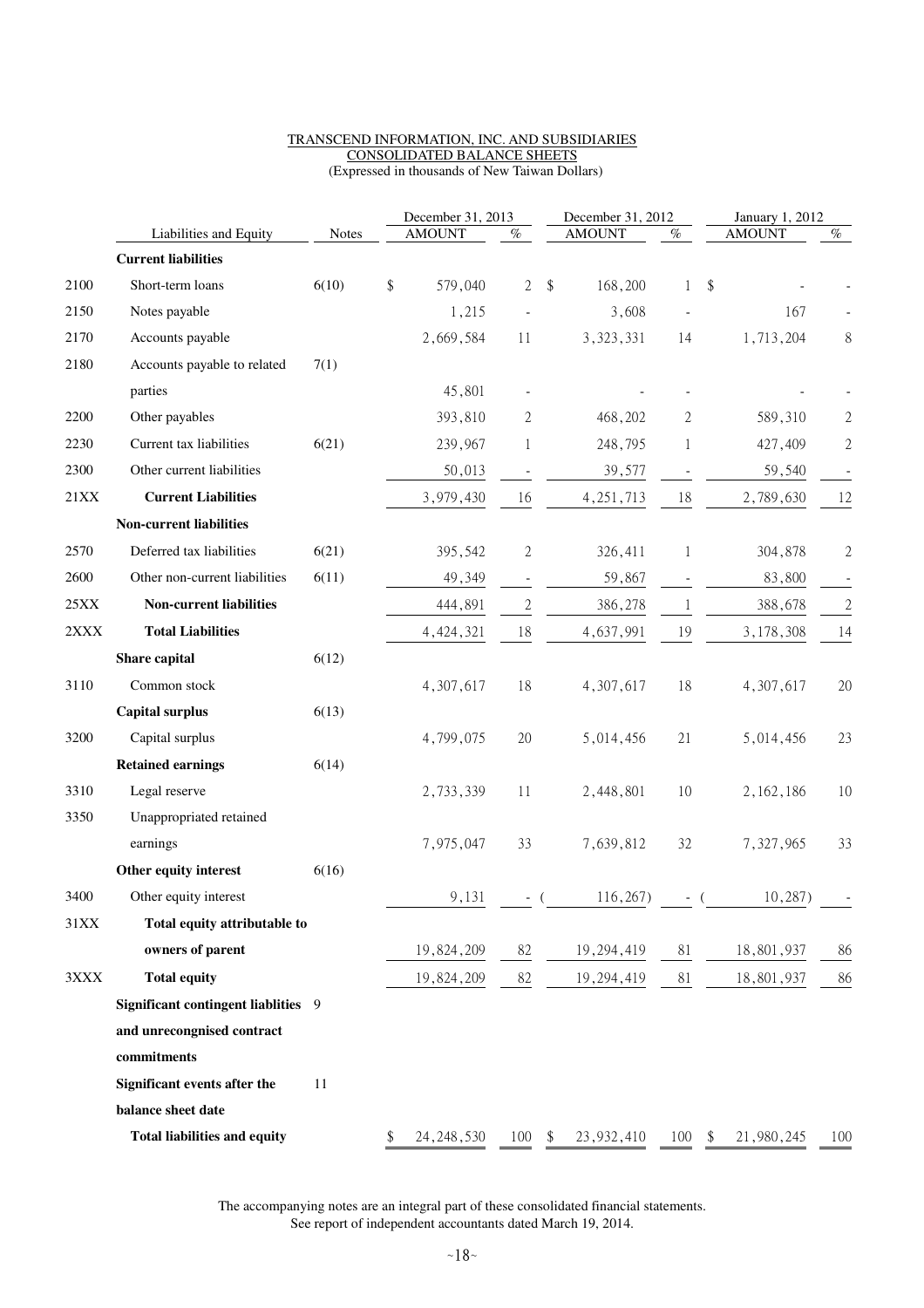#### TRANSCEND INFORMATION, INC. AND SUBSIDIARIES CONSOLIDATED STATEMENTS OF COMPREHENSIVE INCOME FOR THE YEARS ENDED DECEMBER 31, 2013 AND 2012 (Expressed in thousands of New Taiwan Dollars, except earnings per share amount)

|      |                                                         |               | Year ended December 31 |                         |                        |                |                 |
|------|---------------------------------------------------------|---------------|------------------------|-------------------------|------------------------|----------------|-----------------|
|      |                                                         |               |                        | 2013                    |                        | 2012           |                 |
|      | Items                                                   | <b>Notes</b>  |                        | <b>AMOUNT</b>           | $\%$                   | <b>AMOUNT</b>  | $\%$            |
| 4000 | <b>Operating Revenue</b>                                | $6(17)$ and 7 | \$                     | 26, 122, 390            | $\overline{\$}$<br>100 | 26, 215, 961   | 100             |
| 5000 | <b>Operating Costs</b>                                  | $6(4)$ and 7  |                        | $21, 201, 143$ ) (      | $81)$ (                | $21,268,979$ ( | 81)             |
| 5900 | <b>Gross Profit</b>                                     |               |                        | 4,921,247               | $\overline{19}$        | 4,946,982      | 19              |
|      | <b>Operating Expenses</b>                               | 6(20)         |                        |                         |                        |                |                 |
| 6100 | Sales and marketing                                     |               |                        |                         |                        |                |                 |
|      | expenses                                                |               |                        | $1,020,315$ (           | $4)$ (                 | $982,033$ )(   | 4)              |
| 6200 | General and administrative                              |               |                        |                         |                        |                |                 |
| 6300 | expenses<br>Research and development                    |               |                        | $392,338$ ) (           | $1)$ (                 | $399,418$ ) (  | 1)              |
|      | expenses                                                |               |                        | $157,028$ ) (           | $1)$ (                 | $145, 155$ ) ( | 1)              |
| 6000 | <b>Total operating expenses</b>                         |               |                        | $, 569, 681)$ (         | 6)                     | $,526,606$ )(  | 6)              |
| 6900 | <b>Operating Income</b>                                 |               |                        | 3,351,566               | 13                     | 3,420,376      | $\overline{13}$ |
|      | <b>Non-operating Income and</b>                         |               |                        |                         |                        |                |                 |
|      | <b>Expenses</b>                                         |               |                        |                         |                        |                |                 |
| 7010 | Other income                                            | 6(18)         |                        | 130,645                 |                        | 109,938        |                 |
| 7020 | Other gains and losses                                  | 6(19)         |                        | 292,236                 | 1<br>$\left($          | 78,559)        |                 |
| 7050 | Finance costs                                           |               |                        | 5,900                   | $\overline{ }$         | 1,581)         |                 |
| 7060 | Share of profit or loss of                              | 6(6)          |                        |                         |                        |                |                 |
|      | associates and joint ventures                           |               |                        |                         |                        |                |                 |
|      | accounted for using equity                              |               |                        |                         |                        |                |                 |
|      | method                                                  |               |                        | 30,403)                 |                        |                |                 |
| 7000 | <b>Total non-operating</b>                              |               |                        |                         |                        |                |                 |
|      | income and expenses                                     |               |                        | 386,578                 |                        | 29,798         |                 |
| 7900 | Income before income tax                                |               |                        | $\overline{3,738,1}$ 44 | 14                     | 3,450,174      | $\overline{13}$ |
| 7950 | Income tax expense                                      | 6(21)         |                        | $539,187$ ) (           | 2)                     | $501,839$ )    | 2)              |
| 8200 | Net income                                              |               | \$                     | 3, 198, 957             | 12<br>\$               | 2,948,335      | 11              |
| 8310 | Other comprehensive income                              |               |                        |                         |                        |                |                 |
|      | Foreign exchange translation<br>differences for foreign |               |                        |                         |                        |                |                 |
|      | operations                                              |               | \$                     | 148,571                 | (\$<br>1               | 115, 143)      |                 |
| 8325 | Unrealized gain (loss) on                               | 6(5)          |                        |                         |                        |                |                 |
|      | available-for-sale financial                            |               |                        |                         |                        |                |                 |
|      | assets                                                  |               |                        | 2,085                   | $\left($               | 10,431)        |                 |
| 8360 | Actuarial gain on defined                               | 6(11)         |                        |                         |                        |                |                 |
|      | benefit plan                                            |               |                        | 5,387                   |                        | 19,317         |                 |
| 8399 | Income tax on other                                     | 6(21)         |                        |                         |                        |                |                 |
|      | comprehensive income                                    |               |                        | 25,258)                 |                        | 19,594         |                 |
| 8500 | <b>Total comprehensive income</b>                       |               | \$                     | 3,329,742               | 13<br>\$               | 2,861,672      | 11              |
|      | Net income attributable to:                             |               |                        |                         |                        |                |                 |
| 8610 | Owners of parent                                        |               | \$                     | 3,198,957               | 12<br>\$               | 2,948,335      | 11              |
|      | <b>Comprehensive income</b>                             |               |                        |                         |                        |                |                 |
|      | attributable to:                                        |               |                        |                         |                        |                |                 |
| 8710 | Owners of parent                                        |               | \$                     | 3,329,742               | \$<br>13               | 2,861,672      | 11              |
|      | <b>Basic earnings per share</b>                         | 6(22)         |                        |                         |                        |                |                 |
| 9750 | <b>Basic earnings per share</b>                         |               | \$                     |                         | 7.43<br><u>\$</u>      |                | 6.84            |
| 9850 | Diluted earnings per share                              |               | \$                     |                         | $\frac{1}{2}$<br>7.41  |                | 6.83            |
|      |                                                         |               |                        |                         |                        |                |                 |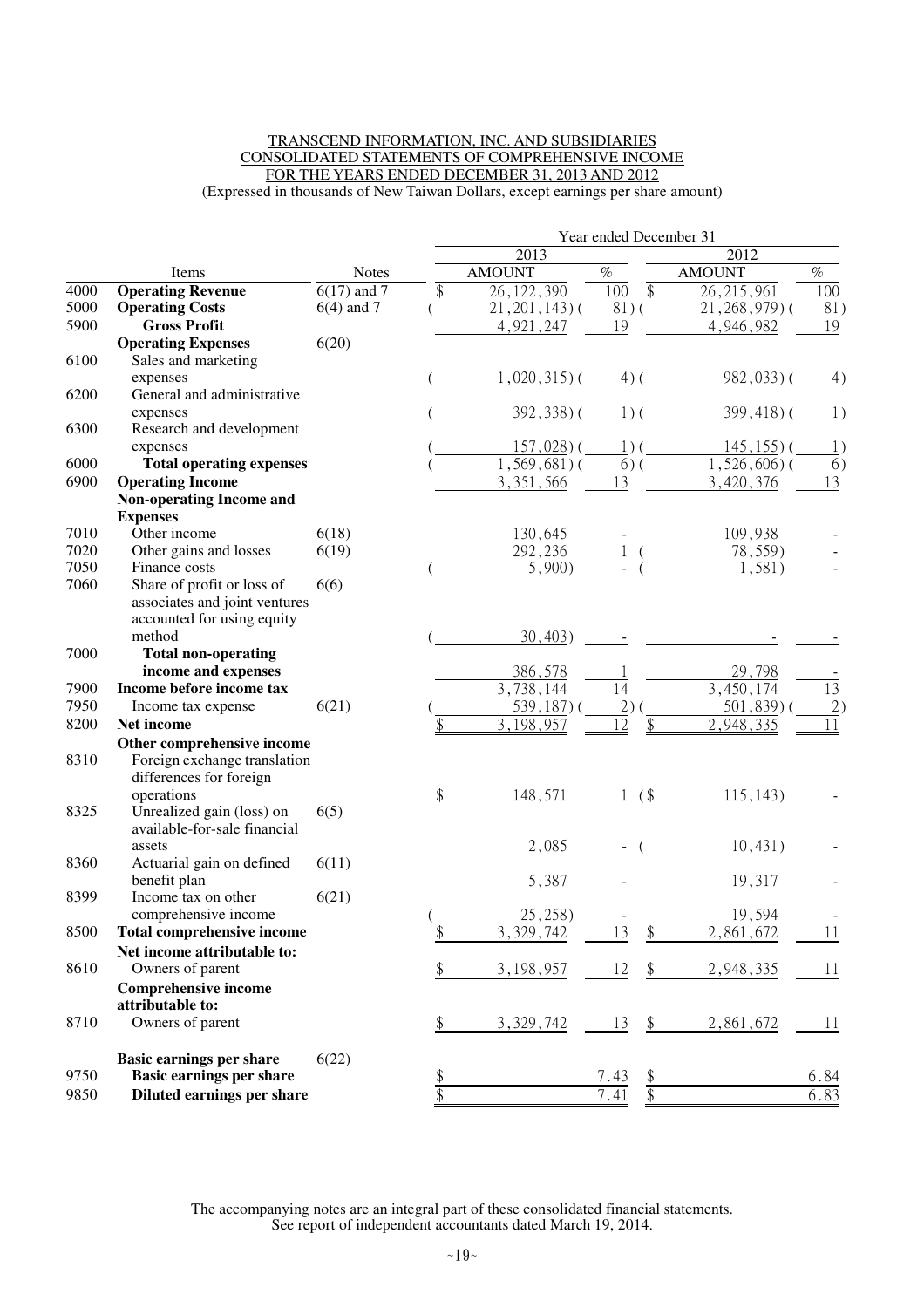#### TRANSCEND INFORMATION, INC. AND SUBSIDIARIES CONSOLIDATED STATEMENTS OF CHANGES IN EQUITY FOR THE YEARS ENDED DECEMBER 31, 2013 AND 2012(Expressed in thousands of New Taiwan Dollars)

|                                         |                | Equity attributable to owners of the parent |                                           |                                |               |                            |                                                                                |                                                                             |              |  |
|-----------------------------------------|----------------|---------------------------------------------|-------------------------------------------|--------------------------------|---------------|----------------------------|--------------------------------------------------------------------------------|-----------------------------------------------------------------------------|--------------|--|
|                                         |                |                                             | <b>Capital Reserves</b>                   |                                |               | <b>Retained Earnings</b>   |                                                                                | Other equity interest                                                       |              |  |
|                                         | Common stock   | Additional<br>paid-in capital               | Capital surplus<br>from donated<br>assets | Capital surplus<br>from merger | Legal reserve | Unappropriated<br>earnings | Foreign<br>exchange<br>translation<br>differences for<br>foreign<br>operations | Unrealized<br>gain or loss on<br>available-for-<br>sale financial<br>assets | Total equity |  |
|                                         |                |                                             |                                           |                                |               |                            |                                                                                |                                                                             |              |  |
| For the year ended December 31, 2012    |                |                                             |                                           |                                |               |                            |                                                                                |                                                                             |              |  |
| Balance at January 1, 2012              | \$4,307,617    | \$4,975,222                                 | 4,106<br>\$                               | $\mathbf{\hat{s}}$<br>35,128   | \$2,162,186   | 7,327,965<br><sup>\$</sup> | \$                                                                             | $10,287$ )<br>(                                                             | \$18,801,937 |  |
| Appropriations of 2011 earnings         |                |                                             |                                           |                                |               |                            |                                                                                |                                                                             |              |  |
| Legal reserve                           |                |                                             |                                           |                                | 286,615       | 286,615)<br>$\sqrt{ }$     |                                                                                |                                                                             |              |  |
| Cash dividends                          |                |                                             |                                           |                                | $\sim$        | 2,369,190)                 |                                                                                | $\sim$                                                                      | 2,369,190)   |  |
| Net income for the year                 |                |                                             |                                           |                                |               | 2,948,335                  |                                                                                | $\sim$                                                                      | 2,948,335    |  |
| Other comprehensive income for the year |                |                                             |                                           |                                |               | 19,317                     | 95,549)                                                                        | 10,431)                                                                     | 86,663       |  |
| Balance at December 31, 2012            | \$4,307,617    | \$4,975,222                                 | 4,106                                     | 35,128                         | \$2,448,801   | 7,639,812                  | 95,549)                                                                        | 20,718)<br>- 65                                                             | \$19,294,419 |  |
| For the year ended December 31, 2013    |                |                                             |                                           |                                |               |                            |                                                                                |                                                                             |              |  |
| Balance at January 1, 2013              | \$4,307,617    | \$4,975,222                                 | 4,106<br>\$                               | $\mathbf{\$}$<br>35,128        | \$2,448,801   | 7,639,812<br>\$            | $95,549$ ) (\$<br>(                                                            | $20,718$ )                                                                  | \$19,294,419 |  |
| Appropriations of 2012 earnings         |                |                                             |                                           |                                |               |                            |                                                                                |                                                                             |              |  |
| Legal reserve                           |                |                                             |                                           |                                | 284,538       | 284,538)                   |                                                                                |                                                                             |              |  |
| Cash dividends                          |                |                                             |                                           |                                |               | 2,584,571)                 |                                                                                |                                                                             | 2,584,571)   |  |
| Change in capital reserve               |                |                                             |                                           |                                |               |                            |                                                                                |                                                                             |              |  |
| Cash distribution of capital reserve    | $\blacksquare$ | 215,381)                                    |                                           |                                |               |                            |                                                                                |                                                                             | 215,381)     |  |
| Net income for the year                 |                |                                             |                                           |                                |               | 3,198,957                  |                                                                                |                                                                             | 3,198,957    |  |
| Other comprehensive income for the year |                |                                             |                                           |                                |               | 5,387                      | 123,313                                                                        | 2,085                                                                       | 130,785      |  |
| Balance at December 31, 2013            | \$4,307,617    | \$4,759,841                                 | 4,106                                     | 35,128                         | \$ 2,733,339  | 7,975,047                  | 27,764                                                                         | 18,633)                                                                     | \$19,824,209 |  |
|                                         |                |                                             |                                           |                                |               |                            |                                                                                |                                                                             |              |  |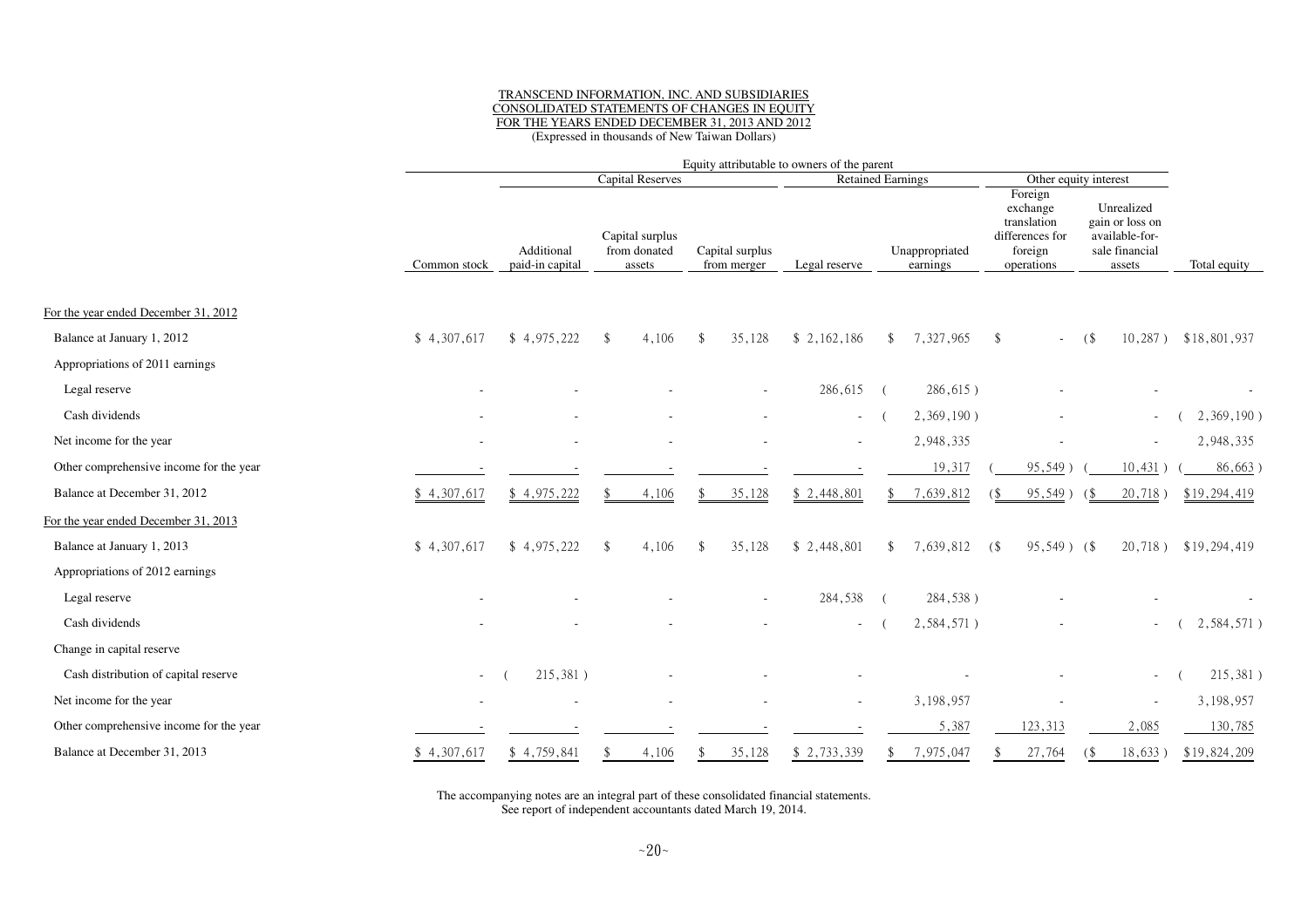#### TRANSCEND INFORMATION, INC. AND SUBSIDIARIES CONSOLIDATED STATEMENTS OF CASH FLOWS FOR THE YEARS ENDED DECEMBER 31 (Expressed in thousands of New Taiwan Dollars)

|                                                                                                                                                                                                                                                                         |                | 2013                                                    |              | 2012                                           |
|-------------------------------------------------------------------------------------------------------------------------------------------------------------------------------------------------------------------------------------------------------------------------|----------------|---------------------------------------------------------|--------------|------------------------------------------------|
|                                                                                                                                                                                                                                                                         |                |                                                         |              |                                                |
| <b>CASH FLOWS FROM OPERATING ACTIVITIES</b>                                                                                                                                                                                                                             |                |                                                         |              |                                                |
| Consolidated profit before tax for the year<br>Adjustments to reconcile income before tax to net cash provided by<br>operating activities:<br>Income and expenses having no effect on cash flows<br>Net gains on valuation of financial assets at fair value through    | \$             | 3,738,144                                               | \$           | 3,450,174                                      |
| profit or loss<br>Gain on disposal of financial assets                                                                                                                                                                                                                  |                | 29,979)<br>$112,397$ ) (                                |              | 27,973)                                        |
| Share of loss of associates and joint ventures accounted for using<br>equity method<br>Provision for bad debt expense                                                                                                                                                   |                | 30,403<br>14,900                                        |              | 10,673                                         |
| Loss (gain) on market price decline (recovery) of inventory<br>Depreciation expense                                                                                                                                                                                     | $\overline{(}$ | 9,668)<br>238,147                                       |              | 16,395<br>237,463                              |
| Amortization expense<br>Interest income<br>Impairment loss on financial assets                                                                                                                                                                                          | $\overline{(}$ | 2,238<br>$115,182$ ) (                                  |              | 2,956<br>95,494)<br>30,000                     |
| Gains on disposal of property, plant, and equipment<br>Dividend income<br>Changes in assets/liabilities relating to operating activities                                                                                                                                |                | $1,916$ ) (<br>$15,074$ ) (                             |              | 746)<br>24,584)                                |
| Net changes in assets relating to operating activities<br>Net gain on financial assets at fair value through profit<br>Notes and accounts receivable<br>Other receivables<br>Inventories<br>Other current assets                                                        | (              | 29,979<br>$160,225$ ) (<br>39,086<br>1,156,059<br>1,708 |              | 54,535)<br>66,651<br>1,736,401)<br>$11,512$ )  |
| Net changes in liabilities relating to operating activities<br>Notes and accounts payable<br>Other payables<br>Other current liabilities<br>Other non-current liabilities                                                                                               |                | 610,339)<br>$67,664$ ) (<br>10,436                      |              | 1,613,568<br>120,355)<br>19,963)               |
| Cash generated from operations<br>Cash dividend received<br>Interest received                                                                                                                                                                                           |                | 5,131)<br>4, 133, 525<br>15,074<br>99,849               |              | 4,616)<br>3, 331, 701<br>24,584<br>82,040      |
| Interest paid<br>Income tax paid<br>Net cash provided by operating activities                                                                                                                                                                                           |                | 6,728)<br>498,742)<br>$\overline{3}$ , 742, 978         |              | 753)<br>$653,223$ )<br>2,784,349               |
| CASH FLOWS FROM INVESTING ACTIVITIES                                                                                                                                                                                                                                    |                |                                                         |              |                                                |
| Decrease (increase) in bond investments without active markets<br>Acquisition of property, plant, and equipment<br>Disposal of property, plant, and equipment<br>Decrease (increase) in other non-current assets<br>Net cash provided by (used in) investing activities |                | 388,276<br>54,858) (<br>7,780<br>8,640)<br>332,558      |              | 350,943)<br>48,915)<br>3,579<br>990<br>397,269 |
| CASH FLOWS FROM FINANCING ACTIVITIES                                                                                                                                                                                                                                    |                |                                                         |              |                                                |
| Short-term loans<br>Payment of cash dividends (including cash distribution of capital                                                                                                                                                                                   |                | 447,390                                                 |              | 168,200                                        |
| reserve)<br>Net cash used in financing activities<br>Effect of foreign exchange rate changes                                                                                                                                                                            |                | 2,799,952<br>$\overline{2,352,562}$ )<br>44,288         |              | 2,369,190)<br>2,200,990<br>22,110              |
| Increase in cash and cash equivalents<br>Cash and cash equivalents at beginning of year                                                                                                                                                                                 |                | 1,767,262<br>9,872,243                                  |              | 163,980<br>9,708,263                           |
| Cash and cash equivalents at end of year                                                                                                                                                                                                                                | \$             | 11,639,505                                              | $\sqrt[6]{}$ | $\overline{9}$ , 872, 243                      |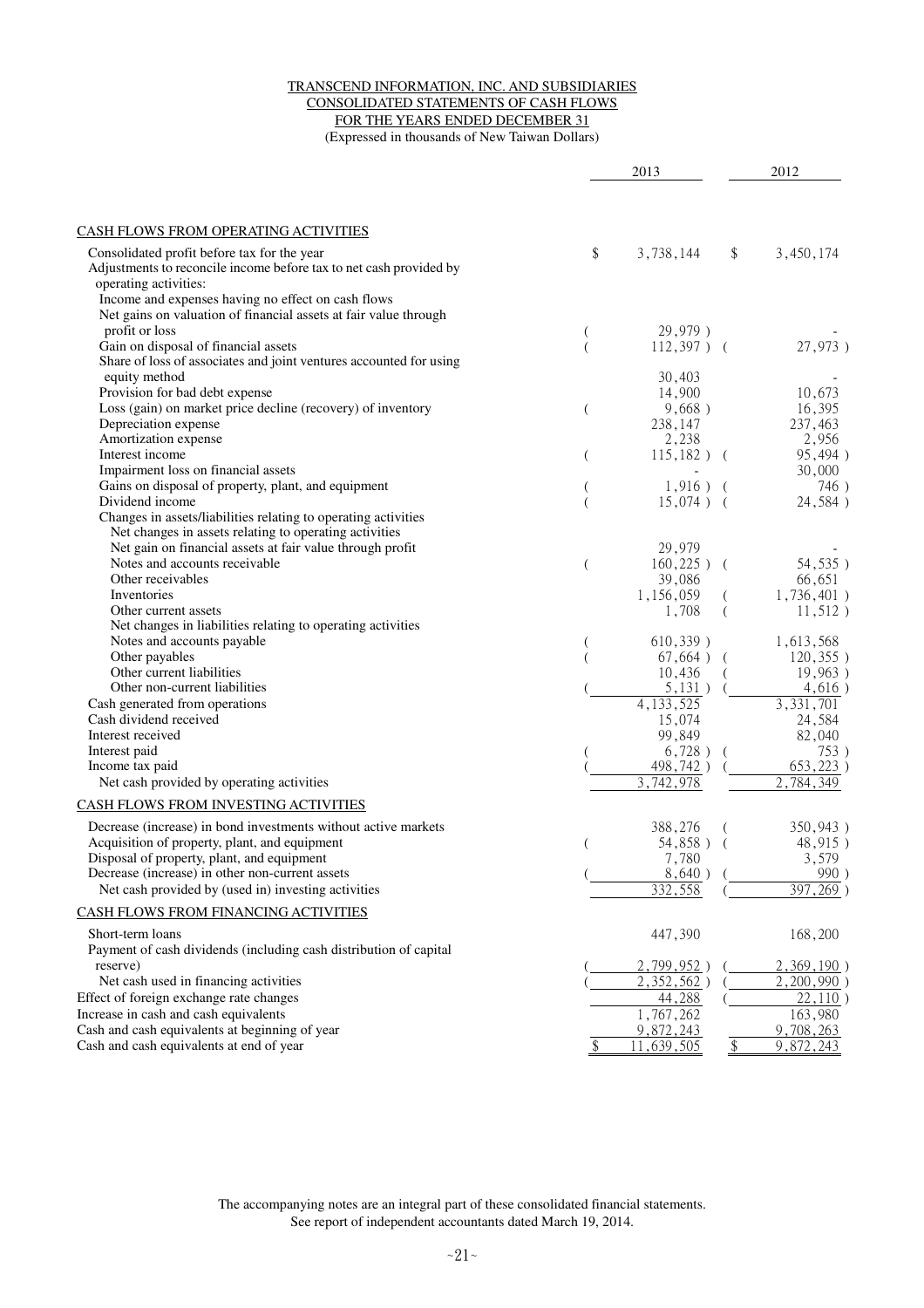## TRANSCEND INFORMATION INC.

## COMPARISON TABLE FOR THE "PROCEDURES FOR ACQUISITION OR DISPOSAL OF ASSETS

| After the revision                                                                                                           | Before the revision                                                     | Explanation                                                                 |
|------------------------------------------------------------------------------------------------------------------------------|-------------------------------------------------------------------------|-----------------------------------------------------------------------------|
| Article 3: Scope of assets                                                                                                   | Article 3: Scope of assets                                              | The Company proposes to amend the                                           |
| (omitting)                                                                                                                   | (omitting)                                                              | "Procedures for Acquisition or Disposal                                     |
| 2. Real property (including land, houses and 2. Real property (including construction of Assets" to comply with amendment to |                                                                         |                                                                             |
| buildings, investment property, rights to                                                                                    |                                                                         | enterprise inventory) and other fixed "Regulations Governing Acquisition or |
| use land, and construction enterprise                                                                                        | assets.                                                                 | Disposal<br>of<br>Assets<br>by<br>Public                                    |
| inventory) and equipment.                                                                                                    | (omitting)                                                              | Companies", and to fit with IFRSs and                                       |
| (omitting)                                                                                                                   |                                                                         | the Company's practical operation.                                          |
|                                                                                                                              |                                                                         |                                                                             |
| Article 4: Definitions of Term                                                                                               | Article 4: Definitions of Term                                          | The Company proposes to amend the                                           |
| (omitting)                                                                                                                   | (omitting)                                                              | "Procedures for Acquisition or Disposal                                     |
| 2. Assets acquired or disposed through 2. Assets acquired or disposed through of Assets" to comply with amendment to         |                                                                         |                                                                             |
| mergers, demergers, acquisitions, or                                                                                         |                                                                         | mergers, demergers, acquisitions, or "Regulations Governing Acquisition or  |
| transfer of shares in accordance with                                                                                        | transfer of shares in accordance with Disposal                          | of<br>Assets<br>Public<br>by                                                |
| law: Refers to assets acquired or                                                                                            |                                                                         | law: Refers to assets acquired or Companies", and to fit with IFRSs and     |
| disposed through mergers, demergers,                                                                                         | disposed through mergers, demergers, the Company's practical operation. |                                                                             |
| or acquisitions conducted under the                                                                                          | or acquisitions conducted under the                                     |                                                                             |
| Business Mergers and Acquisitions Act,                                                                                       | Business Mergers and Acquisitions                                       |                                                                             |
| Financial Holding Company Act,                                                                                               | Act, Financial Holding Company Act,                                     |                                                                             |
| Financial Institution Merger Act and                                                                                         | Financial Institution Merger Act and                                    |                                                                             |
| other acts, or to transfer of shares from                                                                                    | other acts, or to transfer of shares from                               |                                                                             |
| another company through issuance of                                                                                          | another company through issuance of                                     |                                                                             |
| shares of its own<br>the<br>as<br>new                                                                                        | shares of its own as the<br>new                                         |                                                                             |
| consideration<br>thereof<br>(hereinafter                                                                                     | consideration<br>thereof<br>(hereinafter                                |                                                                             |
| "transfer of shares") under Article 156,                                                                                     | "transfer of shares") under Article 156,                                |                                                                             |
| paragraph 6 of the Company Act.                                                                                              | paragraph 6 of the Company Act.                                         |                                                                             |
| 3. Related party and Subsidiary: As defined 3.                                                                               | Related party: As defined in the                                        |                                                                             |
| in the Regulations Governing the                                                                                             | Regulations Governing the Preparation                                   |                                                                             |
| Preparation of Financial Reports by                                                                                          | of Financial Reports by Securities                                      |                                                                             |
| Securities Issuers.                                                                                                          | Issuers.                                                                |                                                                             |
| Professional appraiser: Refers to a real $\frac{4}{1}$ .<br>4.                                                               | Subsidiary: As defined in the                                           |                                                                             |
| property appraiser or other person duly                                                                                      | Regulations Governing the Preparation                                   |                                                                             |
| authorized by law to engage in the                                                                                           | of Financial Reports by Securities                                      |                                                                             |
| value appraisal of real property or                                                                                          | Issuers.                                                                |                                                                             |
| equipment.                                                                                                                   |                                                                         |                                                                             |
|                                                                                                                              |                                                                         |                                                                             |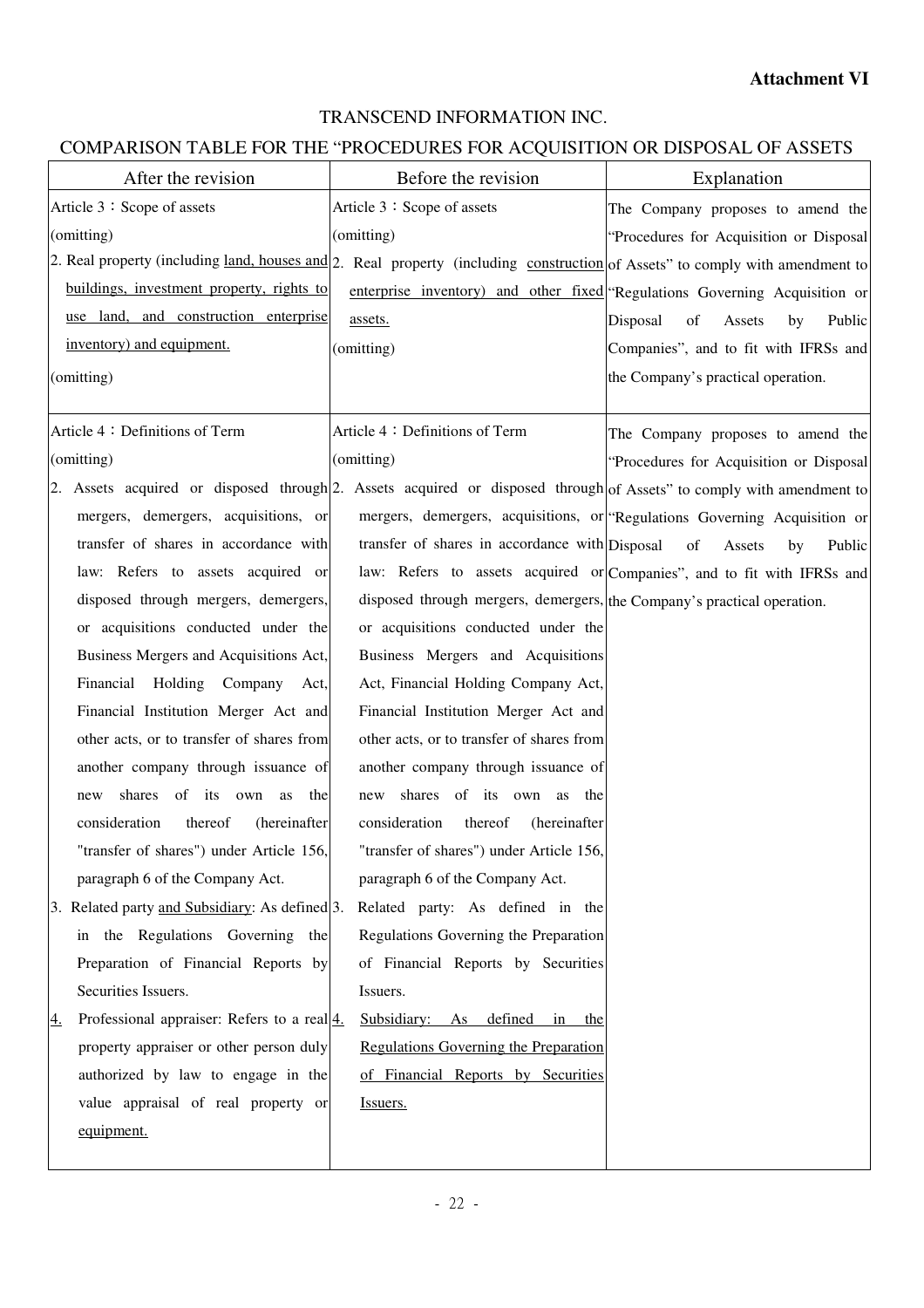| 5.        | Date of occurrence: Refers to the date $5$ .          | Professional appraiser: Refers to a real   |                                                                                                                                 |
|-----------|-------------------------------------------------------|--------------------------------------------|---------------------------------------------------------------------------------------------------------------------------------|
|           | of contract signing, date of payment,                 | property appraiser or other person duly    |                                                                                                                                 |
|           | date of consignment trade, date of                    | authorized by law to engage in the         |                                                                                                                                 |
|           | transfer, dates of boards of directors                | value appraisal of real property or        |                                                                                                                                 |
|           | resolutions, or other date that can                   | other fixed assets.                        |                                                                                                                                 |
|           | confirm the counterpart and monetary $6$ .            | Date of occurrence: Refers to the date     |                                                                                                                                 |
|           | amount of the transaction, whichever                  | of contract signing, date of payment,      |                                                                                                                                 |
|           | date is earlier; provided, for investment             | date of consignment trade, date of         |                                                                                                                                 |
|           | for which approval of the competent                   | transfer, dates of boards of directors     |                                                                                                                                 |
|           | authority is required, the earlier of the             | resolutions, or other date that can        |                                                                                                                                 |
|           | above date or the date of receipt of                  | confirm the counterpart and monetary       |                                                                                                                                 |
|           | approval by the competent authority                   | amount of the transaction, whichever       |                                                                                                                                 |
|           | shall apply.                                          | earlier;<br>provided,<br>date<br>is<br>for |                                                                                                                                 |
| <u>6.</u> | Mainland China<br>area<br>investment:                 | investment for which approval of the       |                                                                                                                                 |
|           | Refers to investments in the mainland                 | competent authority is required, the       |                                                                                                                                 |
|           | China area approved by the Ministry of                | earlier of the above date or the date of   |                                                                                                                                 |
|           | Economic<br><b>Affairs</b><br>Investment              | receipt of approval by the competent       |                                                                                                                                 |
|           | Commission<br>conducted<br>in<br><sub>or</sub>        | authority shall apply.                     |                                                                                                                                 |
|           | accordance with the provisions of the $\frac{7}{2}$ . | Mainland China area investment:            |                                                                                                                                 |
|           | Regulations Governing Permission for                  | Refers to investments in the mainland      |                                                                                                                                 |
|           | Investment or Technical Cooperation in                | China area approved by the Ministry        |                                                                                                                                 |
|           | the Mainland Area.                                    | Economic<br>Affairs<br>Investment<br>of    |                                                                                                                                 |
|           |                                                       | Commission<br>conducted<br>or<br>in        |                                                                                                                                 |
|           |                                                       | accordance with the provisions of the      |                                                                                                                                 |
|           |                                                       | Regulations Governing Permission for       |                                                                                                                                 |
|           |                                                       | Investment or Technical Cooperation        |                                                                                                                                 |
|           |                                                       | in the Mainland Area.                      |                                                                                                                                 |
|           |                                                       |                                            |                                                                                                                                 |
|           |                                                       |                                            | Article 10 : In acquiring or disposing of real Article 10 : In acquiring or disposing of real The Company proposes to amend the |
|           | property or equipment where the                       | property or other fixed assets where the   | "Procedures for Acquisition or Disposal                                                                                         |
|           | transaction amount reaches 20 percent of              | transaction amount reaches 20 percent      | of Assets" to comply with amendment to                                                                                          |
|           | the company's paid-in capital or NT\$300              | of the company's paid-in capital or        | "Regulations Governing Acquisition or                                                                                           |
|           | million or more, the company, unless                  | NT\$300 million or more, the company,      | Disposal<br>of<br>Public<br>Assets<br>by                                                                                        |
|           | transacting with a government agency,                 | unless transacting with a government       | Companies", and to fit with IFRSs and                                                                                           |
|           | engaging others to build on its own land,             | agency, engaging others to build on its    | the Company's practical operation.                                                                                              |
|           | engaging others to build on rented land,              | own land, engaging others to build on      |                                                                                                                                 |
|           | or acquiring or disposing of equipment                | rented land, or acquiring or disposing of  |                                                                                                                                 |
|           | for business use, shall obtain an appraisal           | equipment for business use, shall obtain   |                                                                                                                                 |
|           | report prior to the date of occurrence of             | an appraisal report prior to the date of   |                                                                                                                                 |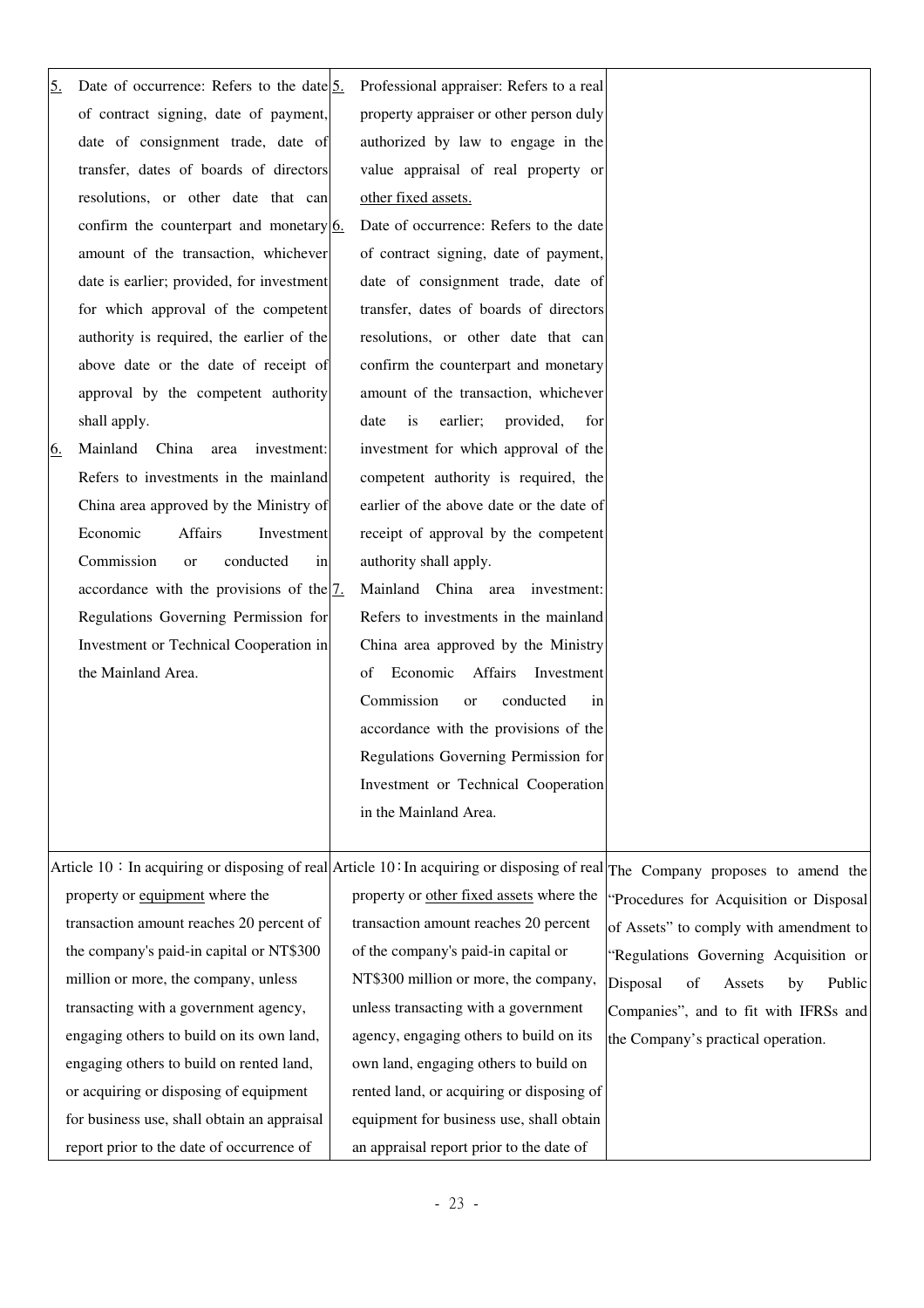the event from a professional appraiser and shall further comply with the following provisions:

- 1. Where due to special circumstances it is 1. Where due to special circumstances it necessary to give a limited price, specified price, or special price as a reference basis for the transaction price, the transaction shall be submitted for approval in advance by the board of directors, and the same procedure shall be followed for any future changes to the terms and conditions of the transaction.
- 2. Where the transaction amount is NT\$1 billion or more, appraisals from two or more professional appraisers shall be obtained.
- 3. Where any one of the following circumstances applies with respect to the professional appraiser's appraisal results, unless all the appraisal results for the assets to be acquired are higher than the transaction amount, or all the appraisal results for the assets to be disposed of are lower than the transaction amount, a certified public accountant shall be engaged to perform the appraisal in accordance with the provisions of Statement of Auditing Standards No. 20 published by the ROC Accounting Research and Development Foundation (ARDF) and render a specific opinion regarding the reason for the discrepancy and the appropriateness of the transaction price: A. The discrepancy between the appraisal result and the transaction amount is 20 percent or more of the

transaction amount.

occurrence of the event from a professional appraiser and shall further comply with the following provisions: is necessary to give a limited price, specified price, or special price as a reference basis for the transaction price, the transaction shall be submitted for approval in advance by the board of directors, and the same procedure shall be followed for any future changes to the terms and conditions of the transaction.

- 2. Where the transaction amount is NT\$1 billion or more, appraisals from two or more professional appraisers shall be obtained.
- 3. Where any one of the following circumstances applies with respect to the professional appraiser's appraisal results, unless all the appraisal results for the assets to be acquired are higher than the transaction amount, or all the appraisal results for the assets to be disposed of are lower than the transaction amount, a certified public accountant shall be engaged to perform the appraisal in accordance with the provisions of Statement of Auditing Standards No. 20 published by the Accounting Research and Development Foundation and render a specific opinion regarding the reason for the discrepancy and the appropriateness of the transaction price: A. The discrepancy between the appraisal result and the transaction

amount is 20 percent or more of the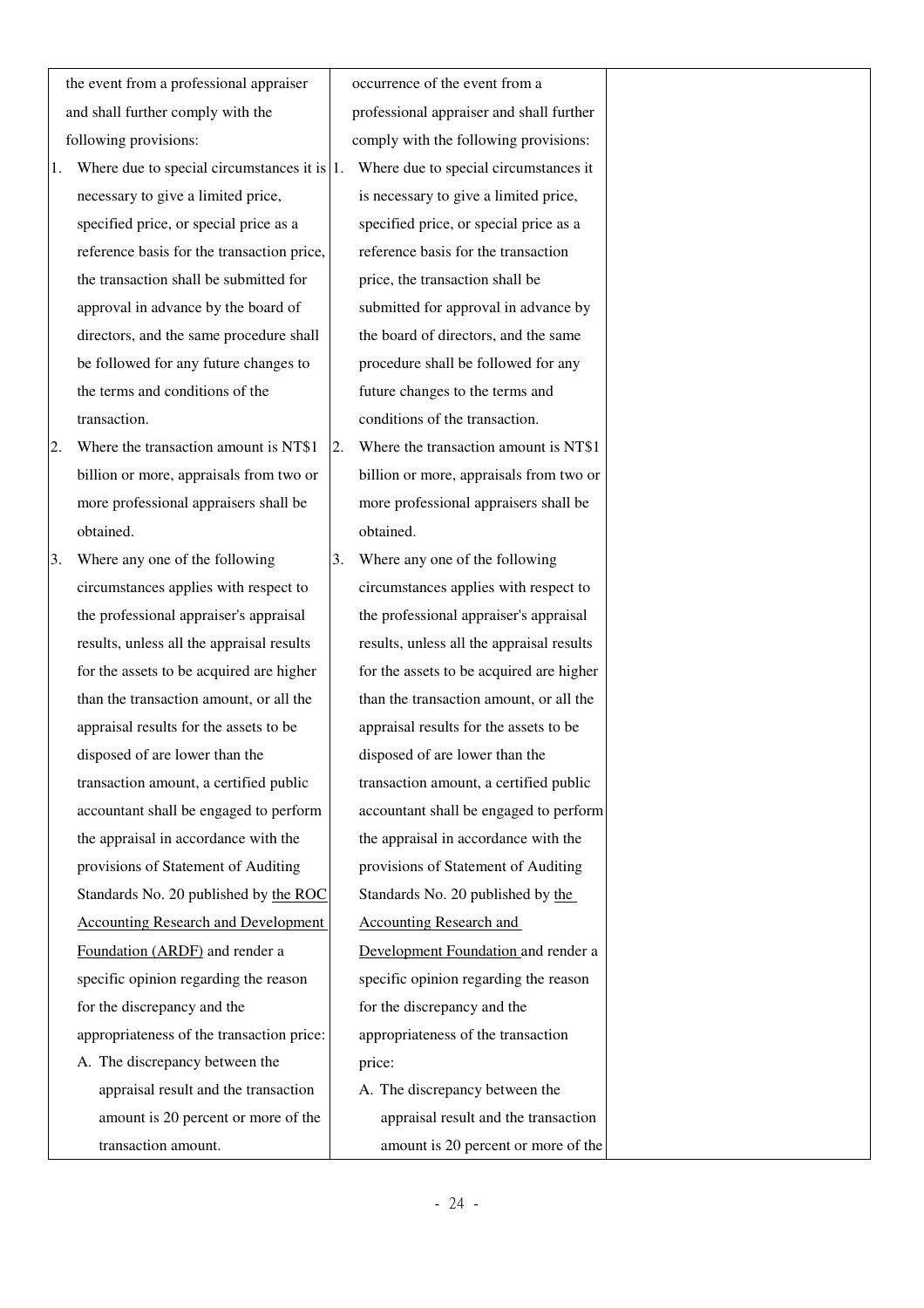|    |                 | B. The discrepancy between the           |                    | transaction amount.                                                    |                                                                                                                              |
|----|-----------------|------------------------------------------|--------------------|------------------------------------------------------------------------|------------------------------------------------------------------------------------------------------------------------------|
|    |                 | appraisal results of two or more         |                    | B. The discrepancy between the                                         |                                                                                                                              |
|    |                 | professional appraisers is 10 percent    |                    | appraisal results of two or more                                       |                                                                                                                              |
|    |                 | or more of the transaction amount.       |                    | professional appraisers is 10                                          |                                                                                                                              |
| 4. |                 | No more than 3 months may elapse         |                    | percent or more of the transaction                                     |                                                                                                                              |
|    |                 | between the date of the appraisal report |                    | amount.                                                                |                                                                                                                              |
|    |                 | issued by a professional appraiser and   | 4.                 | No more than 3 months may elapse                                       |                                                                                                                              |
|    |                 | the contract execution date; provided,   |                    | between the date of the appraisal                                      |                                                                                                                              |
|    |                 | where the publicly announced current     |                    | report issued by a professional                                        |                                                                                                                              |
|    |                 | value for the same period is used and    |                    | appraiser and the contract execution                                   |                                                                                                                              |
|    |                 | not more than 6 months have elapsed,     |                    | date; provided, where the publicly                                     |                                                                                                                              |
|    |                 | an opinion may still be issued by the    |                    | announced current value for the same                                   |                                                                                                                              |
|    |                 | original professional appraiser.         |                    | period is used and not more than 6                                     |                                                                                                                              |
|    |                 |                                          |                    | months have elapsed, an opinion may                                    |                                                                                                                              |
|    |                 |                                          |                    | still be issued by the original                                        |                                                                                                                              |
|    |                 |                                          |                    | professional appraiser.                                                |                                                                                                                              |
|    |                 |                                          |                    |                                                                        |                                                                                                                              |
|    |                 |                                          |                    |                                                                        | Article 12: The procedures for Related Party Article 12: The procedures for Related The Company proposes to amend the        |
|    |                 | Transactions                             | Party Transactions |                                                                        | "Procedures for Acquisition or Disposal                                                                                      |
|    | (omitting)      |                                          | (omitting)         |                                                                        | of Assets" to comply with amendment to                                                                                       |
| 2. | The             | that acquires real 2.<br>Company         |                    | The Company that acquires                                              | real "Regulations Governing Acquisition or                                                                                   |
|    |                 | property from a related party shall      |                    | property from a related party shall Disposal                           | $% \left( \left( \mathcal{A},\mathcal{A}\right) \right) =\left( \mathcal{A},\mathcal{A}\right)$ of<br>by<br>Public<br>Assets |
|    |                 | evaluate the reasonableness of the       |                    |                                                                        | evaluate the reasonableness of the Companies", and to fit with IFRSs and                                                     |
|    |                 | transaction costs based the related      |                    | transaction costs based the related the Company's practical operation. |                                                                                                                              |
|    |                 | requirement. When the following          |                    | requirement. When the following                                        |                                                                                                                              |
|    |                 | conditions happens, the company shall    |                    | conditions happens, the company shall                                  |                                                                                                                              |
|    |                 | additionally engage a certified public   |                    | additionally engage a certified public                                 |                                                                                                                              |
|    |                 | accountant to review the reasonableness  |                    | review<br>accountant<br>the<br>to                                      |                                                                                                                              |
|    |                 | and to provide an opinion:               |                    | reasonableness and to provide an                                       |                                                                                                                              |
|    | А.              | The related party acquired the real      |                    | opinion:                                                               |                                                                                                                              |
|    |                 | property through inheritance or as       | A.                 | The related party acquired the                                         |                                                                                                                              |
|    |                 | a gift.                                  |                    | real property through inheritance                                      |                                                                                                                              |
|    | <b>B.</b>       | More than 5 years will have              |                    | or as a gift.                                                          |                                                                                                                              |
|    |                 | elapsed from the time the related        | Β.                 | More than 5 years will have                                            |                                                                                                                              |
|    |                 | party signed the contract to obtain      |                    | elapsed from the time the related                                      |                                                                                                                              |
|    |                 | the real property to the signing         |                    | party signed the contract to obtain                                    |                                                                                                                              |
|    |                 | date for the current transaction.        |                    | the real property to the signing                                       |                                                                                                                              |
|    | $\mathcal{C}$ . | The real property is acquired            |                    | date for the current transaction.                                      |                                                                                                                              |
|    |                 | through<br>signing of<br>a joint         | C.                 | The real property is acquired                                          |                                                                                                                              |
|    |                 | development contract with the            |                    | through signing of a joint                                             |                                                                                                                              |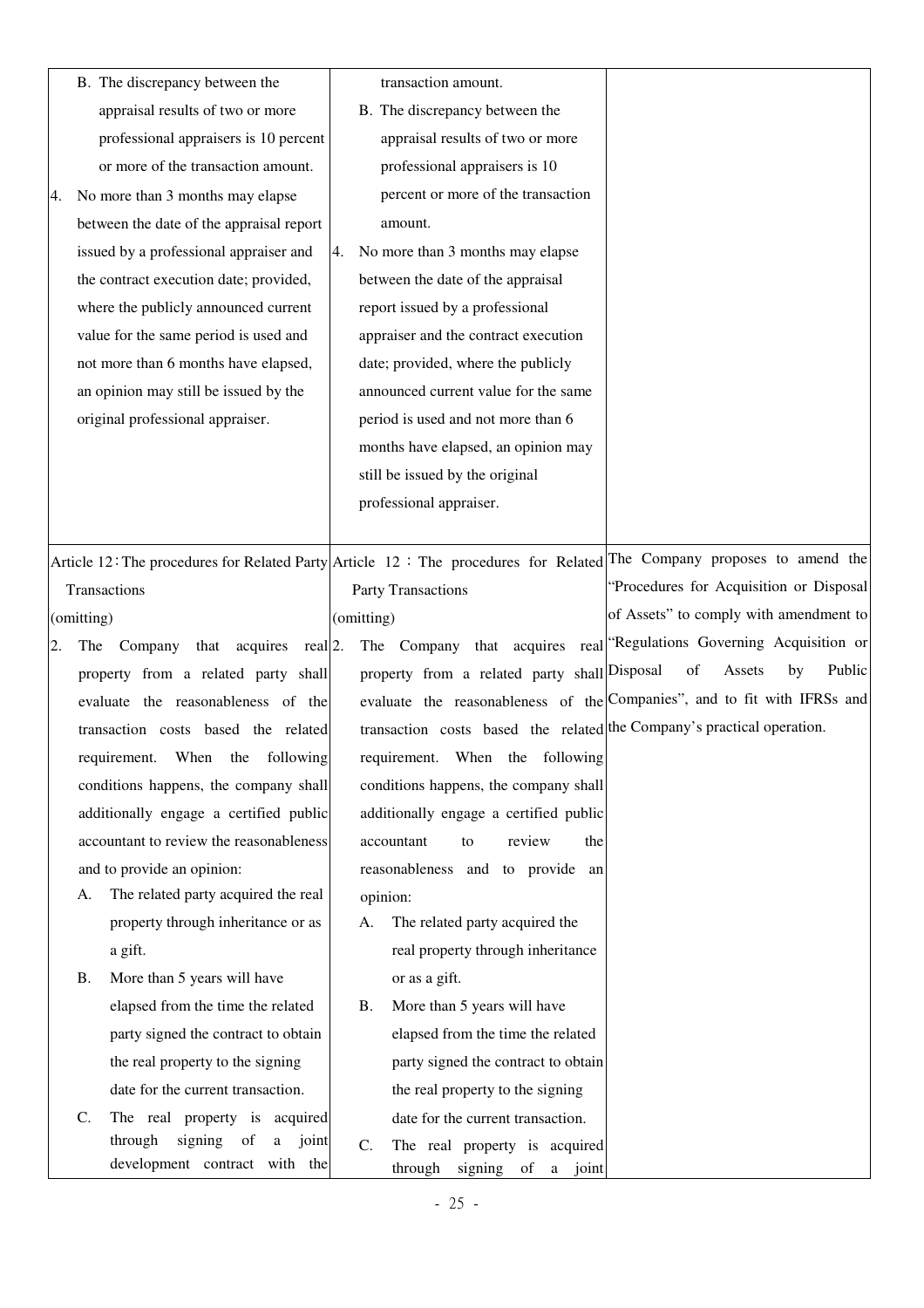| related party, or through engaging  |  | development contract with the            |  |  |
|-------------------------------------|--|------------------------------------------|--|--|
| the related party to develop the    |  | related party.                           |  |  |
| property, either on the $3$<br>real |  | Appraisal and Operating procedures       |  |  |
| Company's own land or on rented     |  | When the Company intends to acquire      |  |  |
| land.                               |  | or dispose of real property from or to a |  |  |
|                                     |  |                                          |  |  |

|                                                                                                                        | or dispose of real property from or to a    |                                         |
|------------------------------------------------------------------------------------------------------------------------|---------------------------------------------|-----------------------------------------|
| Appraisal and Operating procedures<br>3.                                                                               | related party, or when it intends to        |                                         |
| When the Company intends to acquire                                                                                    | acquire or dispose of assets other than     |                                         |
| or dispose of real property from or to a                                                                               | real property from or to a related party    |                                         |
| related party, or when it intends to                                                                                   | and the transaction amount reaches 20       |                                         |
| acquire or dispose of assets other than                                                                                | percent or more of paid-in capital, 10      |                                         |
| real property from or to a related party                                                                               | percent or more of the company's total      |                                         |
| and the transaction amount reaches 20                                                                                  | assets, or NT\$300 million or more, the     |                                         |
| percent or more of paid-in capital, 10                                                                                 | company may not proceed to enter into       |                                         |
| percent or more of the company's total                                                                                 |                                             |                                         |
| assets, or NT\$300 million or more,                                                                                    | a transaction contract or make a            |                                         |
| except in trading of government bonds                                                                                  | payment until the following matters         |                                         |
| or bonds under repurchase and resale                                                                                   | have been approved by the board of          |                                         |
| subscription<br>agreements,<br><b>or</b><br>or                                                                         | directors and recognized by the             |                                         |
| redemption of domestic money market                                                                                    | supervisors:                                |                                         |
| funds, the company may not proceed to                                                                                  | (omitting)                                  |                                         |
| enter into a transaction contract or                                                                                   |                                             |                                         |
| make a payment until the following                                                                                     | For acquisition or disposition of machinery |                                         |
| matters have been approved by the                                                                                      | equipment between the Company and its       |                                         |
| board of directors and recognized by                                                                                   | subsidiaries, it is permissible to be       |                                         |
| the supervisors:                                                                                                       | approved first with specific limitation by  |                                         |
| (omitting)                                                                                                             | the chairman and then ratified at the next  |                                         |
|                                                                                                                        | board of directors meeting by submitting    |                                         |
| For acquisition or disposition of equipment                                                                            | the proposal.                               |                                         |
| between the Company and its subsidiaries, it                                                                           | (omitting)                                  |                                         |
| is permissible to be approved first with                                                                               |                                             |                                         |
| specific limitation by the chairman and then                                                                           |                                             |                                         |
| ratified at the next board of directors                                                                                |                                             |                                         |
| meeting by submitting the proposal.                                                                                    |                                             |                                         |
| (omitting)                                                                                                             |                                             |                                         |
|                                                                                                                        |                                             |                                         |
| Article 13: The procedures for acquisition or Article 13: The procedures for acquisition                               |                                             | The Company proposes to amend the       |
| disposition of memberships and                                                                                         | or disposition of memberships and           | "Procedures for Acquisition or Disposal |
| intangible assets                                                                                                      | intangible assets                           | of Assets" to comply with amendment to  |
| Where the Company acquires or disposes of Where the Company acquires or disposes "Regulations Governing Acquisition or |                                             |                                         |
| memberships or intangible assets and the of memberships or intangible assets and Disposal                              |                                             | of<br>Public<br>Assets<br>by            |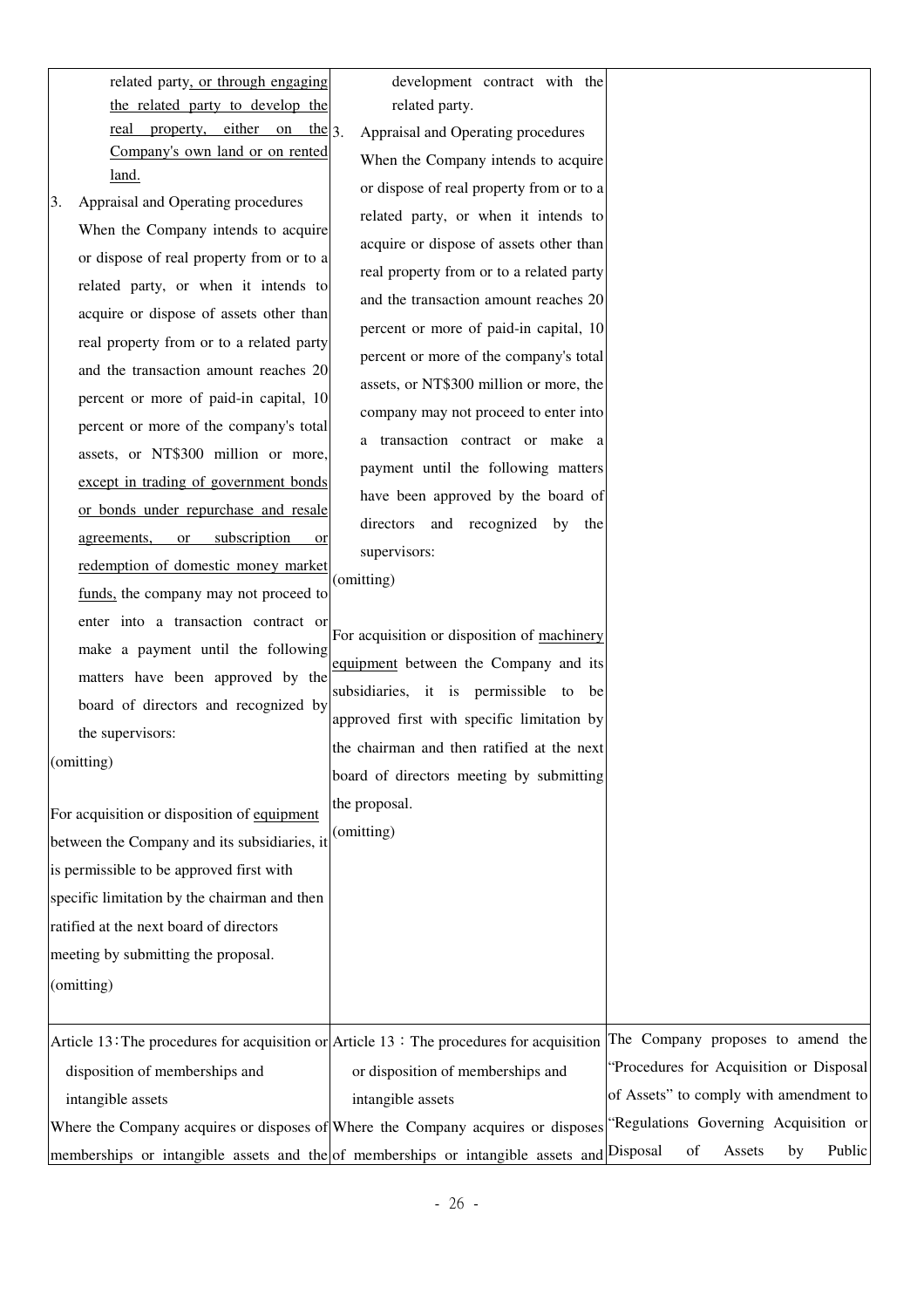| transaction amount reaches 20 percent or the transaction amount reaches 20 percent Companies", and to fit with IFRSs and<br>more of paid-in capital or NT\$300 million or more of paid-in capital or NT\$300 the Company's practical operation.<br>or more, except in transactions with a million or more, the company shall engage<br>government agency, the company shall a certified public accountant prior to the<br>engage a certified public accountant prior to date of occurrence of the event to render an<br>the date of occurrence of the event to render opinion on the reasonableness of the<br>an opinion on the reasonableness of the transaction price; the CPA shall comply<br>transaction price; the CPA shall comply with the provisions of Statement of<br>with the provisions of Statement of Auditing Standards No. 20 published by<br>Auditing Standards No. 20 published by the the ARDF.<br>ARDF. |                                                                                                                                                                                                                                                                                                                                                                                                                                                                              |                                                                                                                                                                                                                                                                                                                                                |
|-----------------------------------------------------------------------------------------------------------------------------------------------------------------------------------------------------------------------------------------------------------------------------------------------------------------------------------------------------------------------------------------------------------------------------------------------------------------------------------------------------------------------------------------------------------------------------------------------------------------------------------------------------------------------------------------------------------------------------------------------------------------------------------------------------------------------------------------------------------------------------------------------------------------------------|------------------------------------------------------------------------------------------------------------------------------------------------------------------------------------------------------------------------------------------------------------------------------------------------------------------------------------------------------------------------------------------------------------------------------------------------------------------------------|------------------------------------------------------------------------------------------------------------------------------------------------------------------------------------------------------------------------------------------------------------------------------------------------------------------------------------------------|
| Article 15: The procedures for acquisition or Article 15: The procedures for acquisition The Company proposes to amend the<br>disposition of Derivatives<br>(omitting)<br>6. Internal Control<br>G. A company shall report to the latest<br>meeting of the board of directors<br>after it authorizes the relevant<br>personnel to handle<br>derivates<br>trading in accordance with this<br>procedures<br>for<br>engaging<br>in<br>derivatives trading.                                                                                                                                                                                                                                                                                                                                                                                                                                                                     | or disposition of Derivatives<br>(omitting)<br>Internal Control<br>6.<br>G. A company shall report to the Disposal of<br>after it authorizes the relevant the Company's practical operation.<br>personnel to handle derivates<br>trading in accordance with this<br>procedures<br>for<br>engaging<br>in<br>derivatives trading.                                                                                                                                              | "Procedures for Acquisition or Disposal<br>of Assets" to comply with amendment to<br>"Regulations Governing Acquisition or<br>Assets<br>by<br>Public<br>meeting of the board of directors Companies", and to fit with IFRSs and                                                                                                                |
| Article 19: Information Disclosure<br>Procedures<br>1. Projects that shall be declared or Report<br>Standard<br>Acquisition or disposal of real<br>A.<br>property from or to a related party,<br>or acquisition or disposal of assets<br>other than real property from or to<br>related<br>where<br>party<br>the<br>a<br>transaction amount reaches 20<br>percent or more of paid-in capital,<br>percent or more of the<br>10<br>company's total assets, or NT\$300<br>million or more; provided, this<br>shall not apply to trading of                                                                                                                                                                                                                                                                                                                                                                                     | Article 19: Information Disclosure<br>Procedures<br>Projects that shall be declared or<br>1.<br><b>Report Standard</b><br>Acquisition or disposal of real Disposal<br>A.<br>of assets other than real property<br>from or to a related party where<br>the transaction amount reaches 20<br>percent or more of paid-in<br>capital, 10 percent or more of the<br>company's<br>total<br>assets,<br>or<br>NT\$300<br>million<br>or<br>more;<br>provided, this shall not apply to | The Company proposes to amend the<br>"Procedures for Acquisition or Disposal<br>of Assets" to comply with amendment to<br>"Regulations Governing Acquisition or<br>of<br>Public<br>Assets<br>by<br>property from or to a related Companies", and to fit with IFRSs and<br>party, or acquisition or disposal the Company's practical operation. |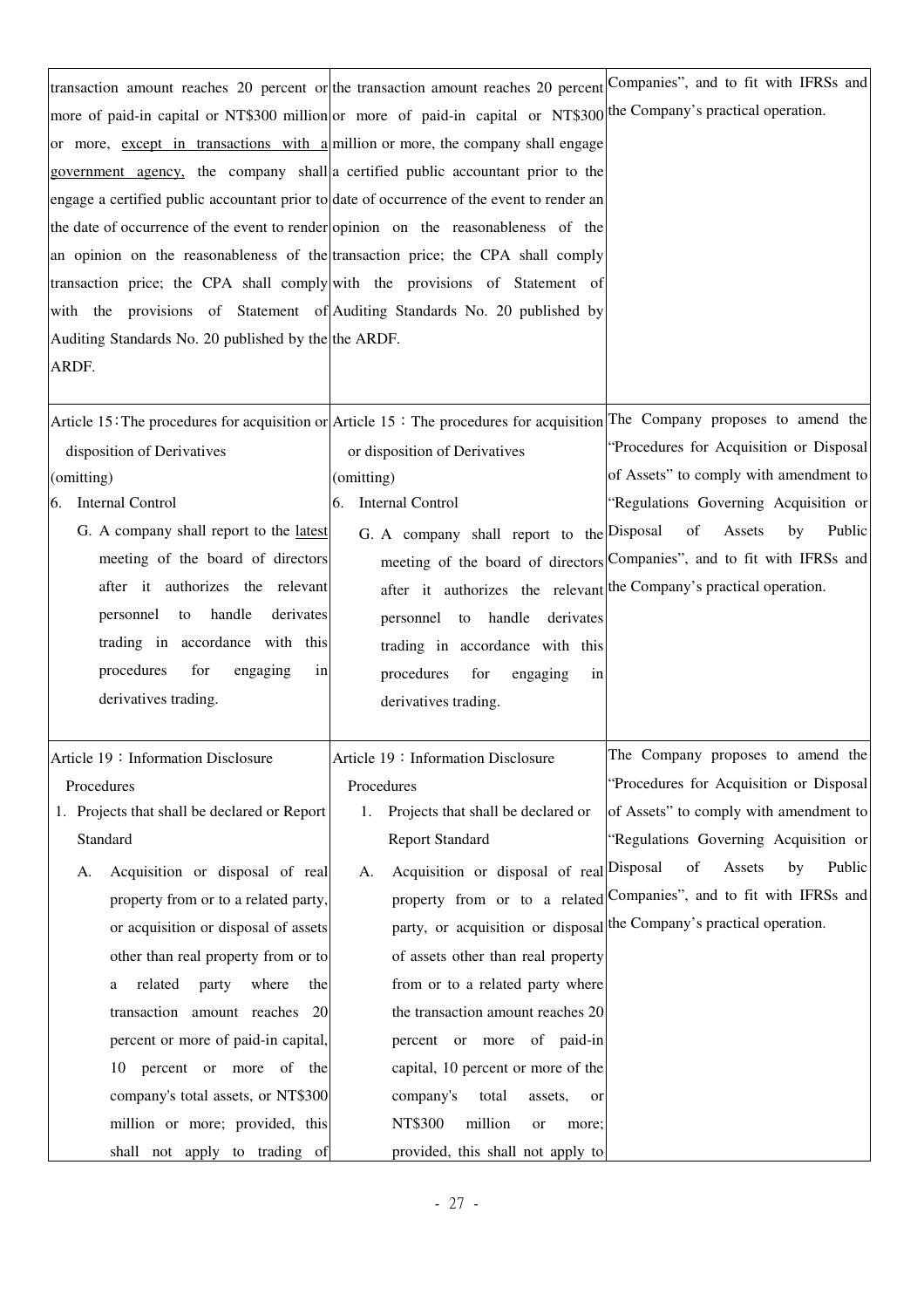government bonds or bonds under repurchase and resale agreements, or subscription or redemption of domestic money market funds. (omitting)

(omitting)

D. Where an asset transaction other than any of those referred to in the preceding three subparagraphs, a disposal of receivables by a financial institution, or an investment in the mainland China area reaches 20 percent or more of paid-in capital or NT\$300 million; provided, this shall not apply to the following circumstances:

(1) Trading of government bonds.

- (2) Securities trading by investment professionals on foreign or domestic securities exchanges or over-the-counter markets, or subscription of securities by a securities firm, either in the primary market in accordance with relevant regulations.
- (3) Trading of bonds under repurchase/resale agreements, or subscription or redemption of domestic money market funds.
- (4) Where the type of asset acquired or disposed is  $(\text{omitting})$ equipment for business use, the trading counterparty is not a related party, and the transaction amount is less than NT\$500 million.

(omitting)

trading of government bonds or bonds under repurchase and resale agreements.

- D. Where an asset transaction other than any of those referred to in the preceding three subparagraphs, a disposal of receivables by a financial institution, or an investment in the mainland China area reaches 20 percent or more of paid-in capital or NT\$300 million; provided, this shall not apply to the following circumstances:
	- (1) Trading of government bonds.
	- (2) Securities trading by investment professionals on foreign or domestic securities exchanges or over-the-counter markets.
	- (3) Trading of bonds under repurchase/resale agreements.
	- (4) Where the type of asset acquired or disposed is machinery equipment for business use, the trading counterparty is not a related party, and the transaction amount is less than NT\$500 million.

- 28 -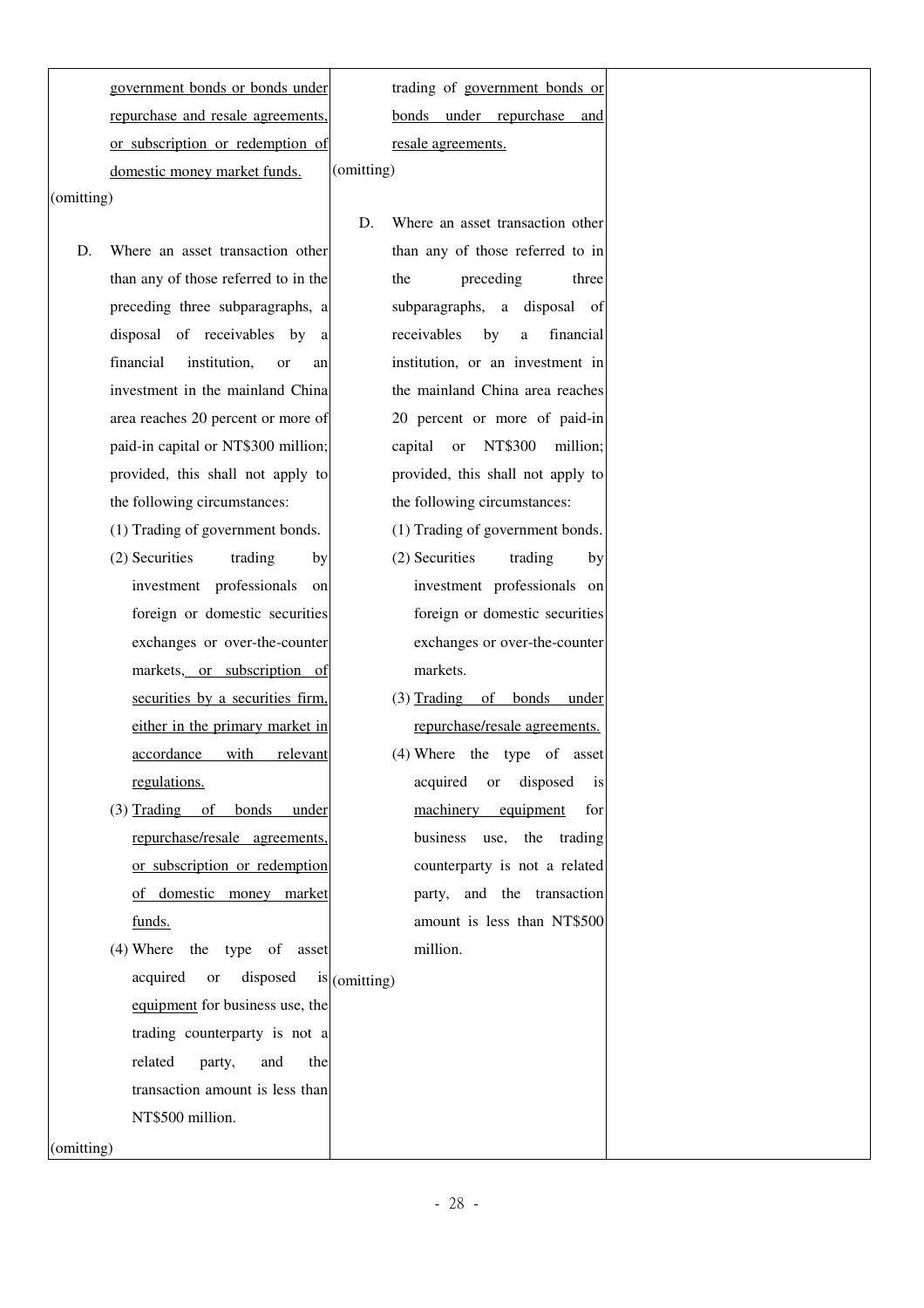# TRANSCEND INFORMATION INC.

# COMPARISON TABLE FOR THE "ARTICLES OF INCORPORATION

| After the revision                                                                  | Before the revision                                                                 | Explanation                               |
|-------------------------------------------------------------------------------------|-------------------------------------------------------------------------------------|-------------------------------------------|
| <b>Section III - Shareholders'</b><br>meetings                                      | <b>Section III - Shareholders'</b><br>meetings                                      | To carry out Shareholder Activism, the    |
| Article 12:                                                                         | Article 12:                                                                         | Company proposes to amend the             |
| Except as provided in the Company Law of                                            | Except as provided in the Company Law of "Articles of Incorporation" to include the |                                           |
| the Republic of China,                                                              | the Republic of China,                                                              | use of an electronic voting system by     |
| shareholders' meetings may be held if                                               | shareholders' meetings may be held if                                               | shareholders pursuant to Article 177-1 of |
| attended by shareholders more than one half attended by shareholders more than one  |                                                                                     | the Company Act.                          |
| of the total issued and outstanding capital                                         | half of the total issued and outstanding                                            |                                           |
| stock of the Corporation, and resolutions                                           | capital stock of the Corporation, and                                               |                                           |
| shall be adopted at the meeting with the                                            | resolutions shall be adopted at the meeting                                         |                                           |
| concurrence of a majority of the votes held                                         | with the concurrence of a majority of the                                           |                                           |
| by shareholders present at the meeting.                                             | votes held by shareholders present at the                                           |                                           |
| Pursuant to Article 177-1 of the Company                                            | meeting.                                                                            |                                           |
| Act, the shareholders may vote via written                                          |                                                                                     |                                           |
| form or an electronic voting system, and the                                        |                                                                                     |                                           |
| manner or voting shall be clearly stated in                                         |                                                                                     |                                           |
| each meeting notice.                                                                |                                                                                     |                                           |
|                                                                                     |                                                                                     |                                           |
| Article 13-1 :                                                                      | Article 13-1:                                                                       | To improve corporation government, the    |
| To harmonize with Article 14-2 of the                                               | To harmonize with Article 14-2 of the                                               | Company<br>proposed to<br>amend<br>the    |
| Securities and Exchange Act, there shall be                                         | Securities and Exchange Act, there shall be                                         | "Articles of Incorporation" to adopt a    |
| at least three independent directors among                                          | at least three independent directors among                                          | candidate nomination system for the       |
| the Company's directors. A candidate                                                | the Company's directors. A candidate                                                | election of directors pursuant to Article |
| nomination system shall be adopted, and the nomination system shall be adopted, and |                                                                                     | 192-1 of the Company Act.                 |
| shareholders meeting shall elect all directors the shareholders meeting shall elect |                                                                                     |                                           |
| (including independent directors) from                                              | independent directors from among the                                                |                                           |
| among the those listed on the slate of                                              | those listed on the slate of independent                                            |                                           |
| director candidates. The relevant regulations director candidates. The relevant     |                                                                                     |                                           |
| of the competent securities authority shall                                         | regulations of the competent securities                                             |                                           |
| be followed regarding the professional                                              | authority shall be followed regarding the                                           |                                           |
| qualifications, shareholding, moonlighting                                          | professional qualifications, shareholding,                                          |                                           |
| restrictions, nomination and election, and                                          | moonlighting restrictions, nomination and                                           |                                           |
| other compliance requirements regarding                                             | election, and other compliance                                                      |                                           |
| independent directors.                                                              | requirements regarding independent                                                  |                                           |
|                                                                                     | directors.                                                                          |                                           |
|                                                                                     |                                                                                     |                                           |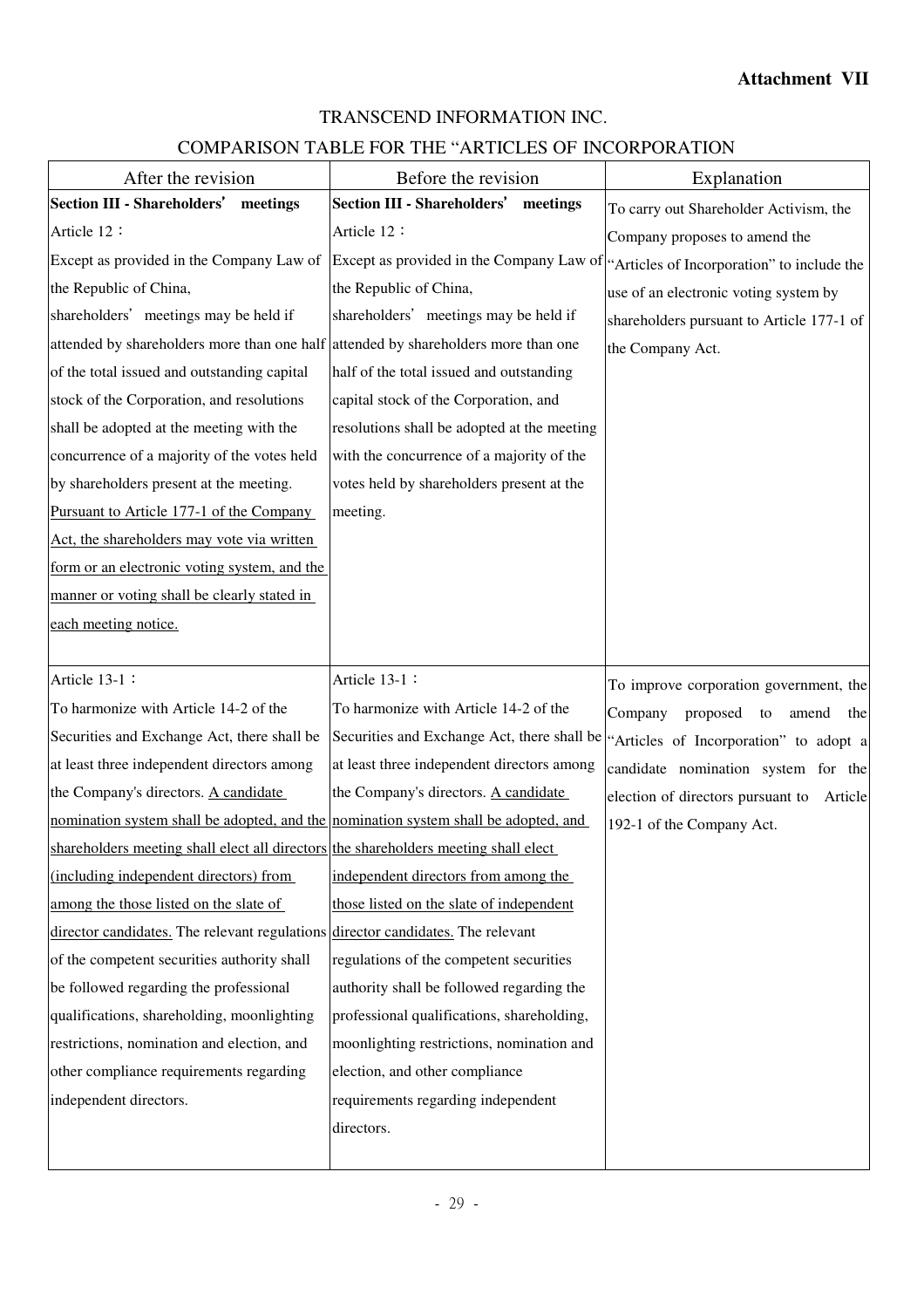| Article 24 :                                                                  | Article 24 :                            |  |
|-------------------------------------------------------------------------------|-----------------------------------------|--|
| These Articles of Incorporation were                                          | These Articles of Incorporation were    |  |
| adopted on August 23, 1989.                                                   | adopted on August 23, 1989.             |  |
| The first amendment was made on January                                       | The first amendment was made on January |  |
| 28, 1991.                                                                     | 28, 1991.                               |  |
| The second amendment was made on May                                          | The second amendment was made on May    |  |
| 25, 1992.                                                                     | 25, 1992.                               |  |
| The third amendment was made on                                               | The third amendment was made on         |  |
| September 1, 1992.                                                            | September 1, 1992.                      |  |
| The fourth amendment was made on July                                         | The fourth amendment was made on July   |  |
| 30, 1994.                                                                     | 30, 1994.                               |  |
| The fifth amendment was made on June 8,                                       | The fifth amendment was made on June 8, |  |
| 1995.                                                                         | 1995.                                   |  |
| The sixth amendment was made on July 8,                                       | The sixth amendment was made on July 8, |  |
| 1997.                                                                         | 1997.                                   |  |
| The seventh amendment was made on                                             | The seventh amendment was made on       |  |
| August 15, 1997.                                                              | August 15, 1997.                        |  |
| The eighth amendment was made on                                              | The eighth amendment was made on        |  |
| September 12, 1997.                                                           | September 12, 1997.                     |  |
| The ninth amendment was made on June 20, The ninth amendment was made on June |                                         |  |
| 1998.                                                                         | 20, 1998.                               |  |
| The 10th amendment was made on                                                | The 10th amendment was made on          |  |
| September 15, 1998.                                                           | September 15, 1998.                     |  |
| The 11th amendment was made on June 12,                                       | The 11th amendment was made on June     |  |
| 1999.                                                                         | 12, 1999.                               |  |
| The 12th amendment was made on April 15, The 12th amendment was made on April |                                         |  |
| 2000.                                                                         | 15, 2000.                               |  |
| The 13th amendment was made on April 9,                                       | The 13th amendment was made on April 9, |  |
| 2001.                                                                         | 2001.                                   |  |
| The 14th amendment was made on June 10,                                       | The 14th amendment was made on June     |  |
| 2002.                                                                         | 10, 2002.                               |  |
| The 15th amendment was made on June 3,                                        | The 15th amendment was made on June 3,  |  |
| 2003.                                                                         | 2003.                                   |  |
| The 16th amendment was made on June 11,                                       | The 16th amendment was made on June     |  |
| 2004.                                                                         | 11, 2004.                               |  |
| The 17th amendment was made on June 13,                                       | The 17th amendment was made on June     |  |
| 2005.                                                                         | 13, 2005.                               |  |
| The 18th amendment was made on June 14,                                       | The 18th amendment was made on June     |  |
| 2006.                                                                         | 14, 2006.                               |  |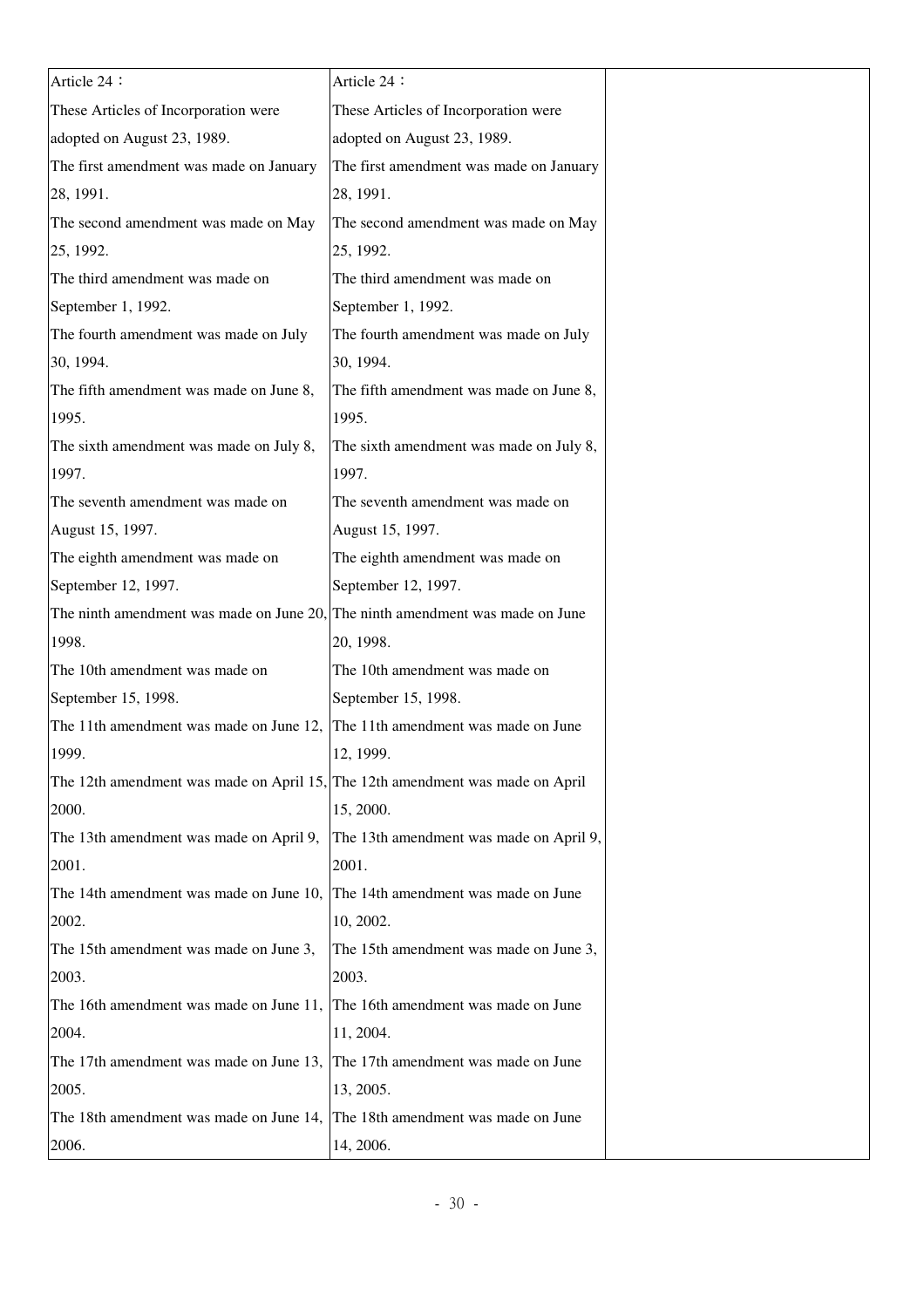| The 19th amendment was made on June 11, The 19th amendment was made on June |                                        |
|-----------------------------------------------------------------------------|----------------------------------------|
| 2007.                                                                       | 11, 2007.                              |
| The 20th amendment was made on June 13, The 20th amendment was made on June |                                        |
| 2008.                                                                       | 13, 2008.                              |
| The 21th amendment was made on June 16,                                     | The 21th amendment was made on June    |
| 2009.                                                                       | 16, 2009.                              |
| The 22th amendment was made on June 17, The 22th amendment was made on June |                                        |
| 2010.                                                                       | 17, 2010.                              |
| The 23th amendment was made on June 10,                                     | The 23th amendment was made on June    |
| 2011.                                                                       | 10, 2011.                              |
| The 24th amendment was made on January                                      | The 24th amendment was made on January |
| 5, 2012.                                                                    | 5, 2012.                               |
| The 25th amendment was made on June 13,                                     |                                        |
| 2013.                                                                       |                                        |
| The 26th amendment was made on June 12,                                     |                                        |
| 2014.                                                                       |                                        |